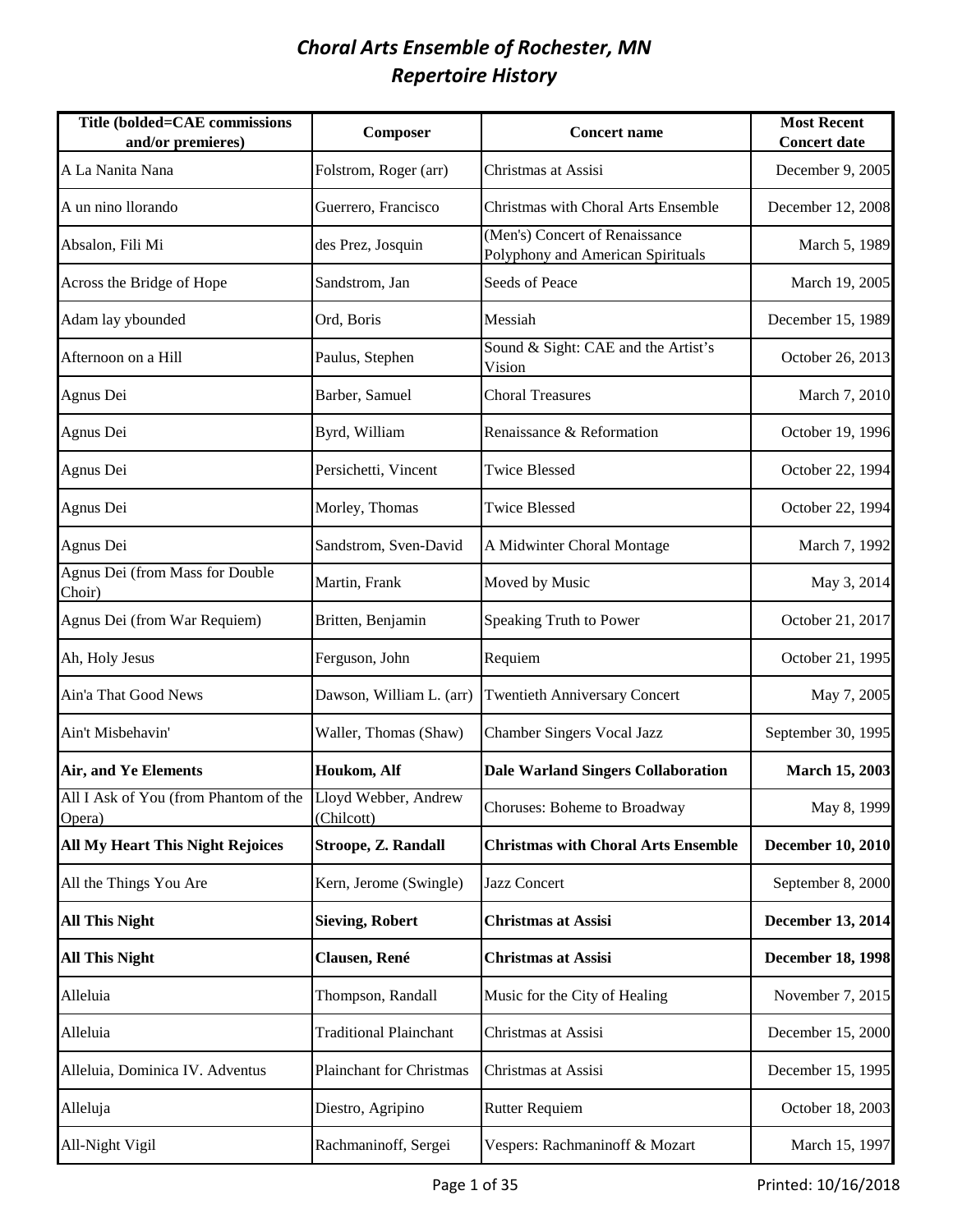| Title (bolded=CAE commissions<br>and/or premieres) | Composer                      | <b>Concert name</b>                               | <b>Most Recent</b><br><b>Concert date</b> |
|----------------------------------------------------|-------------------------------|---------------------------------------------------|-------------------------------------------|
| All-Night Vigil (parts 1, 3, 5 & 6)                | Rachmaninoff, Sergei          | Christmas at Assisi                               | December 10, 2017                         |
| Almost Like Being in Love                          | Loewe, Frederick (Huff)       | A Singing Valentine                               | February 12, 2011                         |
| Alright, Okay, You Win                             | Wyche & Watts (Zegree)        | Vocal Jazz                                        | September 18, 1998                        |
| <b>Always Singing</b>                              | Warland, Dale                 | Singer Showcase 2015                              | September 25, 2015                        |
| Am I Blue                                          | Akst, Harry (Puerling)        | Am I Blue - A cappella jazz                       | September 20, 1997                        |
| <b>Amazing Grace</b>                               | Todd, Will (arr)              | Speaking Truth to Power                           | October 21, 2017                          |
| <b>Amazing Grace</b>                               | Rutter, John (arr)            | A Choral Collaboration                            | May 5, 2007                               |
| Amore de mi Alma                                   | Stroope, Z. Randall           | A Singing Valentine                               | February 7, 2004                          |
| And So it Goes                                     | Joel, Billy (Chilcott)        | Am I Blue - A cappella jazz                       | September 20, 1997                        |
| Angels We Have Heard on High                       | Rutter, John (arr.)           | Christmas with Choral Arts Ensemble               | December 10, 2010                         |
| Angels We Have Heard on High                       | Collins, Drew (arr)           | Christmas with Choral Arts Ensemble               | December 12, 2008                         |
| Angels we have heard on high                       | Paulus, Stephen (arr)         | Christmas at Assisi                               | December 12, 2003                         |
| <b>Ante Luciferum Genitus</b>                      | Franklin, Cary John           | <b>Christmas with Choral Arts Ensemble</b>        | <b>December 8, 2007</b>                   |
| Ante Luciferum Genitus                             | Handl, Jacob                  | Christmas at Assisi                               | December 15, 2000                         |
| Anthony O Daly (from Reincarnations)               | Barber, Samuel                | Choral Arts with the MGQ                          | March 11, 2018                            |
| Antiphon ad Magnificat                             | Plainsong                     | Seventh Annual Christmas Concert                  | December 13, 1991                         |
| Anvil Chorus (from Il Trovatore)                   | Verdi, Guiseppe               | Choruses: Boheme to Broadway                      | May 8, 1999                               |
| Anything You Can Do                                | Berlin, Irving                | A Singing Valentine                               | February 11, 2017                         |
| April is in my mistress' face                      | Morley, Thomas                | A Concert of Madrigals                            | February 28, 1993                         |
| Arise my love, my fair one                         | Near, Gerald                  | A Singing Valentine                               | February 7, 2004                          |
| As dew in Aprille (from A Ceremony of<br>Carols)   | Britten, Benjamin             | Christmas at Assisi                               | December 14, 2002                         |
| As imperceptibly as grief                          | Snyder, Timothy               | Jeffrey Van: Classical Guitar and Chorus          | May 10, 1997                              |
| As Rain                                            | Edenroth, Anders              | Am I Blue - A cappella jazz                       | September 20, 1997                        |
| As Time Goes By                                    | Hupfeld, Herman<br>(Althouse) | A Singing Valentine                               | February 13, 2016                         |
| Autumn                                             | Shank, Joshua                 | <b>Americana: An Evening with Dale</b><br>Warland | May 1, 2004                               |
| Ave Maria                                          | Traditional plainchant        | Christmas at Assisi                               | December 7, 2012                          |
| Ave Maria                                          | Biebl, Franz                  | 30 <sup>th</sup> Anniversary Concert              | May 8, 2015                               |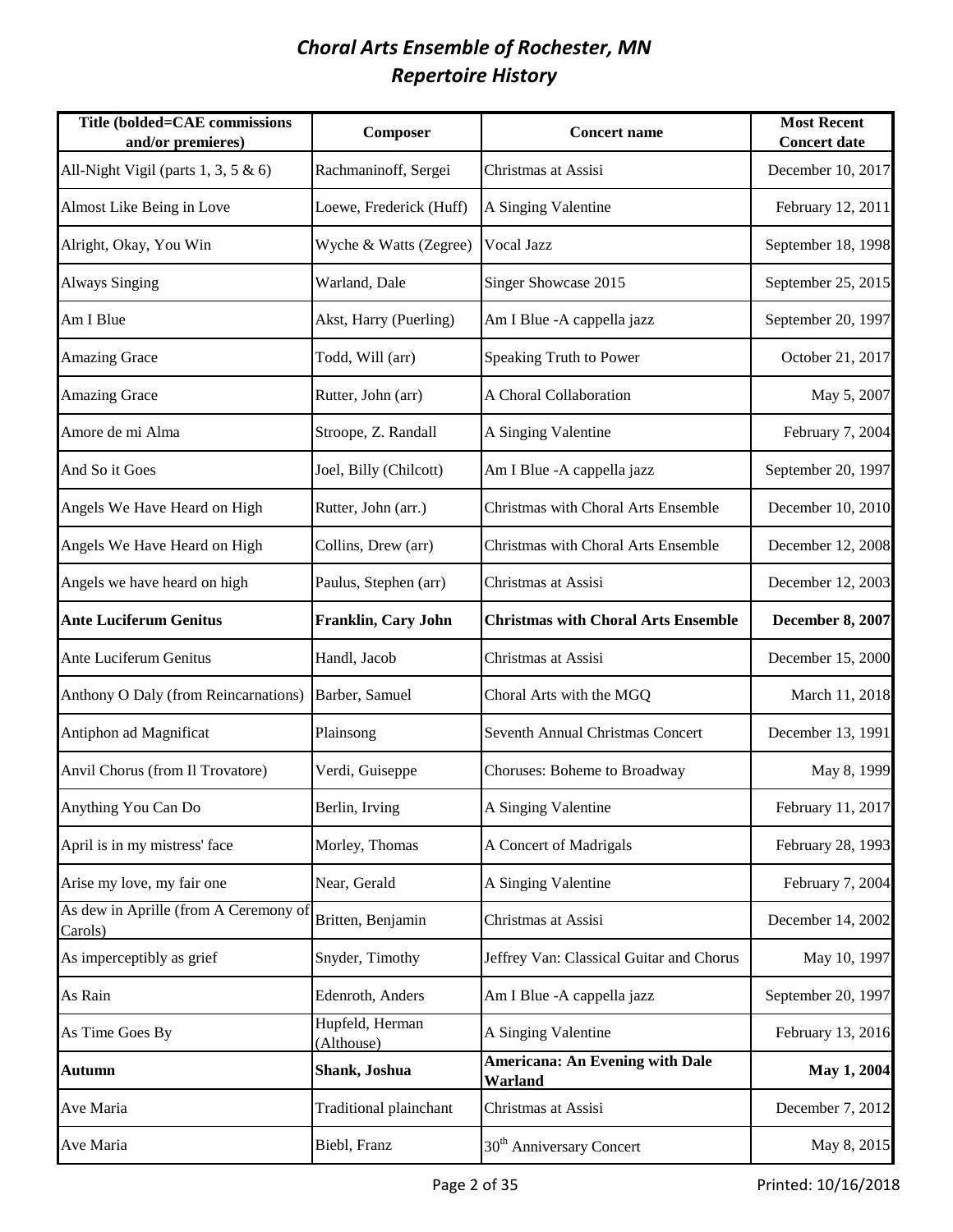| Title (bolded=CAE commissions<br>and/or premieres) | Composer                         | <b>Concert name</b>                                 | <b>Most Recent</b><br><b>Concert date</b> |
|----------------------------------------------------|----------------------------------|-----------------------------------------------------|-------------------------------------------|
| Ave Maria                                          | Holst, Gustav                    | Listening to the Voices                             | May 4, 2013                               |
| Ave Maria                                          | Busto, Javier                    | Christmas at Assisi                                 | December 7, 2012                          |
| Ave Maria                                          | des Prez, Josquin                | Silver Jubilee 25 <sup>th</sup> Anniversary Concert | May 8, 2010                               |
| Ave Maria                                          | Verdi, Guiseppe                  | Christmas at Assisi                                 | December 18, 1998                         |
| Ave Maria                                          | Victoria, Tomas Luis de          | Seventh Annual Christmas Concert                    | December 13, 1991                         |
| Ave Maria                                          | Stravinsky                       | Seventh Annual Christmas Concert                    | December 13, 1991                         |
| Ave Maria                                          | Bruckner, Anton                  | Seventh Annual Christmas Concert                    | December 13, 1991                         |
| Ave Maris Stella                                   | Olsson, Otto                     | Christmas at Assisi                                 | December 12, 2014                         |
| Ave Maris Stella                                   | Monteverdi, Claudio              | Rochester Chamber Chorale                           | May 12, 1989                              |
| Ave Verum Corpus                                   | Byrd, William                    | Men's Capella Christmas Concert                     | December 21, 1985                         |
| Ave Verum Corpus                                   | Raminsh, Imant                   | A Midwinter Choral Montage                          | March 7, 1992                             |
| Ave Verum, K 618                                   | Mozart, W.A.                     | Singing for Life HS Choral Festival                 | March 4, 2017                             |
| Awake, My Heart                                    | Henderson, Ruth Watson           | A Word's Worth                                      | May 6, 2006                               |
| Away in a Manger                                   | Culloton, Matthew (arr)          | Christmas with Choral Arts Ensemble                 | December 11, 2009                         |
| Ax Ty St'ep'                                       | Mich'evich, Denis (arr)          | <b>Premiere Concert</b>                             | July 27, 1985                             |
| Babylone (from Les deux Cites)                     | Milhaud, Darius                  | Premiere Concert                                    | July 27, 1985                             |
| Back in the USSR                                   | Lennon & McCartney<br>(Runswick) | Jazz Concert                                        | September 8, 2000                         |
| Ballad of Green Broom (Five Flower<br>Songs)       | Britten, Benjamin                | A Cappella Voices                                   | October 19, 2002                          |
| <b>Ballade</b> to the Moon                         | Elder, Daniel                    | Music of the Spheres                                | May 6, 2017                               |
| Baloo, Lammy                                       | Luboff, Norman (arr)             | Christmas at Assisi                                 | December 15, 1995                         |
| Barbara Allen                                      | Rutter, John (arr)               | <b>Singer Showcase</b>                              | September 26, 2014                        |
| <b>Basket (from Four Pastorales)</b>               | Effinger, Cecil                  | Durufle Requiem and 20th Century Works              | March 2, 1991                             |
| Battle of Jericho                                  | Hogan, Moses (arr)               | <b>Choral Landscapes</b>                            | May 14, 2011                              |
| <b>Be Not Afraid</b>                               | Nystedt, Knut                    | Choral Classics: European Excursion                 | March 17, 2012                            |
| Beati Quorum Via                                   | Stanford, C.V.                   | Sing in the New Year                                | January 9, 2010                           |
| <b>Beautiful River</b>                             | Hawley, William                  | Heartland                                           | October 13, 2018                          |
| <b>Beautiful Sing, The</b>                         | <b>Barnum, Eric William</b>      | <b>Christmas at Assisi</b>                          | <b>December 12, 2014</b>                  |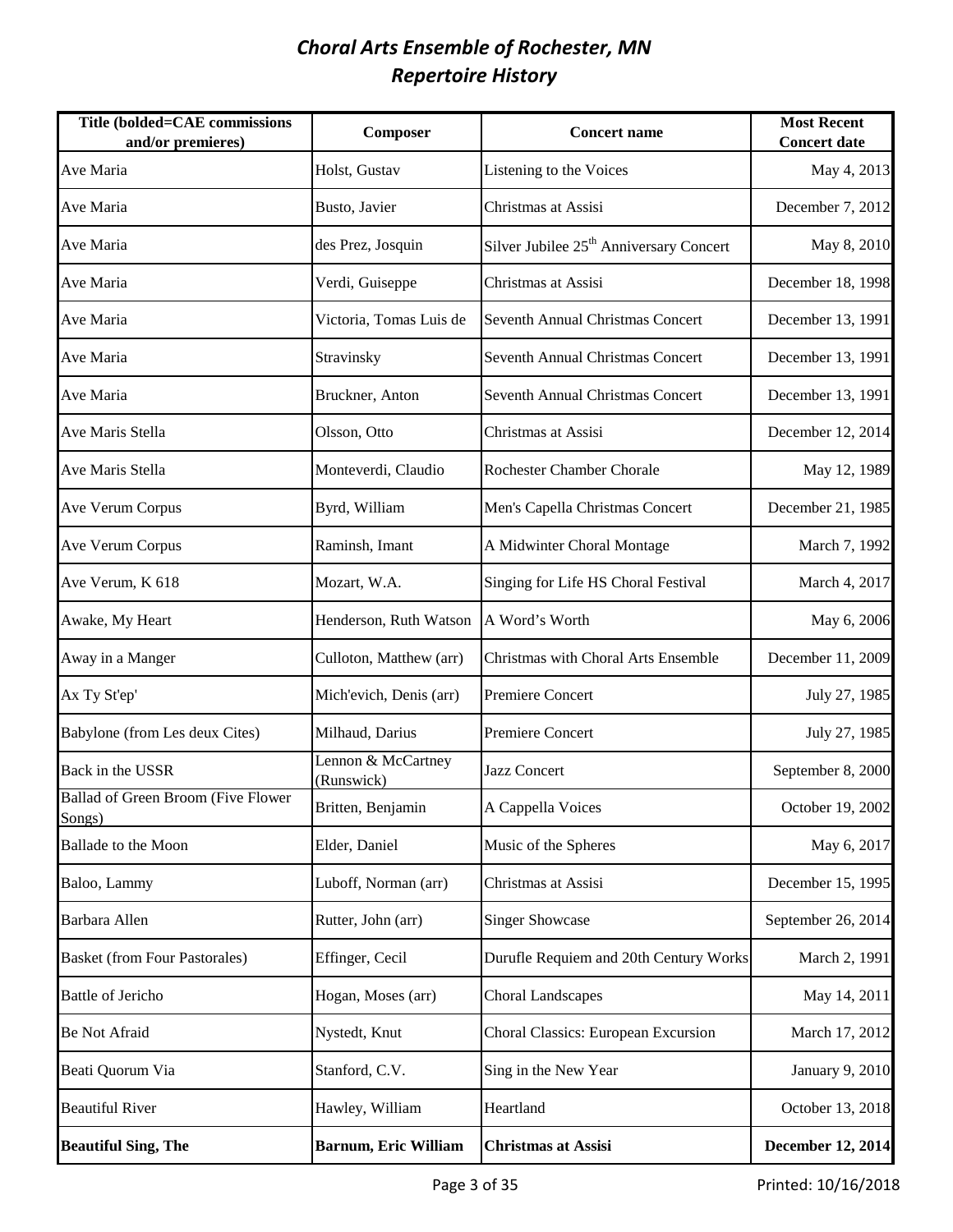| Title (bolded=CAE commissions<br>and/or premieres)   | Composer                        | <b>Concert name</b>                                                   | <b>Most Recent</b><br><b>Concert date</b> |
|------------------------------------------------------|---------------------------------|-----------------------------------------------------------------------|-------------------------------------------|
| Before the Marvel of this Night                      | Schalk, Carl                    | Christmas at Assisi                                                   | December 12, 2003                         |
| <b>Benedicamus Domino</b>                            | Warlock, Peter                  | Christmas at Assisi                                                   | December 9, 2005                          |
| Betelehemu                                           | Olatunji & Whalum<br>(Brooks)   | Christmas at Assisi                                                   | December 15, 2000                         |
| Bewitched, Bothered and Bewildered                   | Rodgers, Richard<br>(Gardner)   | <b>Chamber Singers Jazz</b>                                           | September 14, 1996                        |
| <b>Bird of Dawning, the</b>                          | Warland, Dale                   | <b>Christmas at Assisi</b>                                            | <b>December 9, 2016</b>                   |
| <b>Black is the Color of Dorian Gray</b>             | Berkey, Jackson (arr)           | Tis the Gift to be Simple                                             | May 4, 2002                               |
| Black is the Color of My True Love's<br>Hair         | Clausen, René                   | Choir Country                                                         | May 12, 2018                              |
| Black is the Color of My True Love's<br>Hair         | Churchill, Stuart (arr)         | A Singing Valentine                                                   | February 9, 2013                          |
| <b>Black Sheep (from Two American Folk</b><br>Songs) | Rutter, John (arr)              | The World Beloved: Choral Arts<br><b>Ensemble and Monroe Crossing</b> | May 9, 2009                               |
| <b>Bless the Broken Road</b>                         | Brymer, Mark (arr)              | A Singing Valentine                                                   | February 12, 2011                         |
| Blow, Blow Thou Winter Wind                          | Rutter, John                    | The Food of Love: Shakespeare and his<br>songs                        | November 8, 2014                          |
| Blue Bird, The                                       | Stanford, Charles V.            | A Choral Collaboration                                                | March 5, 2011                             |
| <b>Blue Moon</b>                                     | Rodgers, Richard<br>(Blackwell) | Am I Blue - A cappella jazz                                           | September 20, 1997                        |
| <b>Blue Skies</b>                                    | Berlin, Irving (Zegree)         | A Singing Valentine                                                   | February 1, 1998                          |
| Blues in the Night                                   | Arlen, Harold                   | Singing Valentine benefit                                             | February 9, 2002                          |
| Blues in the Night                                   | Mercer, Johnny (Shaw)           | Love and Other Tempests                                               | March 9, 2013                             |
| <b>Boar's Head Carol</b>                             | Parker/Shaw (arr)               | Men's Capella Christmas Concert                                       | December 21, 1985                         |
| Boatmen's Dance, The                                 | Copland/Fine (arr)              | <b>American Voices</b>                                                | May 3, 2003                               |
| Bogoroditse Devo (from All-Night<br>Vigil)           | Rachmaninoff, Sergei            | Christmas at Assisi                                                   | December 13, 2014                         |
| Bound for Mt. Zion!                                  | Morris, Robert (arr)            | <b>Bound for Glory</b>                                                | March 13, 2004                            |
| Boy was born, A                                      | Britten, Benjamin               | <b>Christmas with Brass</b>                                           | December 14, 1990                         |
| <b>Brindisi</b>                                      | Verdi, Guiseppe                 | <b>Choral Classics</b>                                                | October 25, 1997                          |
| Bring a Torch                                        | Davison, Archibald T<br>(arr)   | Messiah                                                               | December 15, 1989                         |
| Bring a Torch, Jeannette, Isabella                   | Schornack, Ralph (arr.)         | <b>Christmas with Choral Arts Ensemble</b>                            | <b>December 10, 2010</b>                  |
| <b>Buffalo Gals</b>                                  | Parker, Alice (arr)             | Jeffrey Van: Classical Guitar and Chorus                              | May 10, 1997                              |
| <b>Bur Oaks</b>                                      | Carnahan, Craig                 | Choir Country                                                         | May 12, 2018                              |
| By and By                                            | Barnett, Carol (arr)            | Hail, Minnesota!                                                      | May 10, 2008                              |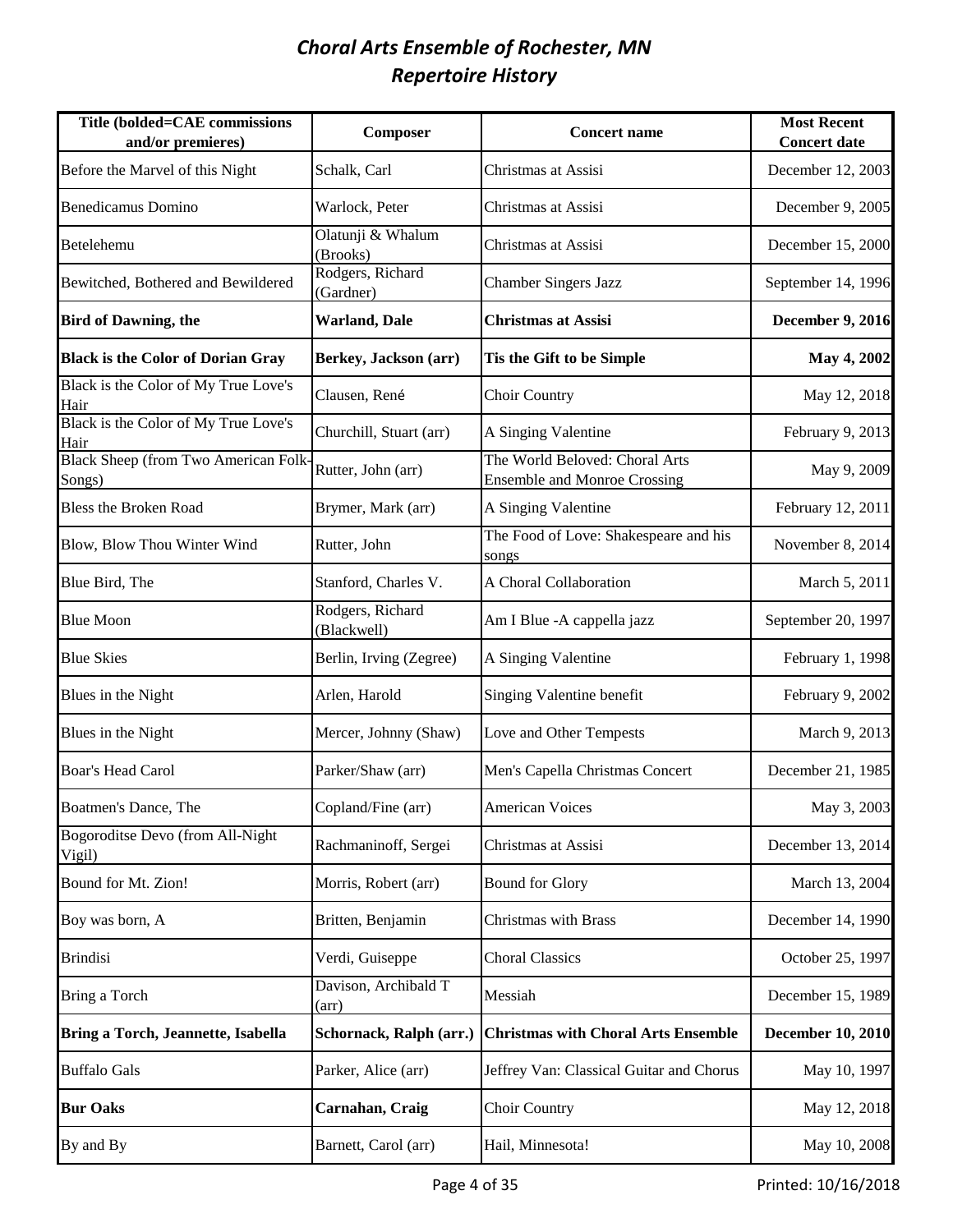| Title (bolded=CAE commissions<br>and/or premieres)   | Composer                                 | <b>Concert name</b>                                 | <b>Most Recent</b><br><b>Concert date</b> |
|------------------------------------------------------|------------------------------------------|-----------------------------------------------------|-------------------------------------------|
| Ca' the Yowes                                        | Williams, RV (arr)                       | Choral Arts Ensemble Benefit concertina             | February 1, 1997                          |
| Calling My Children Home                             | Jennings, Joseph (arr)                   | Silver Jubilee 25 <sup>th</sup> Anniversary Concert | May 8, 2010                               |
| <b>Calm on the Listening Ear of Night</b>            | Dickau, David                            | <b>Christmas with Choral Arts Ensemble</b>          | <b>December 8, 2007</b>                   |
| Calm, on the Listening Ear of Night                  | Jennings, Kenneth                        | Christmas at Assisi                                 | December 9, 2016                          |
| Calvary's Mountain                                   | Parker, Alice (arr)                      | <b>Alice Parker</b>                                 | March 4, 1995                             |
| Can You Feel the Love Tonight                        | John, Elton (Huff, arr)                  | A Singing Valentine                                 | February 13, 2010                         |
| Candlelight Carol                                    | Rutter, John                             | Christmas at Assisi                                 | December 14, 2018                         |
| Canonical Hours, The                                 | White, John                              | Of time and season                                  | October 13, 2007                          |
| Cantata 131, Aus der Tiefe rufe ich,<br>Herr, zu dir | Bach, J.S.                               | Bach & the Saint Paul Chamber Orchestra             | December 6, 2002                          |
| Cantata 140, Wachet auf                              | Bach, J.S.                               | Christmas at Assisi                                 | December 11, 2015                         |
| Cantata 80, Ein feste Burg ist unser<br>Gott         | Bach, J.S.                               | Renaissance & Reformation                           | October 19, 1996                          |
| Cantata Misericordium                                | Britten, Benjamin                        | Speaking Truth to Power                             | October 21, 2017                          |
| Cantate Domino                                       | Conte, David                             | <b>Alice Parker</b>                                 | March 4, 1995                             |
| Cantate Domino (satb)                                | Hassler, Hans Leo                        | Singer Showcase 2015                                | September 25, 2015                        |
| Cantate Domino (ttbb)                                | Hassler, Hans Leo                        | Men's Capella Concert                               | March 21, 1998                            |
| Canticle of Brother Sun, The                         | Ives, Grayston                           | In the New Moon                                     | October 23, 2004                          |
| <b>Canticle of Brother Sun, The</b>                  | Kallman, Daniel                          | Jeffrey Van: Classical Guitar and<br><b>Chorus</b>  | May 10, 1997                              |
| <b>Canticle of Light</b>                             | <b>Collins, Drew</b>                     | <b>King David</b>                                   | <b>March 18, 2006</b>                     |
| Canticle of the Sun                                  | Berger, Jean                             | <b>Midwinter Serenade</b>                           | February 1, 2014                          |
| Cantique de Jean Racine                              | Fauré, Gabriel                           | A Singing Valentine                                 | February 7, 2004                          |
| Carmina Burana                                       | Orff, Carl                               | Carmina Burana                                      | October 15, 2011                          |
| Carol of the Drum (Little Drummer<br>Boy)            | Davis, Katherine K.                      | Christmas with Choral Arts Ensemble                 | December 11, 2009                         |
| Carols of Death                                      | Schuman, William                         | Music for Chorus and Classical Guitar               | May 8, 1993                               |
| Casita de Campo                                      | Sanchez, Enriquillo<br>(Martinez/Guzman) | Universal Language                                  | March 23, 2002                            |
| <b>Cells Planets</b>                                 | Lloyd, Erika (Peterson,<br>arr)          | Music of the Spheres                                | May 6, 2017                               |
| Ceremony of Carols                                   | Britten, Benjamin                        | Christmas at Assisi                                 | December 13, 2013                         |
| Chanflin                                             | Guzman, Juan-Tony (arr)                  | Voice Dance: Rhythms of Life                        | October 29, 2016                          |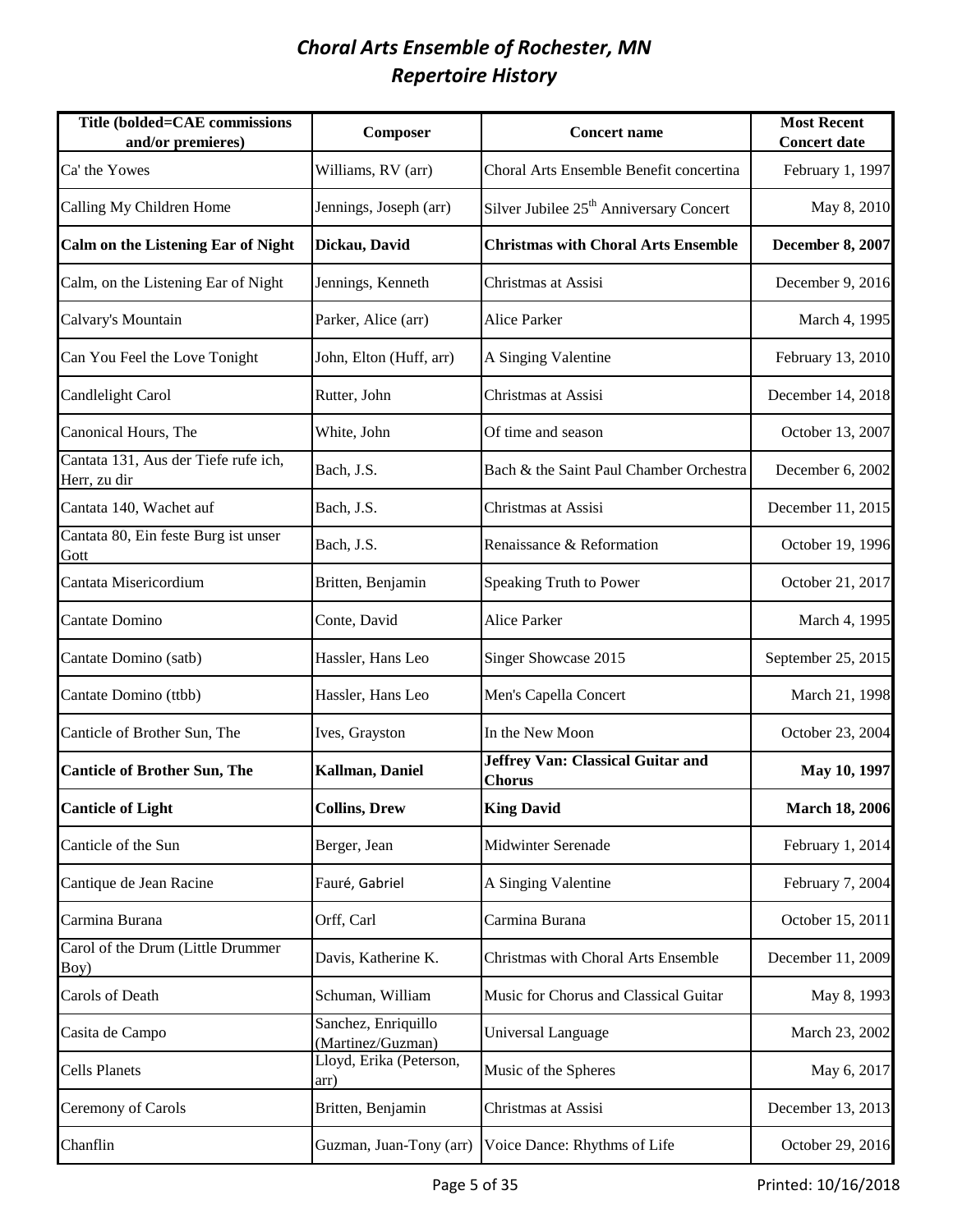| Title (bolded=CAE commissions<br>and/or premieres)                         | Composer                                    | <b>Concert name</b>                                          | <b>Most Recent</b><br><b>Concert date</b> |
|----------------------------------------------------------------------------|---------------------------------------------|--------------------------------------------------------------|-------------------------------------------|
| Chants of the Feast of Corpus Christi                                      | gregorian plainchant                        | Mozart Coronation Mass and a cappella<br>Sacred Works        | May 4, 1991                               |
| Cheek to Cheek                                                             | Berlin, Irving (Shaw arr)                   | Voice Dance: Rhythms of Life                                 | October 29, 2016                          |
| Chester                                                                    | Billings, William                           | <b>American Voices</b>                                       | May 3, 2003                               |
| <b>Chichester Mass</b>                                                     | Albright, William                           | Americana: An Evening with Dale<br>Warland                   | May 1, 2004                               |
| <b>Chichester Psalms</b>                                                   | Bernstein, Leonard                          | Hallelujah from the Heart of God                             | March 20, 1999                            |
| Chili Con Carne                                                            | Edenroth, Anders                            | Vocal Jazz                                                   | September 18, 1998                        |
| Choose Something Like a Star<br>(Frostiana)                                | Thompson, Randall                           | Music of the Spheres                                         | May 6, 2017                               |
| Chorale (from Mass)                                                        | Bernstein, Leonard                          | Mozart Coronation Mass and a cappella<br><b>Sacred Works</b> | May 4, 1991                               |
| Chorale, final movement Cantata 140                                        | Bach, J.S.                                  | Christmas at Assisi                                          | December 18, 1998                         |
| Chorus of the Hebrew Slaves (from<br>Nabucco)                              | Verdi, Guiseppe                             | <b>Audience Favorites</b>                                    | October 11, 2009                          |
| Choruses from "The Lark"                                                   | Bernstein, Leonard                          | Carmina Burana                                               | October 15, 2011                          |
| Christ Lag in Todesbanden                                                  | Bach, J.S.                                  | A Choral Collage                                             | October 11, 2008                          |
| Christmas Bells (from A Festival of<br>Carols)                             | Ferko, Frank                                | Christmas at Assisi                                          | December 9, 2005                          |
| Christmas Cantata                                                          | Pinkham, Daniel                             | Christmas at Assisi                                          | December 14, 2001                         |
| Christmas Carol                                                            | Ives, Charles                               | Christmas with Choral Arts Ensemble                          | December 9, 2011                          |
| Christmas Carol, A                                                         | Kodaly, Zoltan                              | Messiah                                                      | December 15, 1989                         |
| Christmas Oratorio, Part I: Jauchzet,<br>frohlocket, auf, prieset die Tage | Bach, J.S.                                  | Bach & the Saint Paul Chamber Orchestra                      | December 6, 2002                          |
| Christmas Oratorio, Part II: And there<br>were shepherds                   | Bach, J.S.                                  | Christmas at Assisi                                          | December 18, 1998                         |
| Christus factus est                                                        | Bruckner, Anton                             | Messiah                                                      | December 15, 1989                         |
| Chritmas Oratorio, Part V: Ehre sei dir,<br>Gott, gesungen                 | Bach, J.S.                                  | Christmas at Assisi                                          | December 9, 2016                          |
| Cibavit eos gregorian                                                      | Plainchant                                  | A Cappella Voices                                            | October 19, 2002                          |
| Cindy                                                                      | Wilberg, Mack (arr)                         | A Singing Valentine                                          | February 6, 1999                          |
| Cindy                                                                      | Barnett, Carol (arr)                        | Diverse Voices                                               | May 7, 2016                               |
| Circus Band                                                                | Ives, Charles                               | <b>American Voices</b>                                       | May 3, 2003                               |
| City Called Heaven                                                         | Poelinintz, Josephine (arr) Bound for Glory |                                                              | March 13, 2004                            |
| Clam (from McCord's Menagerie)                                             | Fine, Irving                                | Men's Capella                                                | March 25, 2000                            |
| Climb to the Top of the Highest<br>Mountain                                | Jennings, Carolyn                           | Christmas at Assisi                                          | December 9, 2005                          |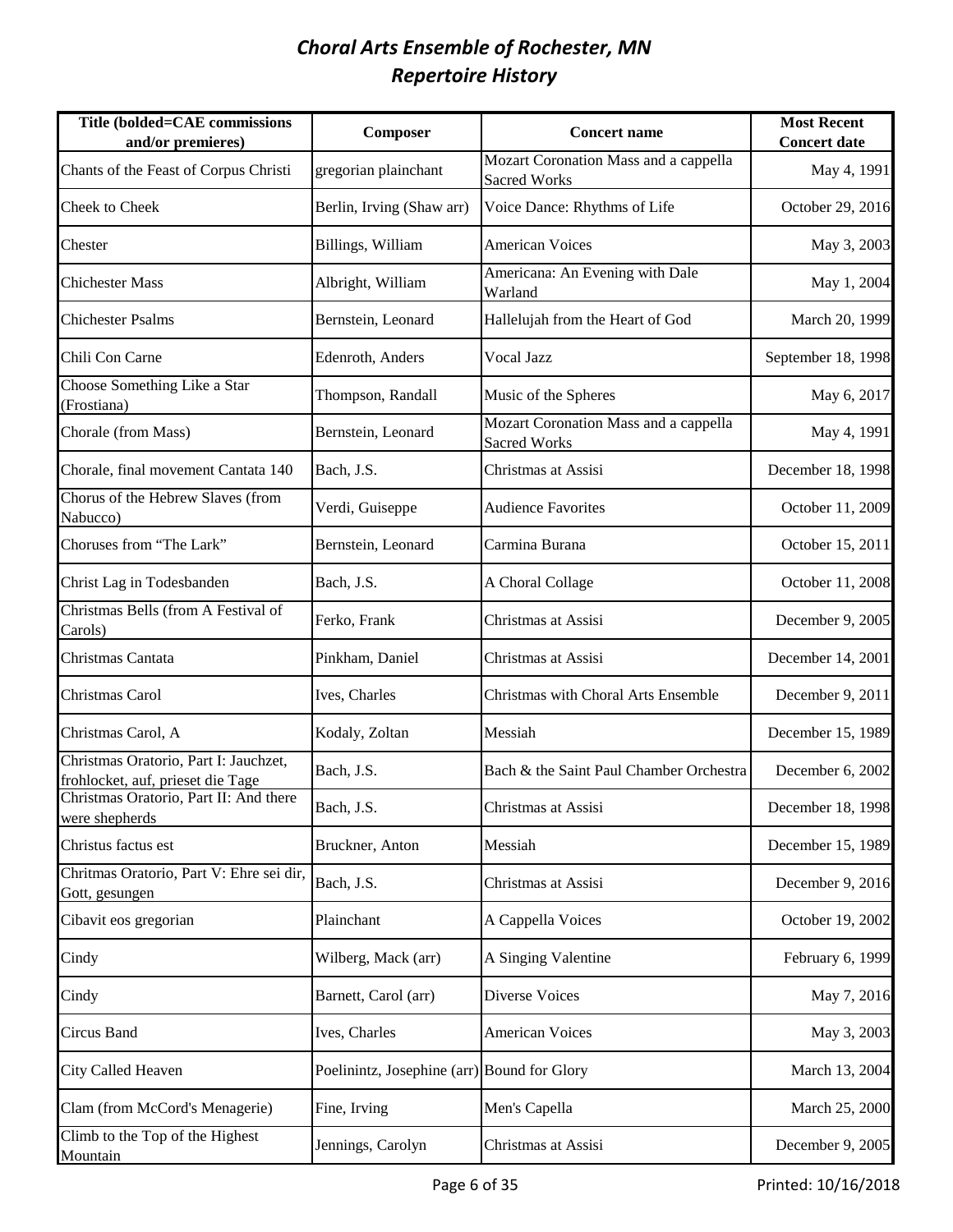| Title (bolded=CAE commissions<br>and/or premieres)          | Composer                  | <b>Concert name</b>                                          | <b>Most Recent</b><br><b>Concert date</b> |
|-------------------------------------------------------------|---------------------------|--------------------------------------------------------------|-------------------------------------------|
| Cloud Capp'd Towers, The (from<br>Three Shakespeare Songs)  | Williams, Ralph Vaughan   | The Food of Love: Shakespeare and his<br>songs               | November 8, 2014                          |
| Cloudburst                                                  | Whitacre, Eric            | Dale Warland Singers Collaboration                           | March 15, 2003                            |
| Coelos Ascendit Hodie                                       | Stanford, C.V.            | Sing in the New Year                                         | January 9, 2010                           |
| Come to Me, My Love                                         | dello Joio, Norman        | A Word's Worth                                               | May 6, 2006                               |
| Coolin, The (from Reincarnations)                           | Barber, Samuel            | Choral Arts with the MGQ                                     | March 11, 2018                            |
| Coronation Anthem #4-Let Thy Hand<br><b>Be Strengthened</b> | Handel, G. F.             | Music of the Masters                                         | October 10, 2010                          |
| Coronation Mass, K 317                                      | Mozart, W.A.              | Mozart Coronation Mass and a cappella<br><b>Sacred Works</b> | May 4, 1991                               |
| <b>Coventry Carol</b>                                       | Williams, RV (arr)        | Men's Capella Christmas Concert                              | December 21, 1985                         |
| Crabbed Age and Youth (from An<br><b>Unknown Past)</b>      | Rorem, Ned                | Rochester Chamber Chorale                                    | March 15, 1986                            |
| Crucifixus                                                  | Lotti, Antonio            | <b>Choral Classics</b>                                       | October 25, 1997                          |
| Dadme albricias, hijos d'Eva                                | Anonymous                 | Christmas with Choral Arts Ensemble                          | December 12, 2008                         |
| Dance of the Sugar Plum Fairy                               |                           | Tchaikovsky, P.I. (Kvam) Voice Dance: Rhythms of Life        | October 29, 2016                          |
| Dance, The (Two Scandinavian<br>Folksongs)                  | Edlund, Lars              | The Sacred and the Profane                                   | November 5, 1989                          |
| Dances to Life                                              | Wilberg, Mack             | Dances of Life                                               | March 13, 2009                            |
| Danny Boy                                                   | Flummerfelt, Joseph (arr) | 30 <sup>th</sup> Anniversary Concert                         | May 8, 2015                               |
| Danny Boy                                                   | Knight, Peter (arr)       | Vocal Jazz                                                   | September 18, 1998                        |
| Das is ein Kostliches Ding                                  | Schumann, Georg           | Rochester Chamber Chorale                                    | May 12, 1989                              |
| De Punta y Taco                                             | Swingle, Ward (arr)       | Am I Blue - A cappella jazz                                  | September 20, 1997                        |
| Deck the Hall                                               | Rutter, John (arr)        | Christmas at Assisi                                          | December 13, 2014                         |
| Deck the Hall                                               | Puerling, Gene (arr)      | Christmas at Assisi                                          | December 16, 1994                         |
| Deep River                                                  | Luboff, Norman (arr)      | 30 <sup>th</sup> Anniversary Concert                         | May 8, 2015                               |
| Deep River                                                  | Clausen, René (arr)       | Sound & Sight: CAE and the Artist's<br>Vision                | October 26, 2013                          |
| Deploration                                                 | des Prez, Josquin         | Requiem                                                      | October 21, 1995                          |
| Der Geist hilft unsrer Schwachheit auf                      | Bach, J.S.                | <b>Singer Showcase</b>                                       | September 26, 2014                        |
| Devon Maid, The                                             | Argento, Dominick         | Hail, Minnesota!                                             | May 10, 2008                              |
| Dido's Lament and final chorus<br>(fromDido and Aeneas)     | Purcell, Henry            | Choruses: Boheme to Broadway                                 | May 8, 1999                               |
| Die Himmel erzahlen die EhreGottes,<br><b>SWV 386</b>       | Schutz, Heinrich          | Heartland                                                    | October 13, 2018                          |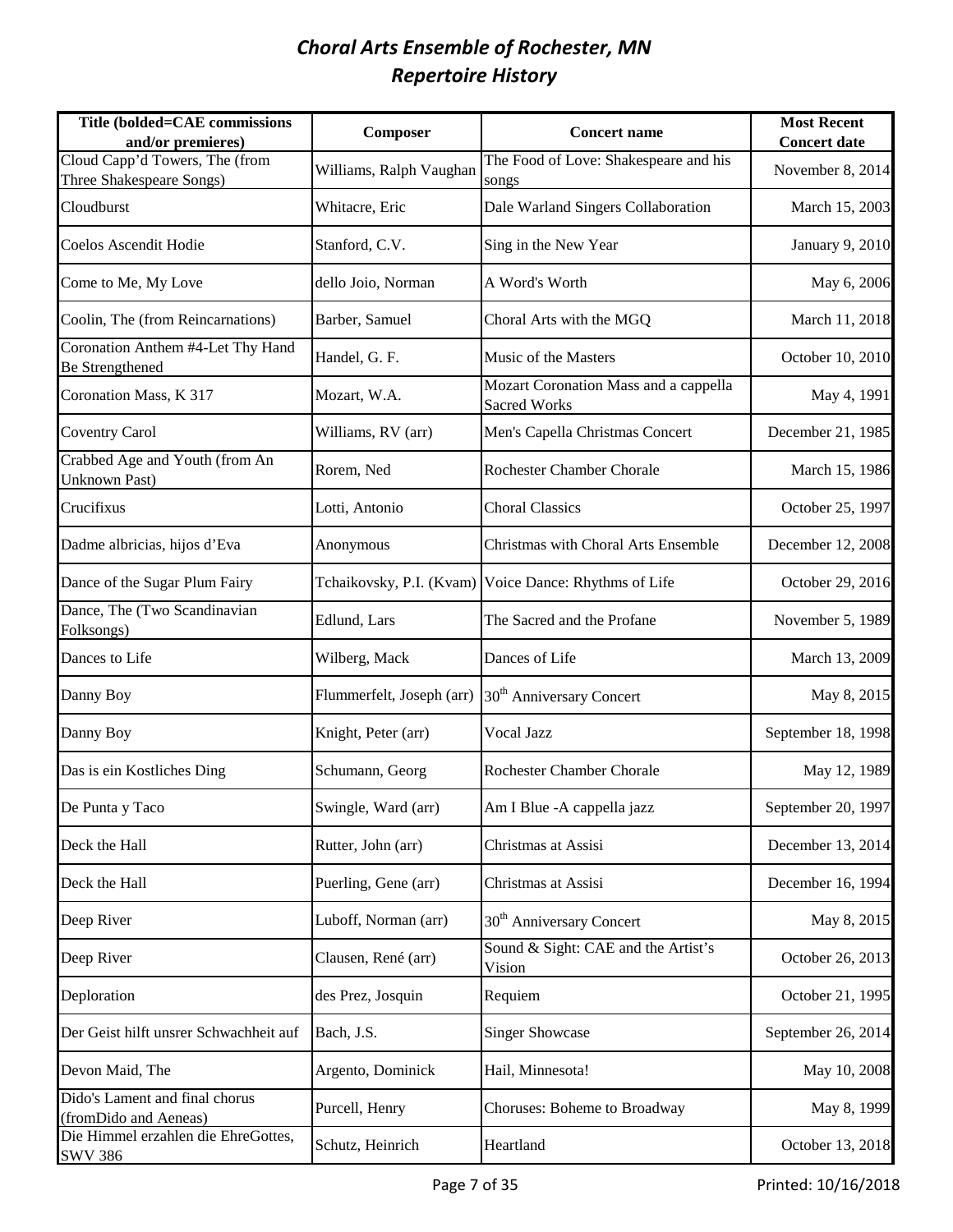| Title (bolded=CAE commissions<br>and/or premieres)                       | Composer                     | <b>Concert name</b>                            | <b>Most Recent</b><br><b>Concert date</b> |
|--------------------------------------------------------------------------|------------------------------|------------------------------------------------|-------------------------------------------|
| Dieu! Qui'il la fait bon regarder (Trois<br>Chansons)                    | Debussy, Claude              | A Singing Valentine                            | February 1, 1998                          |
| Ding Dong! Merrily on high                                               | Paulus, Stephen (arr)        | Christmas with Choral Arts Ensemble            | December 11, 2009                         |
| Ding dong! Merrily on high                                               | Wood, Charles (arr)          | Messiah                                        | December 15, 1989                         |
| Do You Know the Song that the Angels<br>Sang (from A Festival of Carols) | Ferko, Frank                 | Christmas at Assisi                            | December 9, 2005                          |
| Domaredansen                                                             | Hallberg, Bengt              | The Sacred and the Profane                     | November 5, 1989                          |
| Domine, ne in furore --Cor meum                                          | des Prez, Josquin            | A Midwinter Choral Montage                     | March 7, 1992                             |
| Don't Get Around Much Anymore                                            | Ellington, Duke (Brymer)     | A Singing Valentine                            | February 11, 2012                         |
| Double, double, toil and trouble                                         | Mäntyärvi, Jaakko            | The Food of Love: Shakespeare and his<br>songs | November 8, 2014                          |
| Down by the Riverside                                                    | Rutter, John (arr)           | Seeds of Peace                                 | March 19, 2005                            |
| Drop, Drop Slow Tears                                                    | Gibbons, Orlando             | <b>Choral Treasures</b>                        | March 7, 2010                             |
| Dubula                                                                   | Hatfield, Stephen (arr)      | Voice Dance: Rhythms of Life                   | October 29, 2016                          |
| Dziedot, Dzimu                                                           | Klanins, Alfreds             | Singer Showcase 15                             | September 25, 2015                        |
| E la don don, Verges Maria                                               | Anonymous                    | Christmas with Choral Arts Ensemble            | December 12, 2008                         |
| <b>Each Day</b>                                                          | Paulus, Stephen              | <b>Diverse Voices</b>                          | May 7, 2016                               |
| Earth Adorned, The                                                       | Ahlen, Waldemar              | Choral Classics: European Excursion            | March 17, 2012                            |
| Ecco Mormorar L'onde                                                     | Monterverdi, Claudio         | Of time and season                             | October 13, 2007                          |
| E'en So Lord Jesus Quickly Come                                          | Manz, Paul O.                | Minnesota Voices                               | May 9, 1998                               |
| Ein Feste Burg                                                           | Bach, J.S.                   | Speaking Truth to Power                        | October 21, 2017                          |
| El Paisanito                                                             | Anonymous (Swingle)          | Voice Dance: Rhythms of Life                   | October 29, 2016                          |
| <b>Elegischer Gesang</b>                                                 | Beethoven, Ludwig van        | Music for the City of Healing                  | November 7, 2015                          |
| <b>Elegy on Water</b>                                                    | Heitzeg, Steve               | Sound & Sight: CAE and the Artist's<br>Vision  | October 26, 2013                          |
| Elijah Rock                                                              | Hogan, Moses (arr)           | 30 <sup>th</sup> Anniversary Concert           | May 8, 2015                               |
| Elizabethan Summer, An                                                   | Chatman, Stephen             | Of time and season                             | October 13, 2007                          |
| Emily                                                                    | Mercer, Johnny<br>(Puerling) | Vocal Jazz                                     | September 18, 1998                        |
| Entrance Scene (from Advent Motet)                                       | Schrek, Gustav               | Christmas at Assisi                            | December 10, 2004                         |
| Es ist ein Reis entsprungen                                              | Berg, Alban                  | <b>Christmas with Brass</b>                    | December 14, 1990                         |
| Es ist ein' Ros'                                                         | Praetorius, Michael          | Christmas at Assisi                            | December 12, 1997                         |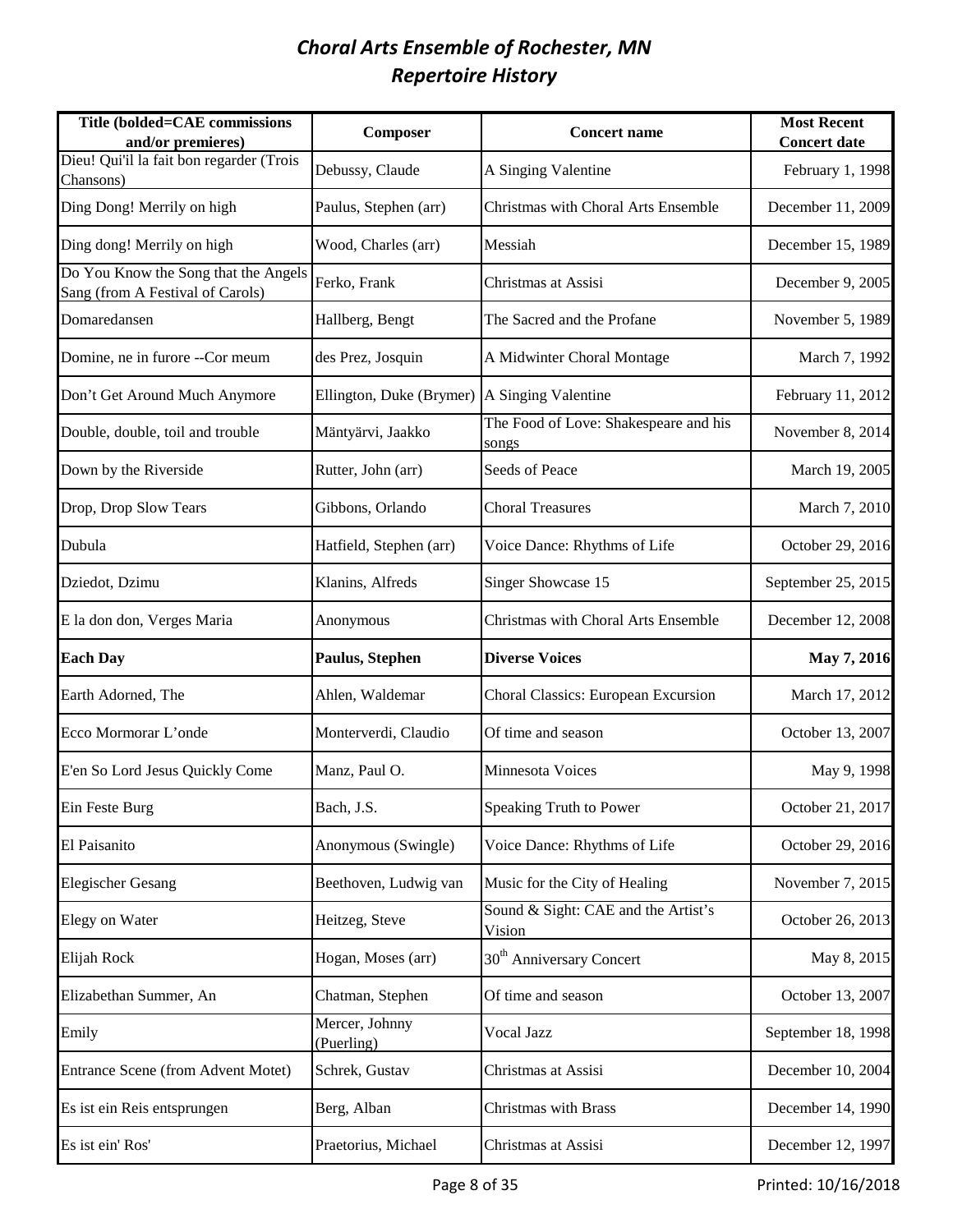| Title (bolded=CAE commissions<br>and/or premieres)             | Composer                                    | <b>Concert name</b>                                                 | <b>Most Recent</b><br><b>Concert date</b> |
|----------------------------------------------------------------|---------------------------------------------|---------------------------------------------------------------------|-------------------------------------------|
| Ev'ry Time I Feel the Spirit                                   | Hogan, Moses, (arr.)                        | <b>Choral Landscapes</b>                                            | May 14, 2011                              |
| Even Such is Time                                              | Chilcott, Bob                               | Of time and season                                                  | October 13, 2007                          |
| Evening                                                        | Kodaly, Zoltan                              | A Choral Collaboration                                              | March 5, 2011                             |
| Evening Primrose, The (from Five<br>Flower Songs)              | Britten, Benjamin                           | A Cappella Voices                                                   | October 19, 2002                          |
| Evensong                                                       | Paulus, Stephen                             | Minnesota Voices                                                    | May 9, 1998                               |
| <b>Evermore</b>                                                | <b>Lawson, Philip</b>                       | <b>Christmas with Choral Arts Ensemble</b>                          | <b>December 10, 2010</b>                  |
| <b>Everything</b>                                              | <b>Buble/Chang (Culloton)</b>               | A Singing Valentine                                                 | <b>February 11, 2012</b>                  |
| Ev'ry Time I Feel the Spirit                                   | Dawson, William L. (arr)                    | Audience Favorites                                                  | October 11, 2009                          |
| <b>Exactly Like You</b>                                        | Fields/McHugh                               | Singing Valentine benefit                                           | February 9, 2002                          |
| <b>Exsultate Deo</b>                                           | Palestrina, G.P.                            | Sing in the New Year                                                | January 9, 2010                           |
| Ezekiel Saw de Wheel                                           | Hogan, Moses (arr)                          | Music of the Spheres                                                | May 6, 2017                               |
| <b>Fair Phyllis</b>                                            | Farmer, John                                | Renaissance & Reformation                                           | October 19, 1996                          |
| Fantasia on Christmas Carols                                   | Williams, Ralph Vaughan Christmas at Assisi |                                                                     | December 10, 2004                         |
| Feller from Fortune                                            | Somers, Harry (arr)                         | <b>Singer Showcase</b>                                              | September 26, 2014                        |
| Fergus an' Molly                                               | Singh, Vijay                                | Men's Capella                                                       | March 25, 2000                            |
| Fields of Gold                                                 | Sumner, G.M. (Emerson)                      | A Singing Valentine                                                 | February 11, 2006                         |
| Fifteen Finns (Two Scandinavian<br>Folksongs)                  | Edlund, Lars                                | The Sacred and the Profane                                          | November 5, 1989                          |
| Final Dance of Homage (from<br>Gloriana)                       | Britten, Benjamin                           | Rochester Chamber Chorale                                           | March 15, 1986                            |
| Finstere schatten der Nacht (from Neue<br>Liebeslieder, Op 65) | Brahms, Johannes                            | Songs of Love and Life (collaboration<br>with Dale Warland Singers) | October 12, 1991                          |
| Fire, Fire, My Heart                                           | Morley, Thomas                              | A Singing Valentine                                                 | February 3, 2001                          |
| Fire, Fire, my heart                                           | Morley, Thomas                              | Men's Capella                                                       | March 25, 2000                            |
| <b>Five Childhood Lyrics</b>                                   | Rutter, John                                | Moved by Music                                                      | May 3, 2014                               |
| <b>Five Flower Songs</b>                                       | Britten, Benjamin                           | A Choral Collaboration                                              | May 5, 2007                               |
| <b>Five Hebrew Lovesongs</b>                                   | Whitacre, Eric                              | Mostly Mozart with Maria Jette                                      | March 19, 2016                            |
| Five Negro Spirituals (from A Child of<br>our Time)            | Tippett, Michael (arr)                      | Gates of Heaven                                                     | October 14, 2005                          |
| Fix Me, Jesus                                                  | Morris, Robert (arr)                        | Sound & Sight: CAE and the Artists'<br>Vision                       | October 26, 2013                          |
| Flight of the Bumblebee                                        | Rimsky-Korsakov<br>(Swingle)                | <b>Chamber Singers Jazz</b>                                         | September 14, 1996                        |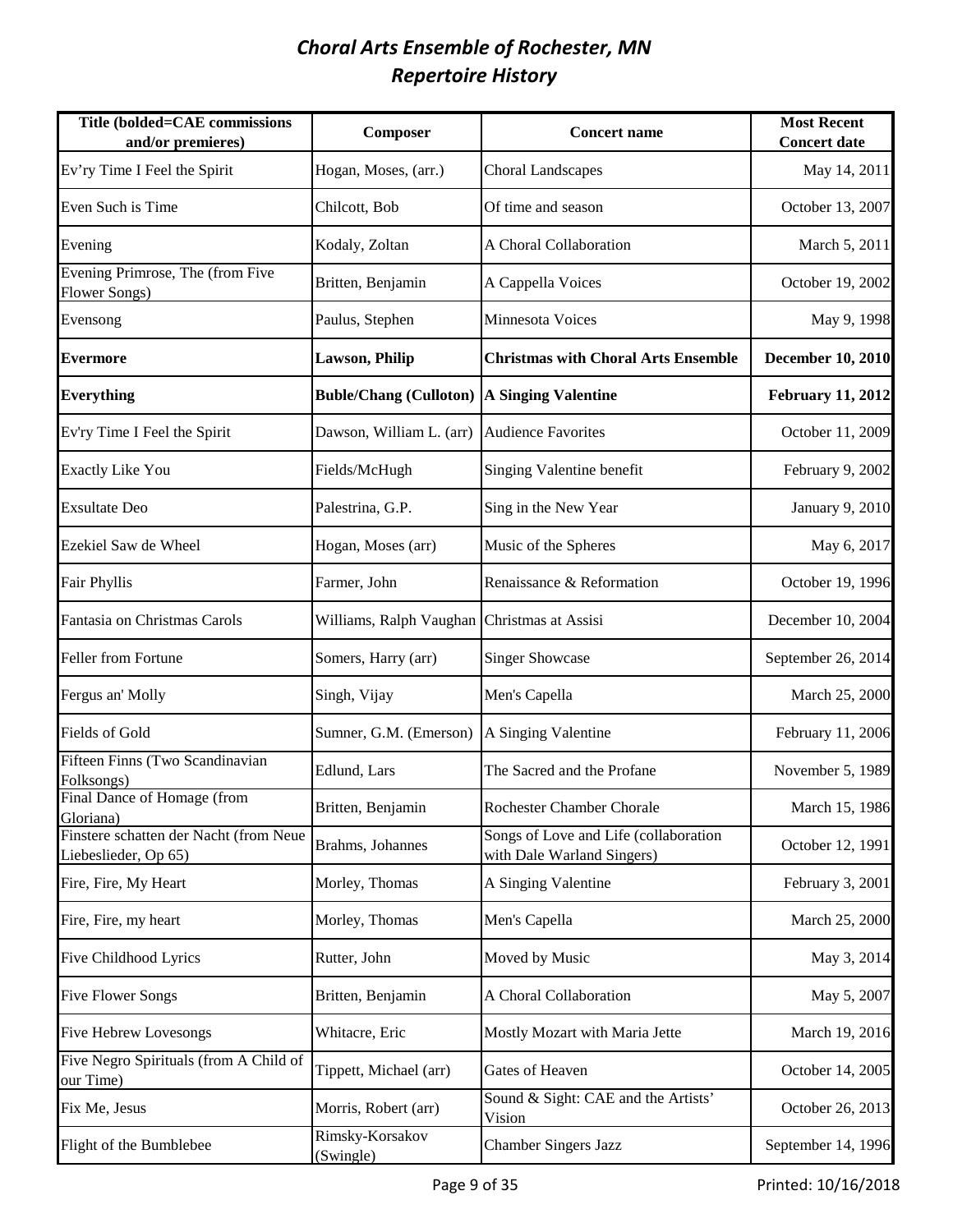| Title (bolded=CAE commissions<br>and/or premieres) | Composer                           | <b>Concert name</b>                                                   | <b>Most Recent</b><br><b>Concert date</b> |
|----------------------------------------------------|------------------------------------|-----------------------------------------------------------------------|-------------------------------------------|
| <b>Flower Songs</b>                                | Persichetti, Vincent               | Americana: An Evening with Dale<br>Warland                            | May 1, 2004                               |
| Fly Me to the Moon                                 | Howard, Bert (Shaw)                | A Singing Valentine                                                   | February 11, 2012                         |
| Foggy Day, A                                       | Gershwin, George<br>(Robinson arr) | A Singing Valentine                                                   | February 9, 2008                          |
| Follow the Drinking Gourd                          | Koepke, Allen (arr)                | The World Beloved: Choral Arts<br><b>Ensemble and Monroe Crossing</b> | May 9, 2009                               |
| For God Commanded Angels to Watch<br>Over You      | Mendelssohn, Felix                 | Christmas at Assisi                                                   | December 12, 2003                         |
| For the Future                                     | Maxfield, Andrew                   | Heartland                                                             | October 13, 2018                          |
| For Unto Us a Child is Born (from<br>Messiah)      | Handel, G.F.                       | Christmas at Assisi                                                   | December 18, 1998                         |
| For You                                            | Denver, John (Culloton)            | A Singing Valentine                                                   | February 12, 2011                         |
| Four Taaveti Laulud; 1923 (Psalms of<br>David)     | Kreek, Cyrillus                    | King David                                                            | March 18, 2006                            |
| Franciscus pauper et humilis                       | Plainchant                         | <b>Midwinter Serenade</b>                                             | February 1, 2014                          |
| Frohlocket, ihr Völker auf Erden                   | Mendelssohn, Felix                 | Sing in the New Year                                                  | January 9, 2010                           |
| From the Shadows                                   | Van, Jeffrey                       | Jeffrey Van: Classical Guitar and Chorus                              | May 10, 1997                              |
| From Where the Sun Now Stands                      | Forsberg, Charles                  | Heart of the Earth                                                    | May 14, 1994                              |
| Frostiana                                          | Thompson, Randall                  | A Midwinter Choral Montage                                            | March 7, 1992                             |
| Fuga XIV                                           | Bach, J.S. (Swingle)               | Am I Blue - A cappella jazz                                           | September 20, 1997                        |
| Full Fathom Five (from Three<br>Shakespeare Songs) | Williams, Ralph Vaughan            | The Food of Love: Shakespeare and his<br>songs                        | November 8, 2014                          |
| <b>Funeral Ikos</b>                                | Tavener, John                      | Gates of Heaven                                                       | October 14, 2005                          |
| Gabriel's Message                                  | Shank, Joshua (arr)                | Christmas with Choral Arts Ensemble                                   | December 12, 2008                         |
| <b>Galbally Farmer</b>                             | Sandler, Mitchell (arr)            | Choral Classics: European Excursion                                   | March 17, 2012                            |
| Gate, Gate                                         | Tate, Brian                        | Universal Language                                                    | March 23, 2002                            |
| Gaudete                                            | Sametz, Steve                      | Christmas at Assisi                                                   | December 9, 2011                          |
| Gaudete                                            | Ohrwall, Anders                    | Christmas at Assisi                                                   | December 12, 1997                         |
| <b>Gaudete Omnes</b>                               | Sweelinck, Jan<br>Pieterszoon      | <b>Christmas with Brass</b>                                           | December 14, 1990                         |
| Gaudete, Christus Natus Est                        | Anonymous                          | Christmas with Choral Arts Ensemble                                   | December 8, 2006                          |
| Georgia On My Mind                                 | Carmichael, Hoagy<br>(Puerling)    | <b>Chamber Singers Vocal Jazz</b>                                     | September 30, 1995                        |
| <b>Gift to Sing, The</b>                           | <b>Erpelding, Matthew</b>          | <b>Heartland</b>                                                      | <b>October 13, 2018</b>                   |
| Give Me Jesus                                      | Fleming, L.L. (arr)                | 30 <sup>th</sup> Anniversary Concert                                  | May 8, 2015                               |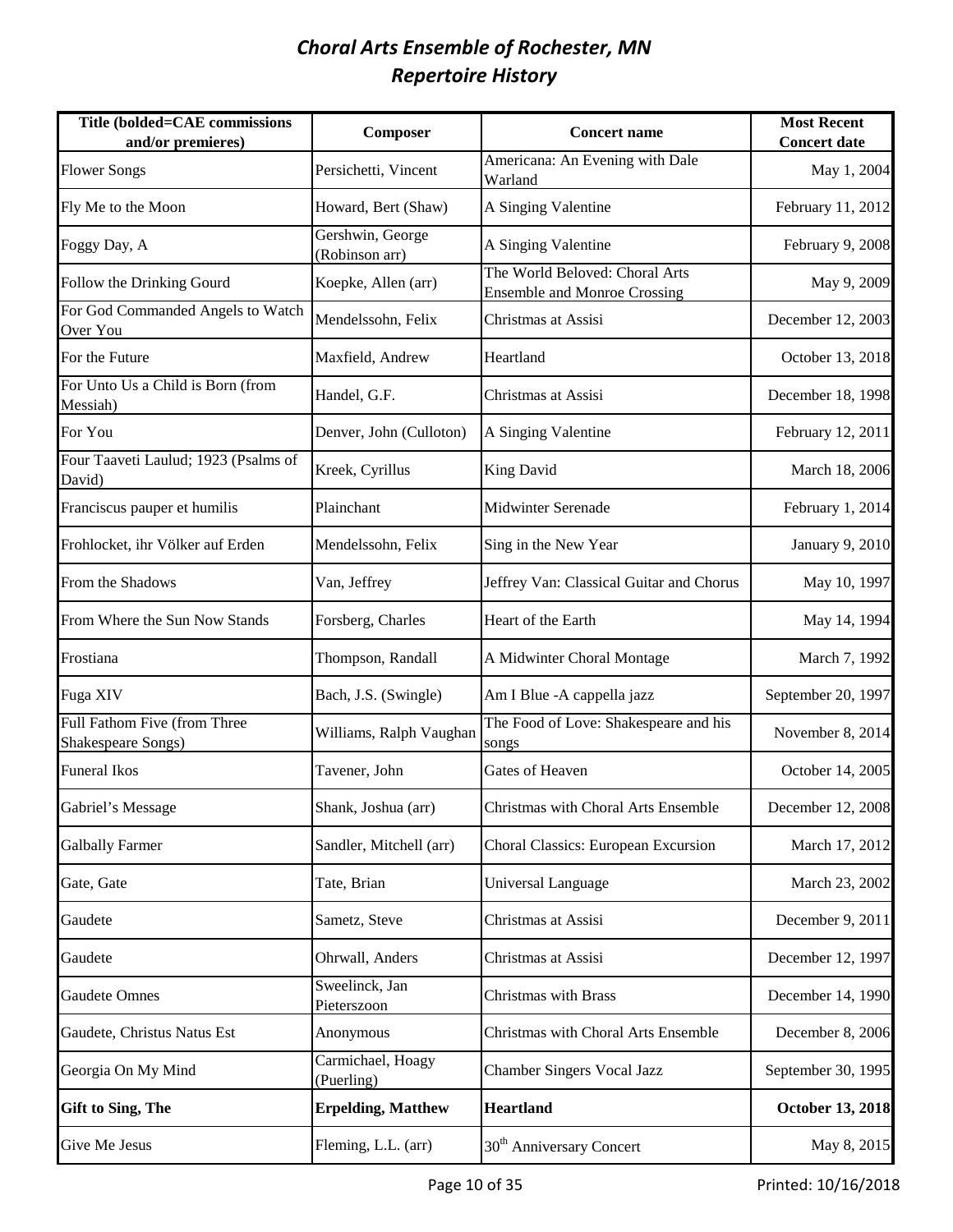| Title (bolded=CAE commissions<br>and/or premieres)               | Composer                                 | <b>Concert name</b>                  | <b>Most Recent</b><br><b>Concert date</b> |
|------------------------------------------------------------------|------------------------------------------|--------------------------------------|-------------------------------------------|
| Gloria                                                           | Rutter, John                             | Christmas at Assisi                  | December 7, 2012                          |
| Gloria                                                           | Knauf, Greg                              | Christmas with Choral Arts Ensemble  | December 10, 2010                         |
| Gloria                                                           | Argento, Dominick                        | <b>Choir Country</b>                 | May 12, 2018                              |
| Gloria (from Missa Secunda)                                      | Hassler, Hans Leo                        | Christmas at Assisi                  | December 12, 2003                         |
| <b>Glorious, Glorious</b>                                        | <b>Trumbore, Dale</b>                    | <b>Christmas at Assisi</b>           | December 11, 2015                         |
| <b>Glory and the Dream</b>                                       | <b>Bennett, Richard</b><br><b>Rodney</b> | <b>Immortal Fire</b>                 | <b>March 24, 2001</b>                     |
| Glory to the Newborn King                                        | Morris, Robert (arr)                     | Christmas at Assisi                  | December 12, 2003                         |
| Glory, Glory to the Newborn King                                 | Hogan, Moses (arr)                       | Christmas at Assisi                  | December 14, 2002                         |
| Glory, Glory, Glory to the Newborn<br>King                       | Hogan, Moses (arr)                       | Christmas at Assisi                  | December 10, 2017                         |
| Go Tell it On the Mountain (from A<br><b>Festival of Carols)</b> | Ferko, Frank                             | Christmas at Assisi                  | December 9, 2005                          |
| Go, Tell it on the Mountain                                      | Barnett, Steve (arr)                     | Christmas at Assisi                  | December 7, 2012                          |
| God is Seen                                                      | Parker, Alice (arr)                      | Alice Parker                         | March 4, 1995                             |
| God is With Us                                                   | John Tavener                             | Christmas at Assisi                  | December 9, 2005                          |
| God Rest You Merry                                               | Williams, RV (arr)                       | A Sacred Christmas Concert           | December 18, 1992                         |
| God Rest You Merry, Gentlemen                                    | Willcocks, David (arr.)                  | Christmas at Assisi                  | December 14, 2018                         |
| Good Ale                                                         | Rutter, John                             | Christmas at Assisi                  | December 12, 2014                         |
| Gower Wassail                                                    | Epstein, Jerome (arr)                    | Christmas at Assisi                  | December 12, 1997                         |
| Gropen                                                           | Larsen, Gjermund (arr.)                  | Heartland                            | October 13, 2018                          |
| Habanera (from Carmen)                                           | Bizet, Georges (Rutter)                  | Voice Dance: Rhythms of Life         | October 29, 2016                          |
| Hacia Belen va un borrico                                        | Parker/Shaw (arr)                        | Christmas with Choral Arts Ensemble  | December 12, 2008                         |
| Haec est dies                                                    | Handl, Jacob                             | Listening to the Voices              | May 4, 2013                               |
| Hail, Gladdening Light                                           | Wood, Charles                            | <b>Twentieth Anniversary Concert</b> | May 7, 2005                               |
| Hard Times Come Again No More                                    | Foster, Stephen (Keller)                 | <b>American Masterpieces</b>         | March 17, 2007                            |
| Hark! The Herald Angels Sing                                     | Willcocks, David (arr.)                  | Christmas at Assisi                  | December 14, 2018                         |
| Hark, I Hear the Harps Eternal                                   | Parker, Alice (arr)                      | Listening to the Voices              | May 4, 2013                               |
| Hark, the Herald Angels Sing                                     | Barnett, Carol (arr)                     | Christmas with Choral Arts Ensemble  | December 8, 2006                          |
| Harmoniemesse (Mass in B-flat)                                   | Haydn, Franz Joseph                      | <b>Shared Harmonies</b>              | March 14, 2014                            |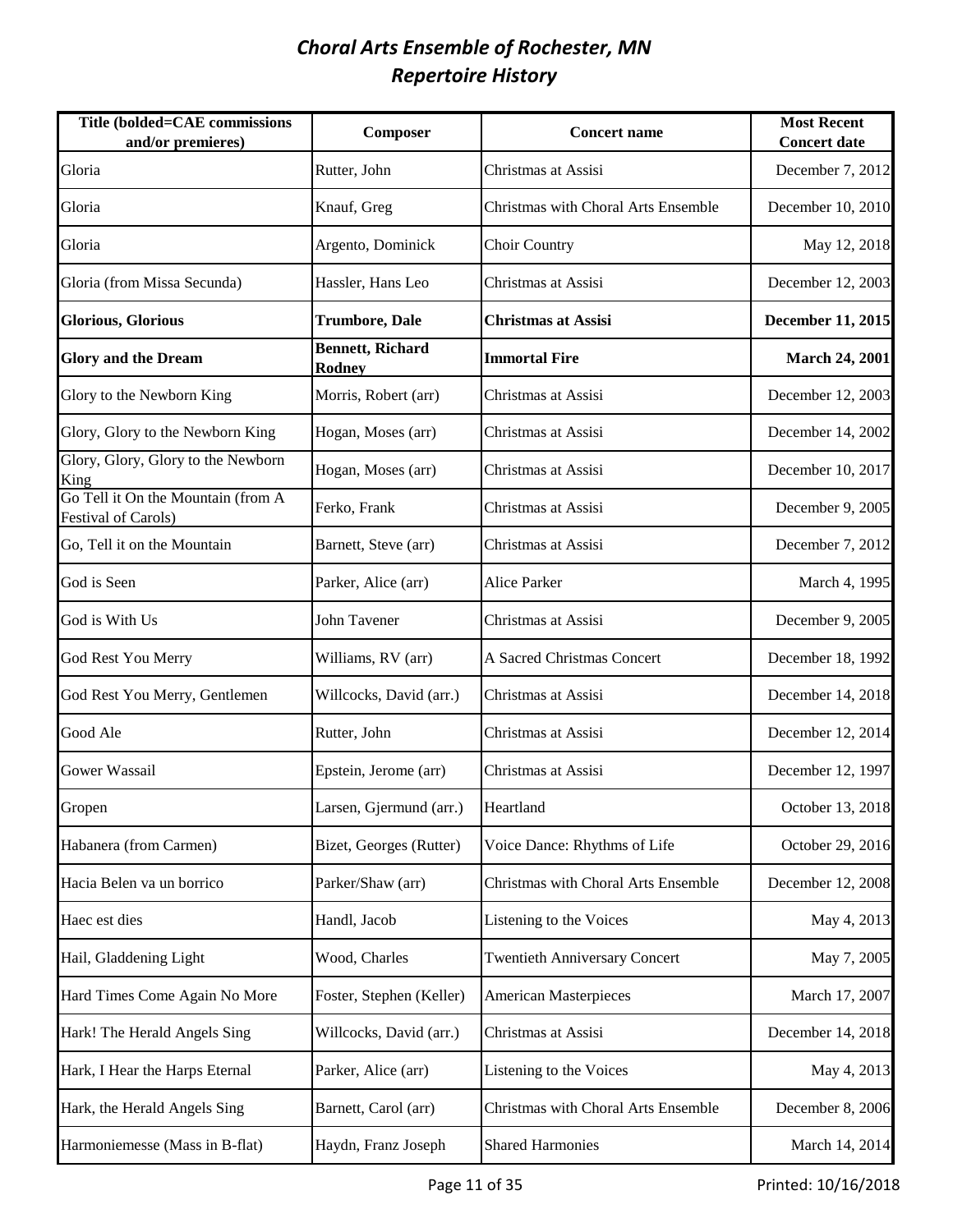| Title (bolded=CAE commissions<br>and/or premieres)       | Composer                             | <b>Concert name</b>                 | <b>Most Recent</b><br><b>Concert date</b> |
|----------------------------------------------------------|--------------------------------------|-------------------------------------|-------------------------------------------|
| Harvester's Song                                         | Berger, Jean                         | In the New Moon                     | October 23, 2004                          |
| Have Ye Not Known?/Ye Shall Have                         | Thompson, Randall                    | <b>American Masterpieces</b>        | March 17, 2007                            |
| Have you Seen the White Lily Grow?                       | Fine, Irving                         | Love and Other Tempests             | March 9, 2013                             |
| Have Yourself a Merry Little Christmas Gailey, Ward, arr |                                      | Christmas at Assisi                 | December 13, 2014                         |
| He Never Failed Me Yet                                   | Ray, Robert                          | <b>American Voices</b>              | May 3, 2003                               |
| Hej Bungozdi Bandi                                       | Kodaly, Zoltan                       | Men's Capella Concert               | March 21, 1998                            |
| Here is the Little Door                                  | Howells, Herbert                     | Christmas with Choral Arts Ensemble | December 11, 2009                         |
| Here's That Rainy Day                                    | Burke & Van Heusen<br>(Grobengieser) | Vocal Jazz                          | September 18, 1998                        |
| Herr, wie lange                                          | Schumann, Georg                      | Music for the City of Healing       | November 7, 2015                          |
| He's Gone Away                                           | Nelson, Ron (arr)                    | <b>American Voices</b>              | May 3, 2003                               |
| Hills are Bare at Bethlehem, The                         | Carnahan, Craig (arr)                | Christmas with Choral Arts Ensemble | December 10, 2010                         |
| Hodie Christus Natus Est                                 | Poulenc, Francis                     | Christmas at Assisi                 | December 9, 2011                          |
| Hodie Christus Natus Est                                 | <b>Traditional Plainchant</b>        | Christmas at Assisi                 | December 18, 1998                         |
| Hodie Christus Natus Est                                 | Gabrieli, Giovanni                   | Christmas with Brass                | December 14, 1990                         |
| Hodie Christus Natus Est                                 | gregorian plainchant                 | Messiah                             | December 15, 1989                         |
| Hodie Nobis Caelorum Rex                                 | <b>Traditional Plainchant</b>        | Christmas at Assisi                 | December 17, 1993                         |
| Hol' You Han'                                            | Rardin, Paul                         | Men's Capella                       | March 25, 2000                            |
| Hold On!                                                 | Simpson, Eugene (arr)                | Sing in the New Year                | January 9, 2010                           |
| <b>Hold On!</b>                                          | Morris, Robert (arr)                 | <b>American Voices</b>              | May 3, 2003                               |
| hope, faith, life, love                                  | Whitacre, Eric                       | Speaking Truth to Power             | October 21, 2017                          |
| Hor' mein Bitten                                         | Mendelssohn, felix                   | Mostly Mozart with Maria Jette      | March 19, 2016                            |
| Horizons                                                 | Van Dijk, Peter Louis                | <b>Choral Landscapes</b>            | May 14, 2011                              |
| Hosanna                                                  | Clausen, René                        | Hail, Minnesota!                    | May 10, 2008                              |
| Hosanna to the Son of David                              | Gibbons, Orlando                     | Choral Classics: European Excursion | March 17, 2012                            |
| How Can I Keep From Singing                              | Staheli, Ronald (arr)                | <b>Singer Showcase</b>              | September 26, 2014                        |
| How Far is it to Bethlehem?                              | Christiansen, Paul J (arr)           | Christmas with Choral Arts Ensemble | December 11, 2009                         |
| How Still He Rests                                       | Pierce, Brent                        | Christmas at Assisi                 | December 14, 2018                         |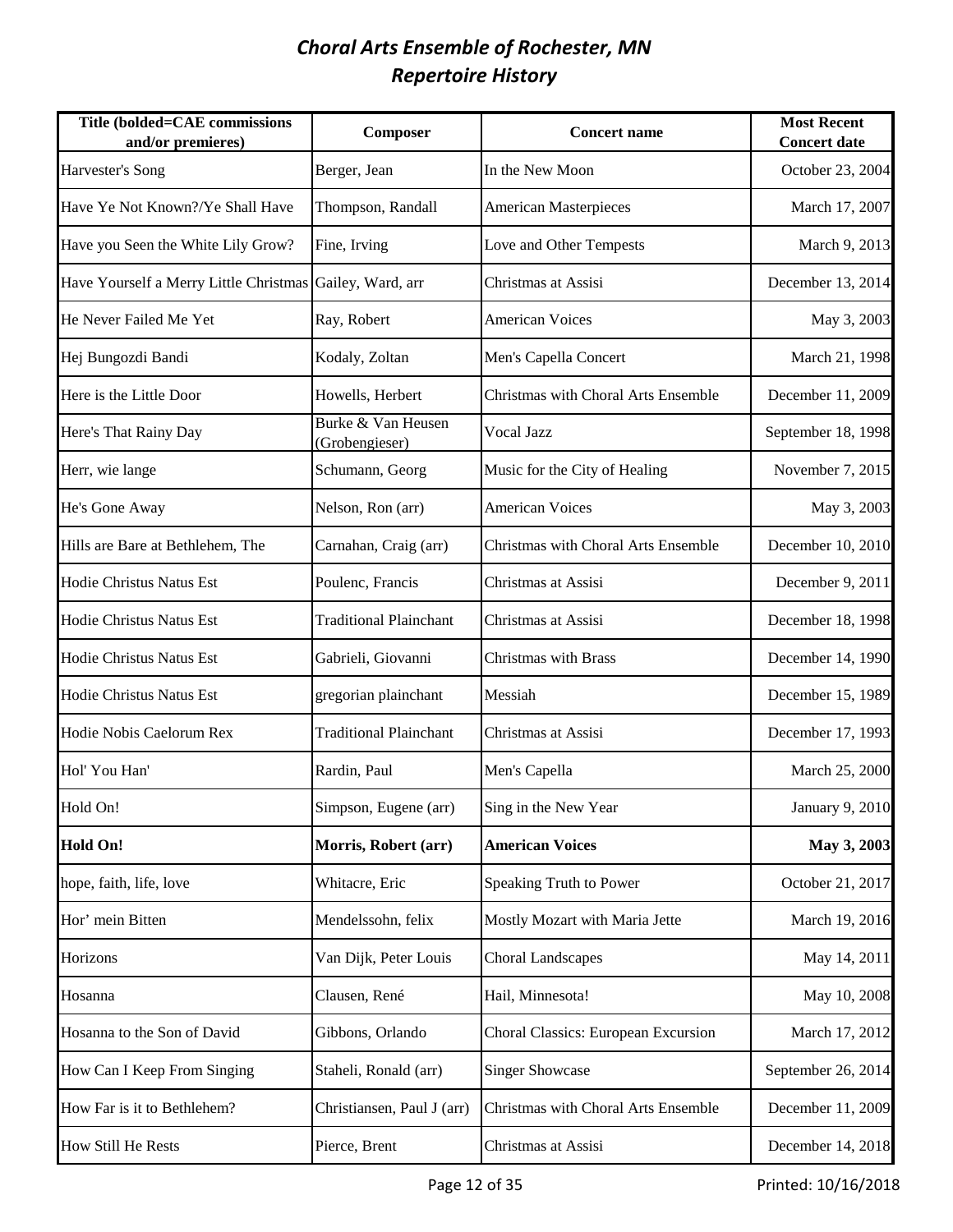| Title (bolded=CAE commissions<br>and/or premieres) | Composer                                     | <b>Concert name</b>                                 | <b>Most Recent</b><br><b>Concert date</b> |
|----------------------------------------------------|----------------------------------------------|-----------------------------------------------------|-------------------------------------------|
| <b>Huron Carol</b>                                 | Daley, Eleanor (arr)                         | Christmas with Choral Arts Ensemble                 | December 8, 2007                          |
| Hvalite imia Ghospodne                             | Rachmaninoff, Sergei                         | <b>Choral Treasures</b>                             | March 7, 2010                             |
| Hymn to St. Cecilia                                | Britten, Benjamin                            | Silver Jubilee 25 <sup>th</sup> Anniversary Concert | May 8, 2010                               |
| Hymn to the Creator of Light                       | Rutter, John                                 | Christmas at Assisi                                 | December 12, 2003                         |
| Hymn to the Eternal Flame                          | Paulus, Stephen                              | Hail, Minnesota!                                    | May 10, 2008                              |
| I am not yours                                     | Chatman, Stephen                             | Choir Country                                       | May 12, 2018                              |
| I Am the Day                                       | Dove, Jonathan                               | Christmas with Choral Arts Ensemble                 | December 12, 2008                         |
| I Bought Me a Cat                                  | Copland/Fine (arr)                           | Tis the Gift to be Simple                           | May 4, 2002                               |
| I Find My Feet Have Further Goals                  | Larsen, Libby                                | Sound & Sight: CAE and the Artist's<br>Vision       | October 26, 2013                          |
| I Gondolieri                                       | Rossini, Giacchino                           | In the New Moon                                     | October 23, 2004                          |
| I Got a Gal in Kalamazoo                           | Gordon & Warren<br>(Zegree)                  | A Singing Valentine                                 | February 9, 2013                          |
| I Hate and I Love                                  | Argento, Dominick                            | Love and Other Tempests                             | March 9, 2013                             |
| I Himmelen                                         | Grieg, Edvard                                | Speaking Truth to Power                             | October 21, 2017                          |
| I know I've been changed                           | Dandridge, Damon H<br>(arr)                  | Mostly Mozart with Maria Jette                      | March 19, 2016                            |
| <b>I Often Dance</b>                               | Nesheim, Paul                                | <b>Voice Dance: Rhythms of Life</b>                 | <b>October 29, 2016</b>                   |
| I See the Light                                    | Menken, Alan (Huff)                          | A Singing Valentine                                 | February 13, 2016                         |
| I Sing Because I'm Happy                           | Dilworth, Rollo (arr)                        | Singer Showcase 2015                                | September 25, 2015                        |
| I Sing, You Sing                                   | Edenroth, Anders                             | Singer Showcase 2015                                | September 25, 2015                        |
| I thank you God                                    | Levine, Elliot Z.                            | Listening to the Voices                             | May 4, 2013                               |
| I thank you God for most this amazing<br>day       | Whitacre, Eric                               | Music for the City of Healing                       | November 7, 2015                          |
| I Thank You, Jesus                                 | Morris, Robert (arr)                         | <b>Bound for Glory</b>                              | March 13, 2004                            |
| I Will Greatly Rejoice                             | Nystedt, Knut                                | <b>Mozart Requiem</b>                               | October 14, 2006                          |
| I Won't Dance                                      | Kern, Jerome<br>(Billingsley)                | Voice Dance: Rhythms of Life                        | October 29, 2016                          |
| I Wonder as I Wander                               | Carter, Andrew (arr.)                        | Christmas at Assisi                                 | December 9, 2011                          |
| I'll Follow the Sun                                | Lennon/McCartney (Ives) Music of the Spheres |                                                     | May 6, 2017                               |
| I'm Gonna Sing Til the Spirit Moves in<br>My Heart | Hogan, Moses (arr)                           | A Choral Collage                                    | October 11, 2008                          |
| I've Got You Under My Skin                         | Porter, Cole (Mattson)                       | A Singing Valentine                                 | February 11, 2012                         |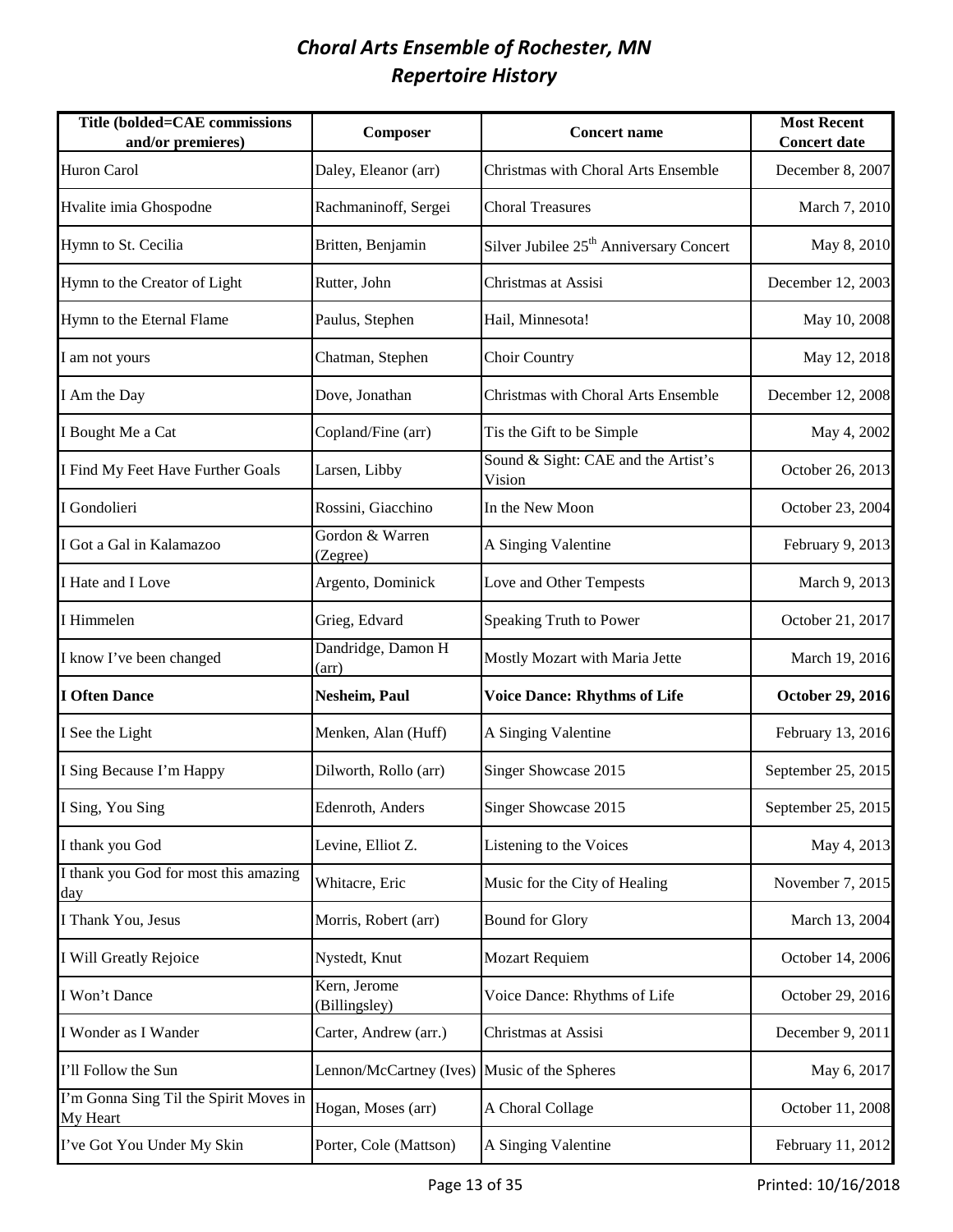| Title (bolded=CAE commissions<br>and/or premieres) | Composer                        | <b>Concert name</b>                            | <b>Most Recent</b><br><b>Concert date</b> |
|----------------------------------------------------|---------------------------------|------------------------------------------------|-------------------------------------------|
| If I loved You (from Carousel)                     | Rodgers & Hammerstein<br>(Shaw) | Choruses: Boheme to Broadway                   | May 8, 1999                               |
| If in Your Heart                                   | Carnahan, Craig                 | <b>Sing in the New Year</b>                    | <b>January 9, 2010</b>                    |
| If Music Be the Food of Love                       | Dickau, David                   | 30 <sup>th</sup> Anniversary Concert           | May 8, 2015                               |
| Il Bianco ed dolce cigno                           | Arcadelt, Jacob                 | A Singing Valentine                            | February 5, 2000                          |
| Il est bel et bon                                  | Passereau                       | Renaissance & Reformation                      | October 19, 1996                          |
| Il est ne                                          | Berkey, Jackson (arr)           | Christmas at Assisi                            | December 17, 1999                         |
| I'm a Train                                        | Hammond/Hazelwood<br>(Knight)   | Am I Blue - A cappella jazz                    | September 20, 1997                        |
| Im Herbst                                          | Brahms, Johannes                | Requiem                                        | October 21, 1995                          |
| I'm With You                                       | Troup, Bobby (Jalkeus)          | Jazz Concert                                   | September 8, 2000                         |
| In Dulci Jubilo                                    | Pearsall, Robert (arr)          | Christmas at Assisi                            | December 10, 2004                         |
| In Dulci Jubilo                                    | Praetorius, Michael             | <b>Christmas with Brass</b>                    | December 14, 1990                         |
| In Taberna quando sumus (Carmina<br>Burana)        | Orff, Carl                      | Diverse Voices                                 | October 30, 1993                          |
| In the Beginning                                   | Copland, Aaron                  | A Choral Collage                               | October 11, 2008                          |
| In the Bleak Midwinter                             | Betinis, Abbie                  | Christmas with Choral Arts Ensemble            | December 10, 2010                         |
| In the Mood                                        | Garland, Joe (Gritton)          | Voice Dance: Rhythms of Life                   | October 29, 2016                          |
| In these delightful pleasant groves                | Purcell, Henry                  | Voice Dance: Rhythms of Life                   | October 29, 2016                          |
| In Whatever Time We Have                           | Schwartz, Stephen (Huff)        | A Singing Valentine                            | February 13, 2010                         |
| <b>Infinite Expectation of the Dawn</b>            | Orfe, John                      | <b>Listening to the Voices</b>                 | May 4, 2013                               |
| Inveni David                                       | Bruckner, Anton                 | Lord Nelson Mass                               | May 12, 1990                              |
| Io Son la Primavera                                | Hawley, William                 | Of time and Season                             | October 13, 2007                          |
| Is Not a Flower a Mystery                          | McCullough, Donald              | Seeds of Peace                                 | March 19, 2005                            |
| Is you is, or is you ain't                         | Austin/Jordan<br>(Rutherford)   | <b>Chamber Singers Vocal Jazz</b>              | September 30, 1995                        |
| It Don't Mean a Thing                              | Ellington, Duke<br>(Edenroth)   | Jazz Concert                                   | September 8, 2000                         |
| It Fell Upon the High Midnight                     | Gibson, Paul                    | Christmas with Choral Arts Ensemble            | December 10, 2010                         |
| It was a lover and his lass                        | Morley, Thomas                  | The Food of Love: Shakespeare and his<br>songs | November 8, 2014                          |
| It was a lover and his lass                        | Mathias, William                | The Food of Love: Shakespeare and his<br>songs | November 8, 2014                          |
| It was a lover and his lass                        | Rutter, John                    | A Singing Valentine                            | February 4, 2004                          |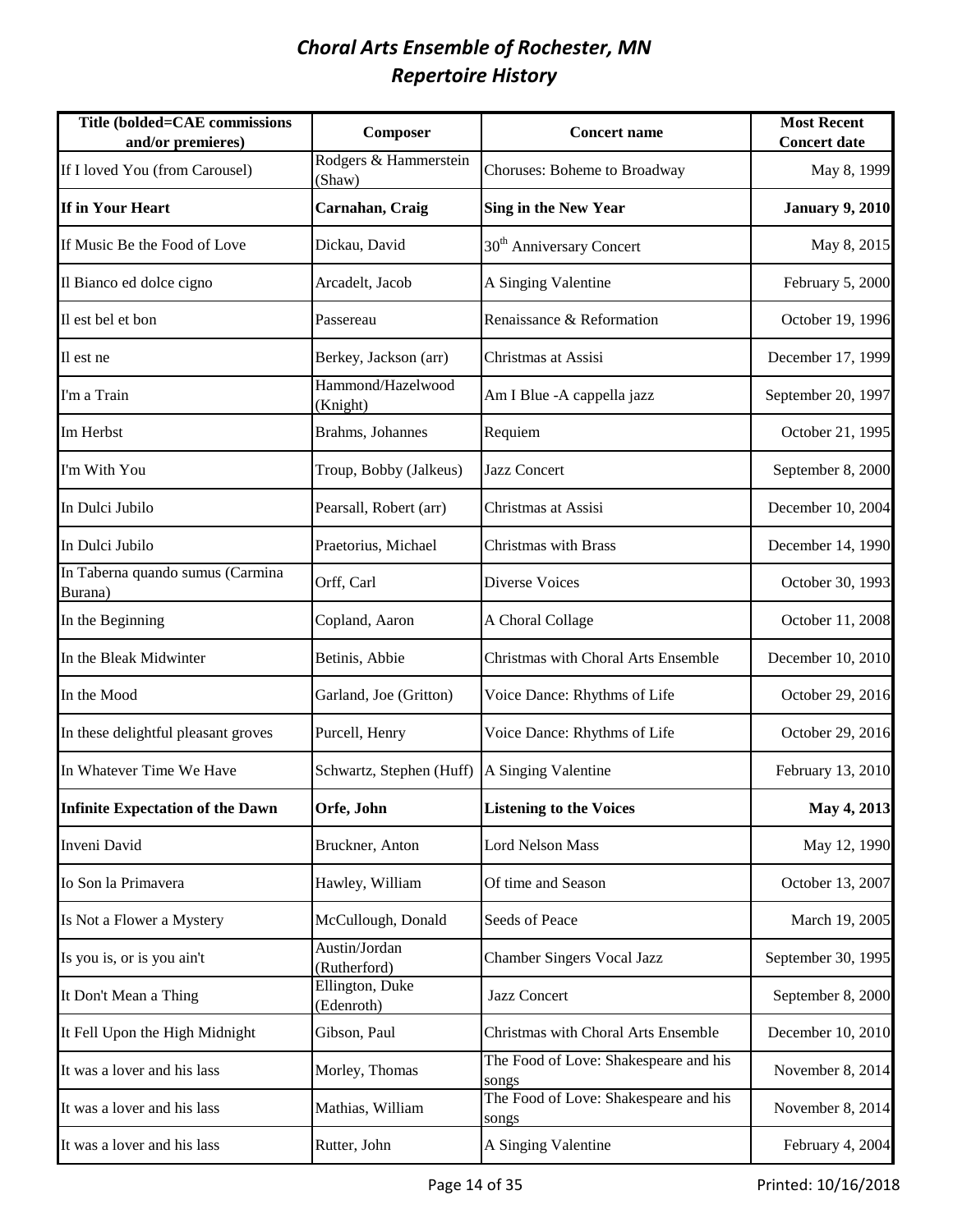| Title (bolded=CAE commissions<br>and/or premieres)       | Composer                                  | <b>Concert name</b>                                  | <b>Most Recent</b><br><b>Concert date</b> |
|----------------------------------------------------------|-------------------------------------------|------------------------------------------------------|-------------------------------------------|
| It's a Grand Night for Singing (from<br>State Fair)      | Rodgers, Richard<br>(Rubino)              | A Singing Valentine                                  | February 14, 2015                         |
| I've Got the World on a String                           | Arlen, Harold (Shaw)                      | Vocal Jazz                                           | September 18, 1998                        |
| I've Grown Accustomed to Her Face<br>(from My Fair Lady) |                                           | Lerner & Loewe (Zegree) Choruses: Boheme to Broadway | May 8, 1999                               |
| Java Jive                                                | Oakland, Ben (Shaw)                       | Am I Blue - A cappella jazz                          | September 20, 1997                        |
| J'entends le moulin                                      | Patriquin, Donald (arr)                   | Universal Language                                   | March 23, 2002                            |
| Jerusalem, My Happy Home                                 | Sateren, Leland (arr)                     | Hail, Minnesota                                      | May 10, 2008                              |
| Jesu, as Thou art our Savior                             | Britten, Benjamin                         | Messiah                                              | December 15, 1989                         |
| Jesus Christ, the Apple Tree                             | Poston, Elizabeth (Shalk,<br>Carl, arr)   | Christmas at Assisi                                  | December 11, 2015                         |
| Jesu's Lyfelyne (from Jesu Carols)                       | Paulus, Stephen                           | Christmas at Assisi                                  | December 13, 2014                         |
| Jesus Walked this Lonesome Valley                        | Van, Jeffrey (arr)                        | Music for Chorus and Classical Guitar                | May 8, 1993                               |
| Jingle, Bells                                            | Pierpont, J. (Llewellyn,<br>William arr.) | Christmas at Assisi                                  | December 10, 2017                         |
| Jingle, Bells                                            | Pierpont, J. (Langford,<br>Gordon, arr)   | Christmas at Assisi                                  | December 11, 2015                         |
| Jingle, Bells                                            | Pierpont, J. (Llewellyn,<br>William arr)  | Christmas at Assisi                                  | December 7, 2012                          |
| Jingle, Bells                                            | Pierpont, J. (Blackwell,<br>David arr)    | Christmas at Assisi                                  | December 12, 1997                         |
| John Saw Duh Numbuh                                      | Shaw/Parker (arr)                         | Silver Jubilee 25 <sup>th</sup> Anniversary Concert  | May 8, 2010                               |
| Johnny Has Gone for a Soldier                            | DeCormier, Robert (arr)                   | Americana: An Evening with Dale<br>Warland           | May 1, 2004                               |
| Johnny I Hardly Knew Ye                                  | Parker, Alice (arr)                       | Choral Classics: European Excursion                  | March 17, 2012                            |
| Joy to the World                                         | Culloton, Michael (arr)                   | Christmas with Choral Arts Ensemble                  | December 12, 2008                         |
| Justorum Animae                                          | Lassus, Orlandus                          | Gates of Heaven                                      | October 14, 2005                          |
| Justorum Animae (from Three Motets)                      | Stanford, Charles V.                      | Gates of Heaven                                      | October 14, 2005                          |
| Kasar mie La Gaji                                        | Grau, Alberto                             | Universal Language                                   | March 23, 2002                            |
| Keep in the Middle of the Road                           | Bartholomew, Marshall<br>(arr)            | Men's Capella                                        | March 25, 2000                            |
| Keep Your Lamps                                          | Thomas, Andre (arr)                       | <b>Bound for Glory</b>                               | March 13, 2004                            |
| <b>Ketterling Carol, The</b>                             | Moore, J. David                           | <b>Christmas at Assisi</b>                           | <b>December 14, 2018</b>                  |
| <b>King David</b>                                        | Honegger, Arthur                          | <b>King David</b>                                    | March 18, 2006                            |
| King of Love, The                                        | Christiansen, Paul J. (arr)               | Hail, Minnesota!                                     | May 10, 2008                              |
| King of Yellow Butterflies, The                          | Barnett, Carol                            | Sound & Sight: CAE and the Artist's<br>Vision        | October 26, 2013                          |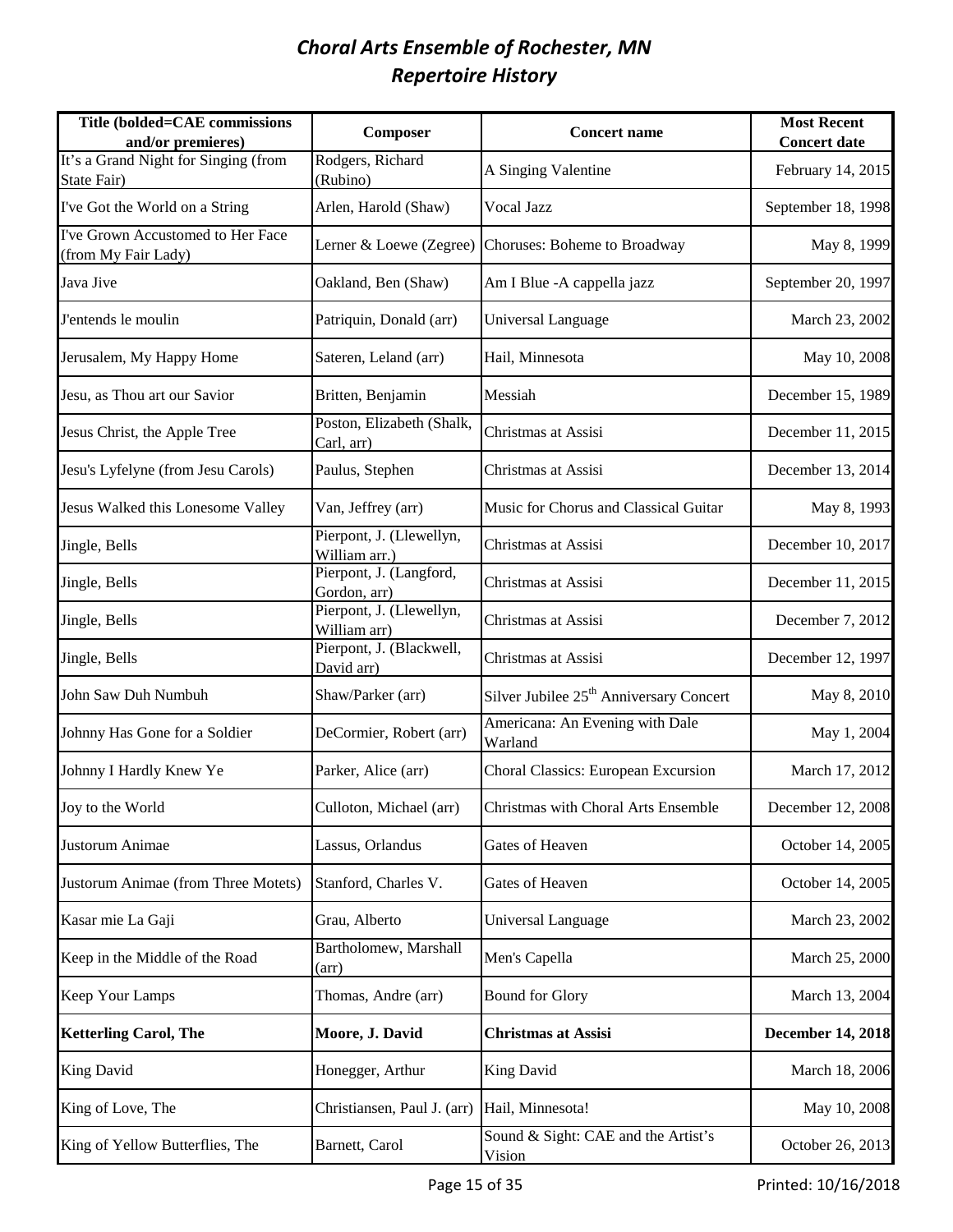| Title (bolded=CAE commissions<br>and/or premieres)           | Composer                      | <b>Concert name</b>                                                 | <b>Most Recent</b><br><b>Concert date</b> |
|--------------------------------------------------------------|-------------------------------|---------------------------------------------------------------------|-------------------------------------------|
| Kiss at the End of the Rainbow, A<br>(from A Mighty Wind)    | McKean, Michael<br>(Culloton) | A Singing Valentine                                                 | February 12, 2005                         |
| Kiss the Girl                                                | Menken, Alan (Shaw, K)        | A Singing Valentine                                                 | February 13, 2016                         |
| Kling, Glöckchen, Kling                                      | Sieving, Robert (arr)         | Christmas with Choral Arts Ensemble                                 | December 11, 2009                         |
| Komm, Jesu, komm, BWV 229                                    | Bach, J.S.                    | Gates of Heaven                                                     | October 14, 2005                          |
| Kpanlongo                                                    | Bermel, Derek (arr)           | Universal Language                                                  | March 23, 2002                            |
| Kyrie                                                        | <b>Traditional Plainchant</b> | Christmas at Assisi                                                 | December 14, 2001                         |
| Kyrie                                                        | Nystedt, Knut                 | A Midwinter Choral Montage                                          | March 7, 1992                             |
| Kyrie (fons bonitas)                                         | gregorian plainchant          | A Cappella Voices                                                   | October 19, 2002                          |
| Kyrie (from A Thanksgiving Mass)                             | Nystedt, Knut                 | Mozart Coronation Mass and a cappella<br>Sacred Works               | May 4, 1991                               |
| Kyrie (from Mass for Double Choir)                           | Martin, Frank                 | Moved by Music                                                      | May 3, 2014                               |
| Kyrie (from Requiem)                                         | Durufle, Maurice              | <b>Fifteenth Anniversary Concert</b>                                | May 6, 2000                               |
| La Passeggiata                                               | Rossini, Giacchino            | In the New Moon                                                     | October 23, 2004                          |
| Laetantur Caeli                                              | Byrd, William                 | Mozart's Requiem                                                    | October 14, 2006                          |
| Laetatus Sum                                                 | Haydn, Johann Michael         | <b>Rutter Requiem</b>                                               | October 18, 2003                          |
| Lamentaciones de Jeremias Propheta                           | Ginastera, Alberto            | <b>Rochester Chamber Chorale</b>                                    | May 12, 1989                              |
| <b>Lamentations of Jeremiah</b>                              | Palestrina, G.P. (Men's)      | Concert of Renaissance Polyphony and<br><b>American Spirituals</b>  | March 5, 1989                             |
| <b>Lamentations of Jeremiah</b>                              | Byrd, William                 | (Men's) Concert of Renaissance<br>Polyphony and American Spirituals | March 5, 1989                             |
| Lamentations of Jeremiah, The                                | Tallis, Thomas                | Bach & the Saint Paul Chamber Orchestra                             | December 6, 2002                          |
| Largo (from Harpsichord Concerto in f) Bach, J.S. (Swingle)  |                               | Am I Blue - A cappella jazz                                         | September 20, 1997                        |
| Lark                                                         | Copland, Aaron                | <b>American Masterpieces</b>                                        | March 17, 2007                            |
| Lass dich nur nichts nicht dauren                            | Brahms, Johannes              | <b>Twice Blessed</b>                                                | October 22, 1994                          |
| Last Invocation, The (from Three<br><b>Whitman Settings)</b> | Clausen, René                 | A Word's Worth                                                      | May 6, 2006                               |
| Last Rose of Summer, The                                     | Meader, Darmon (arr)          | Choral Classics: European Excursion                                 | March 17, 2012                            |
| Laud to the Nativity                                         | Respighi, Ottorino            | Christmas at Assisi                                                 | December 16, 1994                         |
| Laudate Dominum                                              | Mozart, W.A.                  | <b>Singer Showcase</b>                                              | September 26, 2014                        |
| Laudes Organi                                                | Kodaly, Zoltan                | Hallelujah from the Heart of God                                    | March 20, 1999                            |
| Laura Lee                                                    | Jenkins, J.W.                 | Men's Capella                                                       | March 25, 2000                            |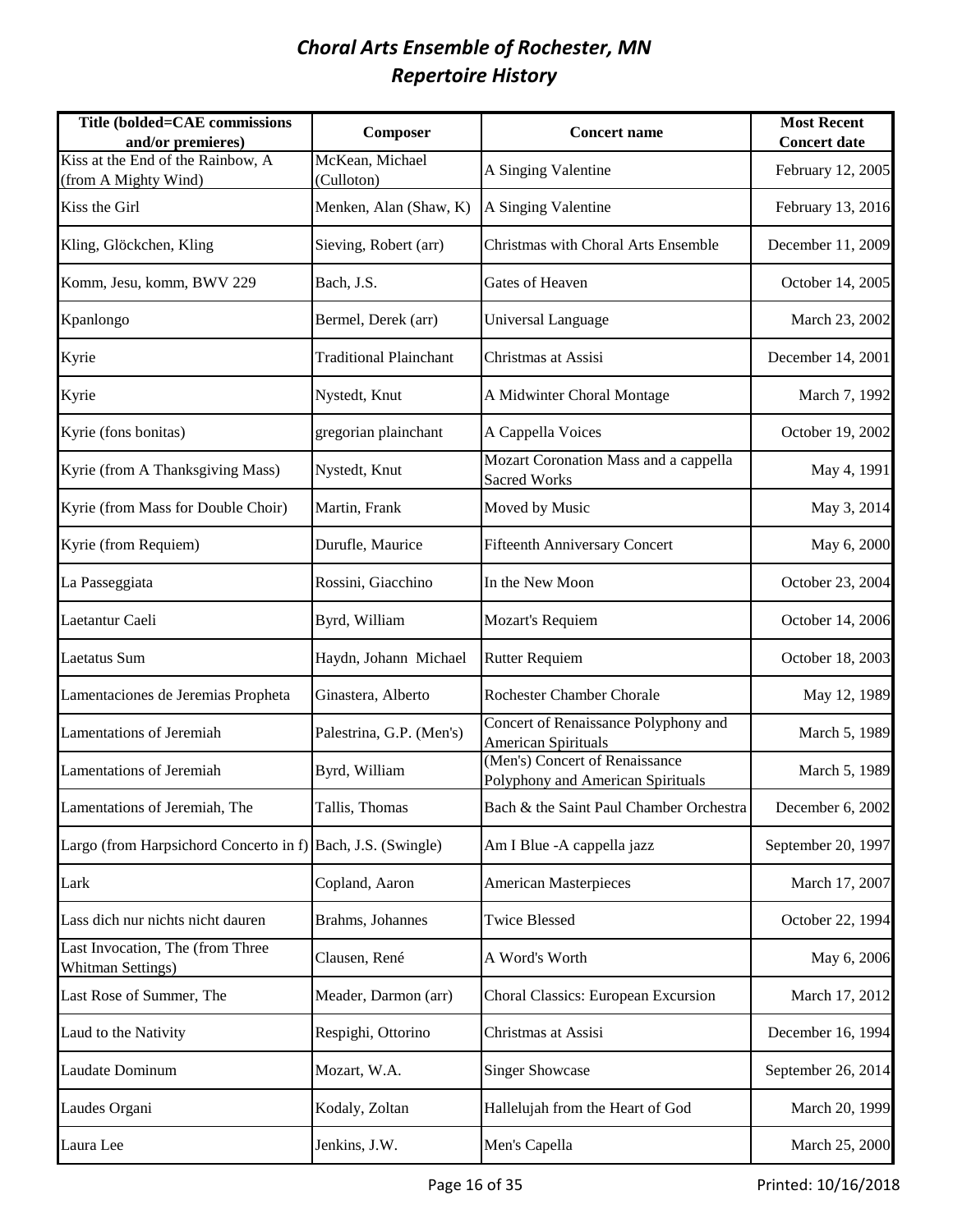| Title (bolded=CAE commissions<br>and/or premieres)                                               | Composer                                | <b>Concert name</b>                                 | <b>Most Recent</b><br><b>Concert date</b> |
|--------------------------------------------------------------------------------------------------|-----------------------------------------|-----------------------------------------------------|-------------------------------------------|
| Lay a Garland                                                                                    | Pearsall, Robert                        | <b>Twentieth Anniversary Concert</b>                | May 7, 2005                               |
| Lay Me Low (from Shaker Songs)                                                                   | Siegfried, Kevin (arr)                  | Seeds of Peace                                      | March 19, 2005                            |
| Let All Mortal Flesh Keep Silent                                                                 | Bairstow, Edward                        | Christmas at Assisi                                 | December 9, 2011                          |
| Let All the World in Every Corner Sing   Williams, Ralph Vaughan   Twentieth Anniversary Concert |                                         |                                                     | May 7, 2005                               |
| Let Me Fly                                                                                       | DeCormier, Robert (arr)                 | Silver Jubilee 25 <sup>th</sup> Anniversary Concert | May 8, 2010                               |
| Let Peace Then Still the Strife                                                                  | Wilberg, Mack                           | <b>Choral Landscapes</b>                            | May 14, 2011                              |
| Let's Call the Whole Thing Off                                                                   | Gershwin, George<br>(Robinson)          | A Singing Valentine                                 | February 13, 2016                         |
| Let's Do It                                                                                      | Porter, Cole (Blackwell)                | A Singing Valentine                                 | February 11, 2017                         |
| Libera me (from Requiem)                                                                         | Fauré, Gabriel                          | Speaking Truth to Power                             | October 21, 2017                          |
| <b>Light and Shadow</b>                                                                          | Dobbe, Kevin                            | <b>Moved by Music</b>                               | May 3, 2014                               |
| Light of Stars, The                                                                              | Thompson, Randall                       | In the New Moon                                     | October 23, 2004                          |
| Like as the Culver                                                                               | Stevens, Halsey                         | Love and Other Tempests                             | March 9, 2013                             |
| Litanies a la vierge noire                                                                       | Puolenc, Francis                        | <b>Diverse Voices</b>                               | October 30, 1993                          |
| Little Beggarman, The                                                                            | Crocker, Emily (arr)                    | Choral Classics: European Excursion                 | March 17, 2012                            |
| <b>Little Black Train</b>                                                                        | Houkom, Alf (arr)                       | Tis the Gift to be Simple                           | May 4, 2002                               |
| Little Innocent Lamb                                                                             | Bartholomew, Marshall<br>(arr)          | <b>Twentieth Anniversary Concert</b>                | May 7, 2005                               |
| Little Lamb                                                                                      | Cherwien, David                         | A Word's Worth                                      | May 6, 2006                               |
| little tree                                                                                      | Heitzig, Steve                          | Christmas at Assisi                                 | December 16, 1994                         |
| Llega la Navidad                                                                                 | Guzman, Juan-Tony                       | Christmas with Choral Arts Ensemble                 | December 8, 2007                          |
| Lo, How a Rose                                                                                   | Gawthrop, Daniel (arr)                  | Christmas at Assisi                                 | December 9, 2011                          |
| Lo, How a Rose E'er Blooming                                                                     | Praetorius, Michael                     | Seventh Annual Christmas Concert                    | December 13, 1991                         |
| Lo, How a Rose E'er Blooming/Es ist<br>ein Ros entsprungen                                       | Praetorius, Michael<br>(Sandstrom, arr) | Christmas with Choral Arts Ensemble                 | December 11, 2009                         |
| Loch Lomond                                                                                      | Williams, RV (arr)                      | Men's Capella Concert                               | March 21, 1998                            |
| Locus Iste                                                                                       | Bruckner, Anton                         | Music of the Masters                                | October 10, 2010                          |
| Long Ago (and Far Away)                                                                          | Kern, Jerome (Shaw)                     | <b>Chamber Singers Vocal Jazz</b>                   | September 30, 1995                        |
| Long Time Ago                                                                                    | Copland/Fine (arr)                      | Tis the Gift to be Simple                           | May 4, 2002                               |
| Long Time Trav'ling                                                                              | Betinis, Abbie (arr)                    | Gates of Heaven                                     | October 14, 2005                          |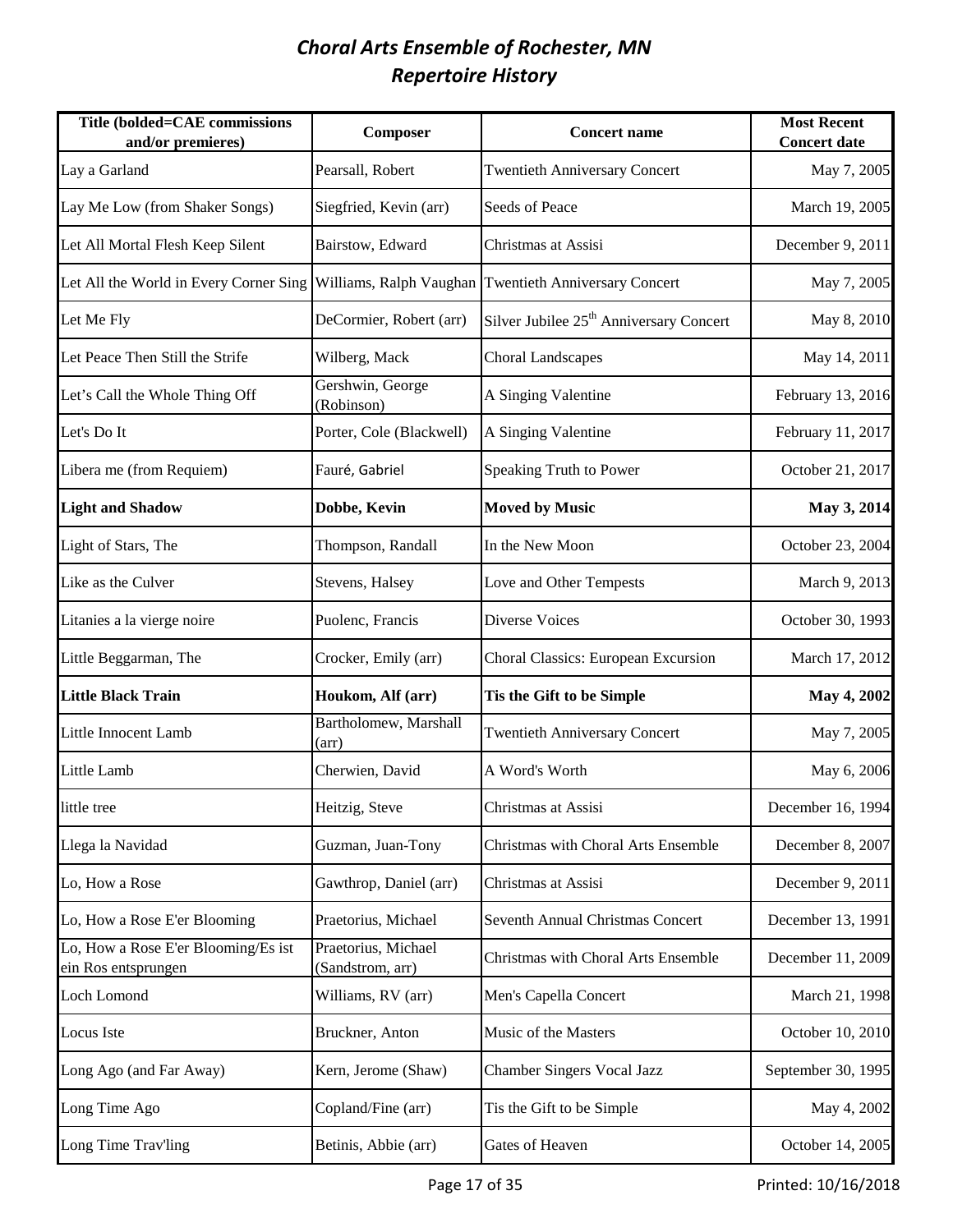| Title (bolded=CAE commissions<br>and/or premieres) | Composer                                    | <b>Concert name</b>                                                 | <b>Most Recent</b><br><b>Concert date</b> |
|----------------------------------------------------|---------------------------------------------|---------------------------------------------------------------------|-------------------------------------------|
| Longer                                             | Culloton, Michael (arr)                     | <b>A Singing Valentine</b>                                          | February 9, 2013                          |
| Look of Love, The                                  | Bacharah, Burt (Zegree<br>arr)              | A Singing Valentine                                                 | February 11, 2006                         |
| Lord is the Everlasting God, The                   | Jennings, Kenneth                           | <b>Choral Treasures</b>                                             | March 7, 2010                             |
| Lord, if I got my ticket, can I ride?              | Shaw, Robert (arr)                          | (Men's) Concert of Renaissance<br>Polyphony and American Spirituals | March 5, 1989                             |
| Lord, Thou Hast Been our Refuge                    | Williams, Ralph Vaughan Season Finale       |                                                                     | May 18, 1996                              |
| Lost in the Night                                  | Christiansen, F. Melius                     | Christmas with Choral Arts Ensemble                                 | December 8, 2007                          |
| <b>Love Came Down at Christmas</b>                 | Dickau, David                               | <b>Christmas at Assisi</b>                                          | <b>December 7, 2012</b>                   |
| Love Came Down at Christmas                        | Fissinger, Edwin                            | A Sacred Christmas Concert                                          | December 18, 1992                         |
| Love for Sale                                      | Porter, Cole (Mattson)                      | Jazz Concert                                                        | September 8, 2000                         |
| Love is a Sickness                                 | Fissinger, Edwin                            | Love and Other Tempests                                             | March 9, 2013                             |
| Love is Here to Stay                               | Gershwin, George (Shaw) A Singing Valentine |                                                                     | February 14, 2015                         |
| Lovesong Waltzes, Opus 52                          | Brahms, Johannes                            | Dances of Life                                                      | March 13, 2009                            |
| Lullaby                                            | Mäntyärvi, Jaakko                           | The Food of Love: Shakespeare and his<br>songs                      | November 8, 2014                          |
| Lully, Lulla Thou Little Tiny Child                | Leighton, Kenneth                           | Christmas with Choral Arts Ensemble                                 | December 8, 2007                          |
| Lux Aurumque                                       | Whitacre, Eric                              | Christmas at Assisi                                                 | December 11, 2015                         |
| Madrigal                                           | Fauré, Gabriel                              | Choral Arts with the MGQ                                            | March 11, 2018                            |
| Madrigali Guerrieri et Amorosi                     | Monteverdi, Claudio                         | A Concert of Madrigals                                              | February 28, 1993                         |
| Magnificat                                         | Part, Arvo                                  | Christmas at Assisi                                                 | December 12, 2003                         |
| Magnificat                                         | Taverner, John                              | Men's Capella Christmas Concert                                     | December 21, 1985                         |
| Magnificat in D Major, BWV 243                     | Bach, J.S.                                  | Seventh Annual Christmas Concert                                    | December 13, 1991                         |
| Make Believe (from Showboat)                       | Kern, Jerome (Lojeski)                      | A Singing Valentine                                                 | February 14, 2015                         |
| Make Our Garden Grow (from<br>Candide)             | Bernstein, Leonard                          | Choruses: Boheme to Broadway                                        | May 8, 1999                               |
| Make We Joy                                        | Fissinger, Edwin                            | Christmas with Choral Arts Ensemble                                 | December 8, 2006                          |
| Make We Joy Now in this Feast                      | Holman, Derek                               | Christmas at Assisi                                                 | December 11, 2015                         |
| Make We Joy Now in this Feast                      | Walton, William                             | Christmas at Assisi                                                 | December 9, 2005                          |
| Make We Joye Now in this Fest                      | Clausen, René                               | <b>Christmas at Assisi</b>                                          | <b>December 9, 2011</b>                   |
| Man is for the Woman Made                          | Purcell, Henry                              | A Singing Valentine                                                 | February 12, 2005                         |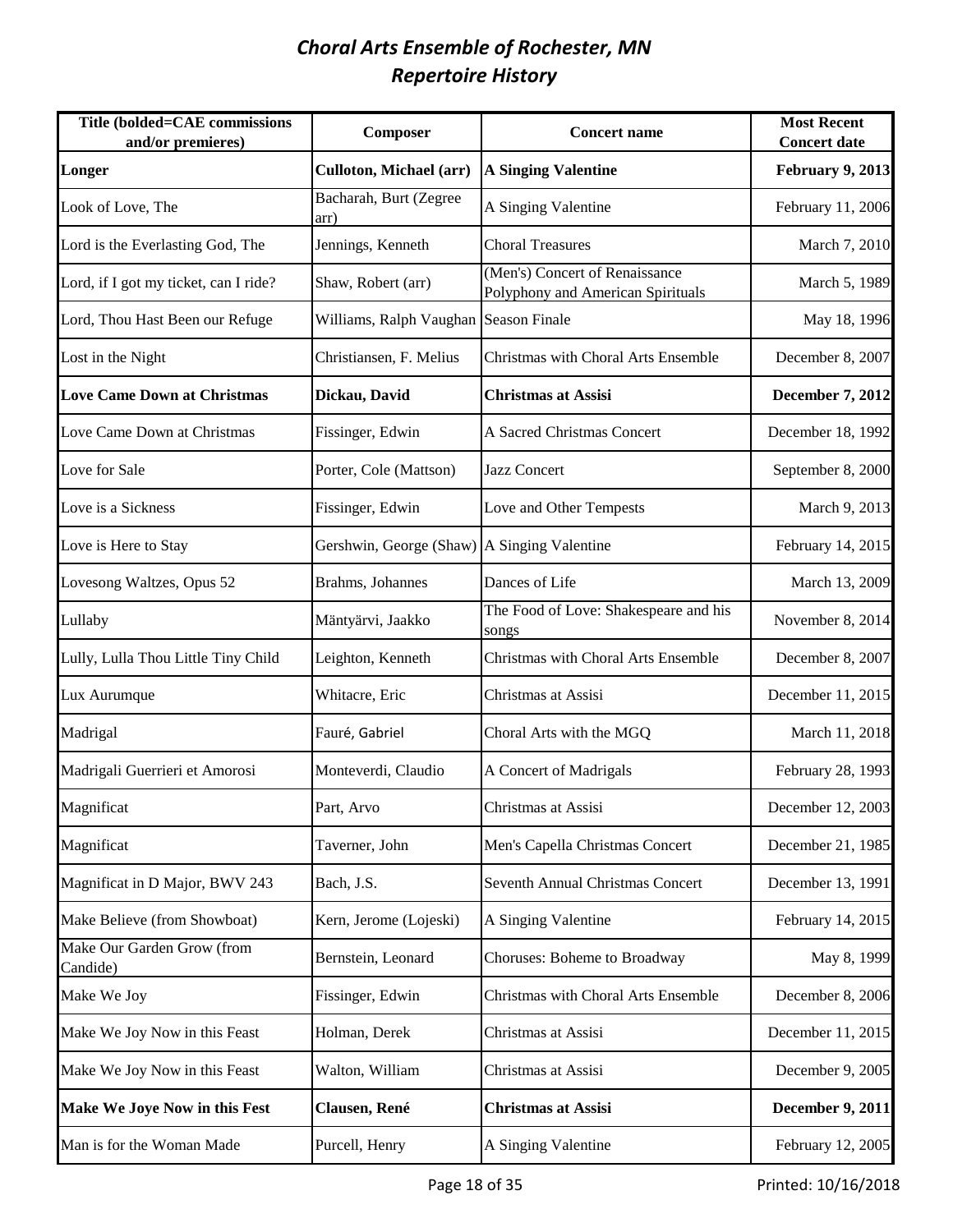| Title (bolded=CAE commissions<br>and/or premieres)      | Composer                          | <b>Concert name</b>                               | <b>Most Recent</b><br><b>Concert date</b> |
|---------------------------------------------------------|-----------------------------------|---------------------------------------------------|-------------------------------------------|
| Mandatum and Ubi Caritas                                | <b>Traditional Plainchant</b>     | Men's Capella                                     | March 25, 2000                            |
| March of the Toreadors (from Carmen)                    | Bizet, Georges                    | Choruses: Boheme to Broadway                      | May 8, 1999                               |
| Maria Wiegenlied                                        | Reger, Max                        | Christmas at Assisi                               | December 9, 2011                          |
| <b>Mary and Gabriel</b>                                 | <b>Betinis, Abbie</b>             | <b>Christmas with Choral Arts Ensemble</b>        | <b>December 8, 2006</b>                   |
| Mary Had a Baby                                         | Dawson, William L. (arr)          | Christmas with Choral Arts Ensemble               | December 8, 2006                          |
| Mary Had a Baby                                         | Blackwell, David (arr)            | Christmas at Assisi                               | December 17, 1999                         |
| Mary Had a Baby                                         | Parker/Shaw (arr)                 | <b>Christmas with Brass</b>                       | December 14, 1990                         |
| Mary Hynes (from Reincarnations)                        | Barber, Samuel                    | Choral Arts with the MGQ                          | March 11, 2018                            |
| Mary Walked Through a wood of thorn Morgan, David       |                                   | Christmas at Assisi                               | December 12, 1997                         |
| Mass for Double Choir                                   | Martin, Frank                     | A Cappella Voices                                 | October 19, 2002                          |
| Mass in b minor                                         | Bach, J.S.                        | Mass in b minor                                   | March 14, 2015                            |
| Mass in C Major                                         | Beethoven, Ludwig van             | Music of the Masters                              | October 10, 2010                          |
| Mass in C minor                                         | Mozart, W.A.                      | Mozart Mass in C minor                            | October 28, 2000                          |
| Mass in G                                               | Schubert, Franz                   | Masterworks                                       | October 23, 1999                          |
| Mass in G minor                                         |                                   | Williams, Ralph Vaughan Rochester Chamber Chorale | March 15, 1986                            |
| Matona, mia cara                                        | Lassus, Orlandus                  | A Concert of Madrigals                            | February 28, 1993                         |
| Matthew, Mark, Luke and John (Five<br>childhood Lyrics) | Rutter, John                      | <b>Saint Nicholas</b>                             | May 6, 1995                               |
| May Night, The                                          | Brahms, Johannes<br>(Frankenpohl) | <b>Rutter Requiem</b>                             | October 18, 2003                          |
| McKay (from An American<br>Thanksgiving)                | Barnett, Carol (arr)              | A Choral Collaboration                            | March 5, 2011                             |
| <b>Melted into Dreams</b>                               | <b>Barnett, Carol</b>             | <b>Immortal Fire</b>                              | <b>March 24, 2001</b>                     |
| Merry Christmas, A                                      | Warrell, Arthur (arr.)            | Sing in the New Year                              | January 9, 2010                           |
| Messiah, Part the First                                 | Handel, G.F.                      | Christmas at Assisi                               | December 12, 2014                         |
| Messiah, Parts the Second and Third                     | Handel, G.F.                      | Messiah                                           | March 18, 2017                            |
| <b>Misericordias Domini</b>                             | Sato, Kentaro                     | <b>Sing in the New Year</b>                       | <b>January 9, 2010</b>                    |
| Missa Brevis in D K 194                                 | Mozart, W.A.                      | <b>Rochester Chamber Chorale</b>                  | November 23, 1985                         |
| Missa in Angustiis ("Lord Nelson")                      | Haydn, Franz Josef                | Lord Nelson Mass & A Place of Hope                | November 3, 2001                          |
| Missa in Tempore Belli                                  | Haydn, Franz Josef                | Seeds of Peace                                    | March 19, 2005                            |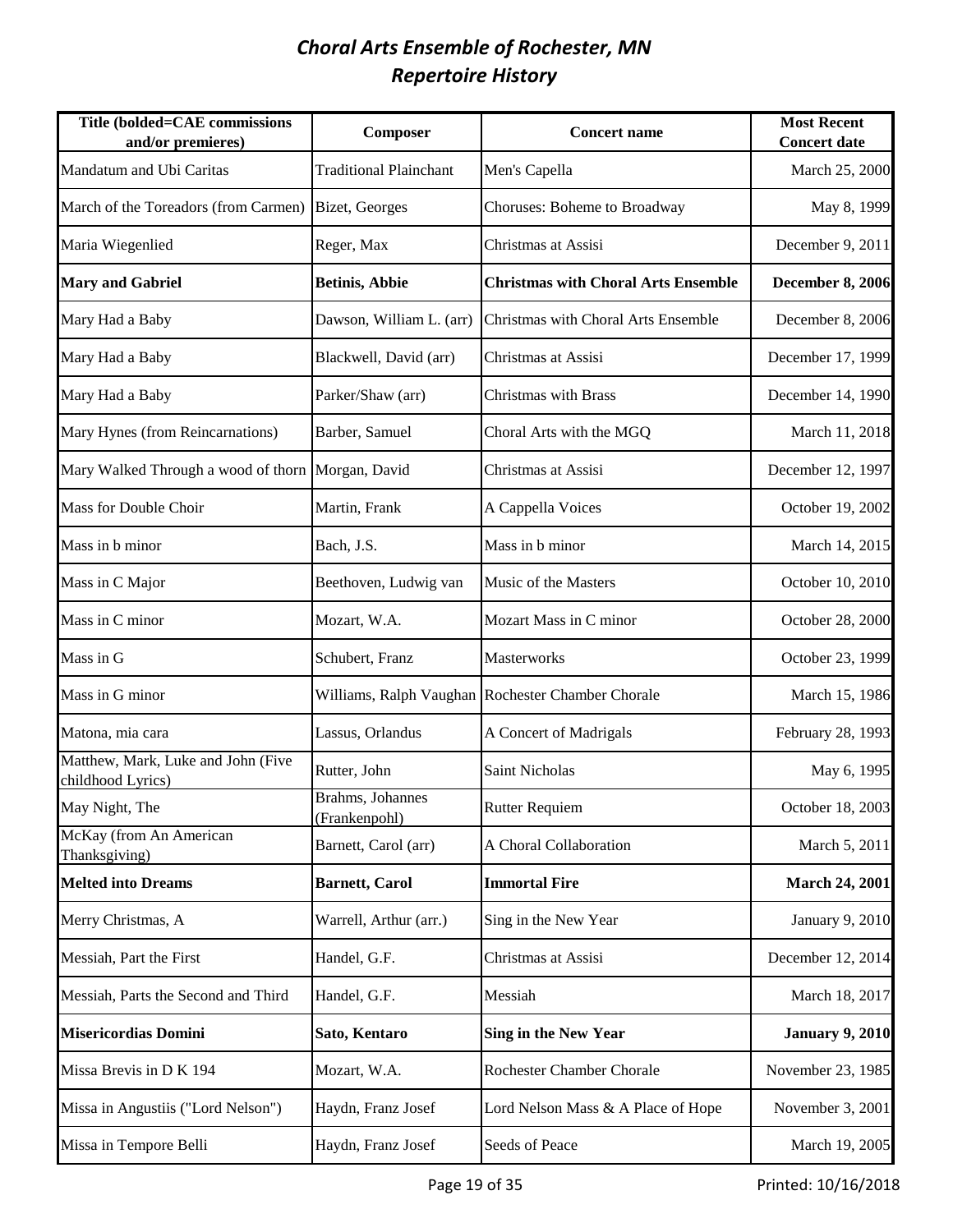| Title (bolded=CAE commissions<br>and/or premieres)            | Composer                         | <b>Concert name</b>                                                 | <b>Most Recent</b><br><b>Concert date</b> |
|---------------------------------------------------------------|----------------------------------|---------------------------------------------------------------------|-------------------------------------------|
| Mitten wir im Leben sind                                      | Mendelssohn, Felix               | Gates of Heaven                                                     | October 14, 2005                          |
| <b>MLK</b>                                                    | U2, arr. Bob Chilcott            | Speaking Truth to Power                                             | October 21, 2017                          |
| Mole (from McCord's Menagerie)                                | Fine, Irving                     | Men's Capella                                                       | March 25, 2000                            |
| Mon coeur se recommande a vous                                | Lassus, Orlandus                 | Songs of Love and Life (collaboration<br>with Dale Warland Singers) | October 12, 1991                          |
| Monday's Child (Five Childhood<br>Lyrics)                     | Rutter, John                     | Saint Nicholas                                                      | May 6, 1995                               |
| Mood Indigo                                                   | Ellington, Duke (Lojeski)        | Chamber Singers Vocal Jazz                                          | September 30, 1995                        |
| <b>Moon River</b>                                             | Mercer, Johnny (Zegree)          | A Singing Valentine                                                 | February 11, 2006                         |
| <b>Moonlight Becomes You</b>                                  | VanHeusen, Jimmy<br>(Rutherford) | A Singing Valentine                                                 | February 3, 2001                          |
| Mosquitoes (#5 from Due North)                                | Chatman, Stephen                 | Sound & Sight: CAE and the Artist's<br>Vision                       | October 26, 2013                          |
| Music Man Medley                                              | Willson, Meredith<br>(Warnick)   | A Singing Valentine                                                 | February 13, 2010                         |
| Music of Love and the Stars                                   | Van, Jeffrey                     | Choral Arts with the MGQ                                            | March 11, 2018                            |
| Music to Hear (Sonnet 8)                                      | Shearing, George                 | The Food of Love: Shakespeare and his<br>songs                      | November 8, 2014                          |
| Musica Dei Donum                                              | Rutter, John                     | Dale Warland Singers Collaboration                                  | March 15, 2003                            |
| <b>Musica Dei Donum Optimi</b>                                | <b>Chatman</b> , Stephen         | Hail, Minnesota!                                                    | May 10, 2008                              |
| Musicological Journey through the<br>Twelve Days of Christmas | Courtney, Craig (arr.)           | Christmas at Assisi                                                 | December 13, 1996                         |
| My Bonny Lass                                                 | Morley, Thomas                   | A Concert of Madrigals                                              | February 28, 1993                         |
| My Dancing Day                                                | Chilcott, Bob                    | Christmas with Choral Arts Ensemble                                 | December 8, 2007                          |
| My God is an Awesome God                                      | Hampton, Keith                   | <b>Bound for Glory</b>                                              | March 13, 2004                            |
| My Lord, What a Mornin'                                       | Burleigh, Harry T. (arr)         | <b>American Masterpieces</b>                                        | March 17, 2007                            |
| My Lord, What a Morning                                       | Work, John W. (arr)              | (Men's) Concert of Renaissance<br>Polyphony and American Spirituals | March 5, 1989                             |
| My Romance                                                    | Rodgers, Richard<br>(Brymer)     | A Singing Valentine                                                 | February 13, 2010                         |
| <b>My Song</b>                                                | Runestad, Jake                   | Choir Country                                                       | May 12, 2018                              |
| My Song in the Night                                          | Christiansen, Paul (arr)         | Christmas at Assisi                                                 | December 12, 2003                         |
| My Soul Magnifies the Lord: A Song<br>of Mary                 | <b>Zeliff, Edward David</b>      | <b>Christmas with Choral Arts Ensemble</b>                          | <b>December 10, 2010</b>                  |
| My Soul, There is a Country                                   | Parry, Charles H.H.              | Sing in the New Year                                                | January 9, 2010                           |
| My Soul's Been Anchored in the Lord                           | Hogan, Moses (arr)               | <b>Bound for Glory</b>                                              | March 13, 2004                            |
| My Spirit Sang All Day                                        | Finzi, Gerald                    | A Word's Worth                                                      | May 6, 2006                               |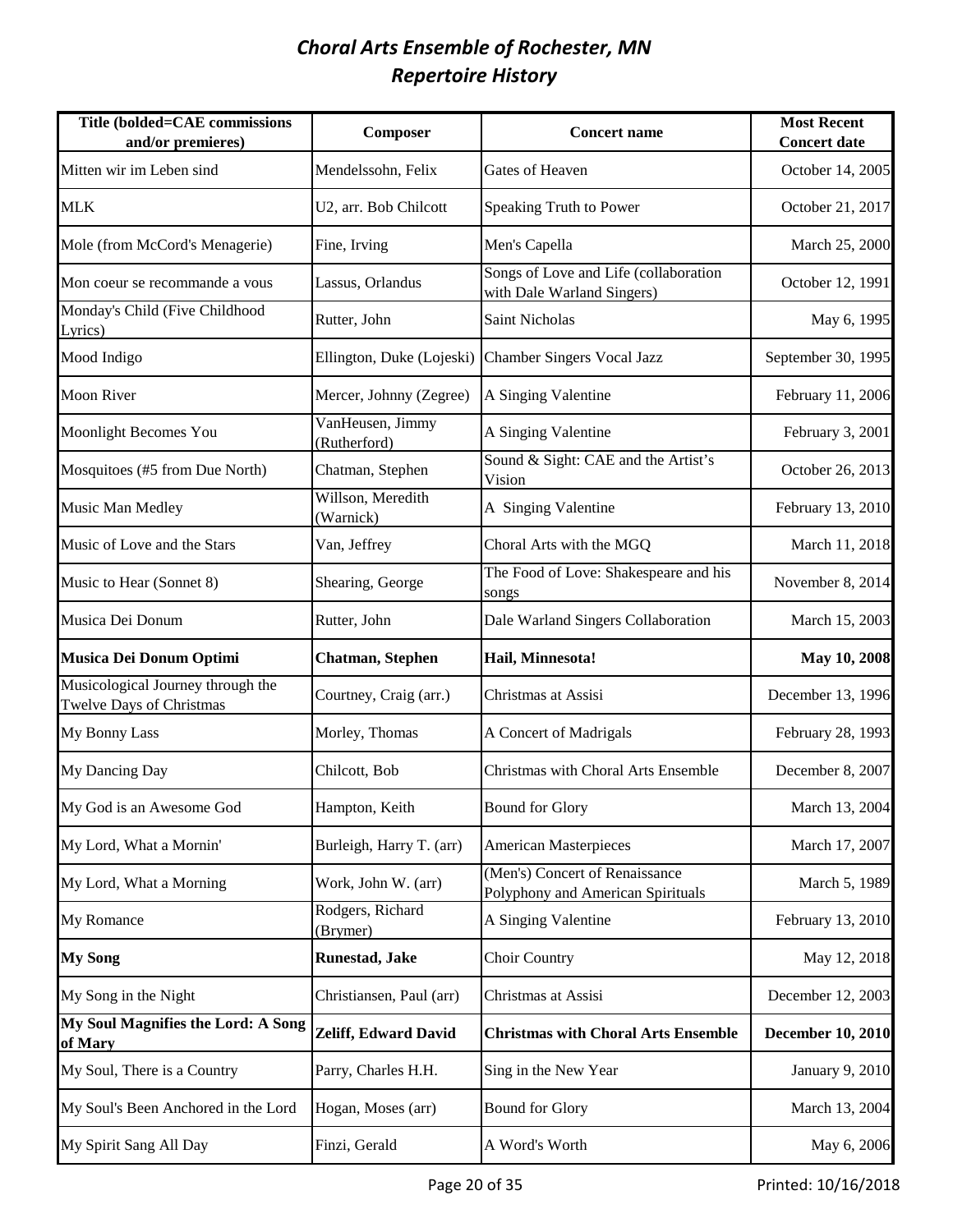| <b>Title (bolded=CAE commissions</b><br>and/or premieres)     | Composer                               | <b>Concert name</b>                                 | <b>Most Recent</b><br><b>Concert date</b> |
|---------------------------------------------------------------|----------------------------------------|-----------------------------------------------------|-------------------------------------------|
| Nachthelle                                                    | Schubert, Franz                        | Men's Capella Concert                               | March 21, 1998                            |
| Nanie                                                         | Brahms, Johannes                       | <b>Immortal Fire</b>                                | March 24, 2001                            |
| <b>Nativity Carol</b>                                         | Rutter, John                           | Christmas with Choral Arts Ensemble                 | December 11, 2009                         |
| Navajo Blessing                                               | Moore, J. David                        | <b>ACDA-NC Spiritual Traditions</b>                 | March 7, 2008                             |
| <b>Near the Snow, Near the Sun</b>                            | Dobbe, Kevin                           | <b>Christmas at Assisi</b>                          | <b>December 12, 2003</b>                  |
| Neckereien                                                    | Brahms, Johannes                       | A Singing Valentine                                 | February 11, 2006                         |
| <b>Nelly Bly</b>                                              | Foster, Stephen<br>(Halloran)          | <b>American Voices</b>                              | May 3, 2003                               |
| Neue Liebeslieder, Opus 65                                    | Brahms, Johannes                       | Voice Dance: Rhythms of Life                        | October 29, 2016                          |
| Never My Love                                                 | Addrisi, Don (Rizzo)                   | A Singing Valentine                                 | February 12, 2011                         |
| <b>New Moon, The</b>                                          | Childs, David N.                       | <b>A Choral Collaboration</b>                       | May 5, 2007                               |
| New Year Carol                                                | Britten, Benjamin                      | Christmas at Assisi                                 | December 16, 1994                         |
| New York Afternoon                                            | Cole, Richie (Mattson)                 | <b>Chamber Singers Vocal Jazz</b>                   | September 30, 1995                        |
| Nice Dilemma, A (from Trial by Jury)                          | Gilbert & Sullivan                     | Choruses: Boheme to Broadway                        | May 8, 1999                               |
| Nice Work if You Can Get It                                   | Gershwin, George<br>(Brymer)           | A Singing Valentine                                 | February 13, 2016                         |
| Nightingale Sang in Berkeley Square                           | Sherwin, Manning<br>(Puerling)         | Am I Blue - A cappella jazz                         | September 20, 1997                        |
| Niño Lindo                                                    | Grau, Alberto (arr)                    | Christmas with Choral Arts Ensemble                 | December 8, 2007                          |
| No Longer Mourn for Me (#2<br>Shakespeare in Love)            | Dobbe, Kevin                           | Sound & Sight: CAE and the Artist's<br>Vision       | October 26, 2013                          |
| No Man is an Island                                           | Fissinger, Edwin                       | <b>Twice Blessed</b>                                | October 22, 1994                          |
| No Mark (from Four Pastorales)                                | Effinger, Cecil                        | Durufle Requiem and 20th Century Works              | March 2, 1991                             |
| No One Has Ever Loved Me (from<br>Passion)                    | Sondheim, Stephen                      | Choruses: Boheme to Broadway                        | May 8, 1999                               |
| <b>No Rain</b>                                                | Hagen, Jocelyn                         | <b>American Masterpieces</b>                        | <b>March 17, 2007</b>                     |
| Noiseless, Patient Spider, A (from<br>Three Whitman Settings) | Clausen, René                          | A Word's Worth                                      | May 6, 2006                               |
| Non t'amo                                                     | Gesualdo, Carlo (Rikko,<br>Fritz, arr) | Renaissance & Reformation                           | October 19, 1996                          |
| Norge, Mitt Norge                                             | Jennings, Kenneth (arr)                | Hail, Minnesota!                                    | May 10, 2008                              |
| Northern Lights                                               | Gjeilo, Ola                            | Music of the Spheres                                | May 6, 2017                               |
| Nothin' like a Dame, There is                                 | Rodgers, Richard<br>(Lojeski)          | A Singing Valentine                                 | February 13, 2016                         |
| Now Our Meeting's Over                                        | Hagen, Jocelyn (arr)                   | Silver Jubilee 25 <sup>th</sup> Anniversary Concert | May 8, 2010                               |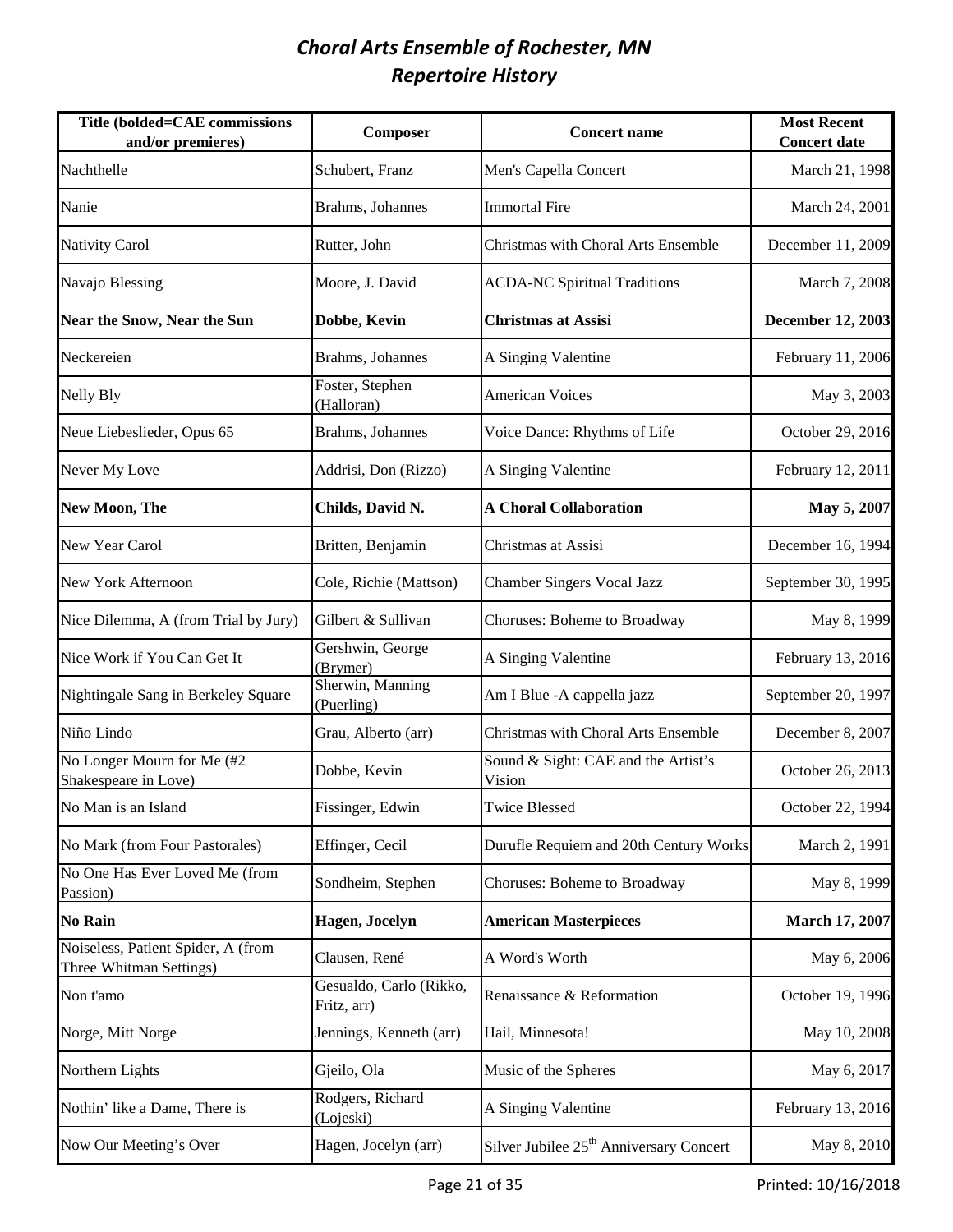| Title (bolded=CAE commissions<br>and/or premieres)                | Composer                 | <b>Concert name</b>                  | <b>Most Recent</b><br><b>Concert date</b> |
|-------------------------------------------------------------------|--------------------------|--------------------------------------|-------------------------------------------|
| <b>Now Talking God</b>                                            | Clausen, René            | 30 <sup>th</sup> Anniversary Concert | May 8, 2015                               |
| Now you has jazz                                                  | Porter, Cole (Gardner)   | <b>Chamber Singers Jazz</b>          | September 14, 1996                        |
| Nunc Dimittis (from All-Night Vigil)                              | Rachmaninoff, Sergei     | Christmas at Assisi                  | December 12, 1997                         |
| Nyon, Nyon                                                        | Runestad, Jake           | Diverse Voices                       | May 7, 2016                               |
| O Care, Thou Wilt Despatch Me                                     | Weelkes, Thomas          | Rochester Chamber Chorale            | November 23, 1985                         |
| O Clavis David                                                    | O Antiphon               | Christmas at Assisi                  | December 10, 2017                         |
| O Come, Emmanuel                                                  | Parker, Alice (arr)      | Christmas at Assisi                  | December 9, 2005                          |
| O Come, O Come, Emmanuel                                          | Neale/Coffin (arr)       | Christmas at Assisi                  | December 10, 2017                         |
| O Come, O Come, Emmanuel                                          | Ferguson, John (arr)     | Christmas at Assisi                  | December 7, 2012                          |
| O Heiland Reiss die Himmel auf                                    | Brahms, Johannes         | Christmas with Choral Arts Ensemble  | December 8, 2007                          |
| O Holy Night                                                      | Clausen, René (arr)      | Christmas with Choral Arts Ensemble  | December 8, 2006                          |
| O Jerusalem in the Morning                                        | Jennings, Joseph (arr)   | Christmas at Assisi                  | December 9, 2016                          |
| O Jesulein Suss                                                   | Scheidt, Samuel          | Seventh Annual Christmas Concert     | December 13, 1991                         |
| O Little Town of Bethlehem                                        | Culloton, Matthew (arr)  | Christmas with Choral Arts Ensemble  | December 8, 2006                          |
| O Magnum Mysterium                                                | Elder, Daniel            | Christmas at Assisi                  | December 9, 2016                          |
| O Magnum Mysterium                                                | Handl, Jacob             | Christmas at Assisi                  | December 15, 2000                         |
| O Magnum Mysterium                                                | Victoria, Tomas Luis de  | Christmas at Assisi                  | December 9, 2016                          |
| O Magnum Mysterium                                                | Plainchant for Christmas | 30 <sup>th</sup> Anniversary Concert | May 8, 2015                               |
| O Magnum Mysterium                                                | Lauridsen, Morten        | 30 <sup>th</sup> Anniversary Concert | May 8, 2015                               |
| <b>O Magnum Mysterium</b>                                         | Kallman, Daniel          | <b>Christmas at Assisi</b>           | December 17, 1999                         |
| O Magnum Mysterium                                                | Poulenc, Francis         | Rochester Chamber Chorale            | November 23, 1985                         |
| O Mistress Mine, where are you<br>roaming? (from Three Madrigals) | Diemer, Emma Lou         | A Word's Worth                       | May 6, 2006                               |
| O Nata Lux                                                        | Lauridsen, Morten        | Christmas at Assisi                  | December 14, 2018                         |
| O Quam Glorioso                                                   | Victoria, Tomas Luis de  | <b>ACDA-NC Spiritual Traditions</b>  | March 7, 2008                             |
| O Sacrum Convivium                                                | Victoria, Tomas Luis de  | Mozart's Requiem                     | October 14, 2006                          |
| O sacrum convivium!                                               | Messiaen, Olivier        | Music for Chorus and Organ           | March 3, 1990                             |
| O Salutaris Hostia                                                | Esenvalds, Eriks         | Music for the City of Healing        | November 7, 2015                          |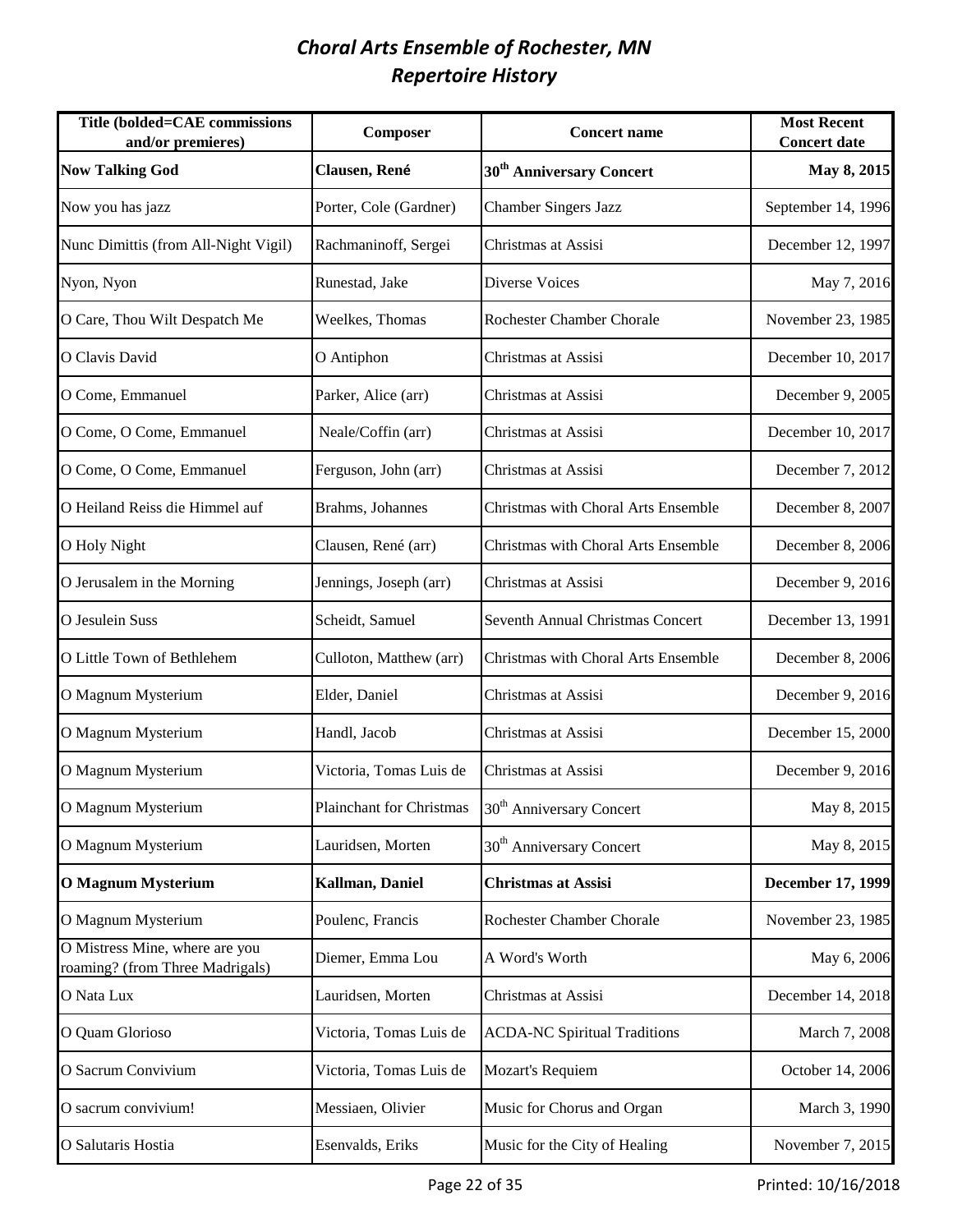| Title (bolded=CAE commissions<br>and/or premieres)     | Composer                  | <b>Concert name</b>                                 | <b>Most Recent</b><br><b>Concert date</b> |
|--------------------------------------------------------|---------------------------|-----------------------------------------------------|-------------------------------------------|
| O Salutaris Hostia                                     | Rossini, Giacchino        | Music for Chorus and Organ                          | March 3, 1990                             |
| O Sapientia                                            | O Antiphon                | Christmas at Assisi                                 | December 10, 2017                         |
| O Tannenbaum                                           | Parker/Shaw (arr)         | Christmas with Choral Arts Ensemble                 | December 11, 2009                         |
| O Viridissima Virga                                    | Vandervelde, Janika       | Minnesota Voices                                    | May 9, 1998                               |
| O Vos Omnes                                            | Vittoria, Tomas Luis de   | Silver Jubilee 25 <sup>th</sup> Anniversary Concert | May 8, 2010                               |
| O Waly, Waly                                           | Van, Jeffrey (arr)        | Music for Chorus and Classical Guitar               | May 8, 1993                               |
| O Whistle and I'll Come to Ye                          | Wilberg, Mack (arr)       | Mostly Mozart with Maria Jette                      | March 19, 2016                            |
| Oak and the Ash, The                                   | Langford, Gordon (arr)    | Jazz Concert                                        | September 8, 2000                         |
| Of Love                                                | Duson, Dede               | A Singing Valentine                                 | February 1, 1998                          |
| Of the Father's Love Begotten                          | Plainsong                 | Christmas at Assisi                                 | December 12, 2003                         |
| Oh Yes, has any found a lad?                           | Tomkins, Thomas           | A Concert of Madrigals                              | February 28, 1993                         |
| Oh, Yes!                                               | Barnett, Carol (arr)      | <b>Choral Treasures</b>                             | March 7, 2010                             |
| Old Silent Pond, An                                    | Dinerstein, Norman        | A Choral Collaboration                              | March 5, 2011                             |
| <b>Old Waters</b>                                      | Moore, J. David           | Choir Country                                       | May 12, 2018                              |
| Old-Fashioned Wedding, An (from<br>Annie Get Your Gun) | Berlin, Irving (Culloton) | A Singing Valentine                                 | February 12, 2005                         |
| On Christmas Day to My Heart                           | Bennett, Richard Rodney   | Christmas at Assisi                                 | December 10, 2017                         |
| <b>Once in Royal David's City</b>                      | Kallman, Daniel           | <b>Christmas with Choral Arts Ensemble</b>          | <b>December 10, 2010</b>                  |
| One                                                    | Hamlisch, Marvin          | A Singing Valentine                                 | February 7, 2004                          |
| One Hundred Fiftieth Psalm, The                        | Hanson, Howard            | In the New Moon                                     | October 23, 2004                          |
| Organ Fugue, BWV 578                                   | Bach, J.S. (Swingle)      | <b>Jazz Concert</b>                                 | September 8, 2000                         |
| Os Justi                                               | Bruckner, Anton           | Silver Jubilee 25 <sup>th</sup> Anniversary Concert | May 8, 2010                               |
| Our Love is Here to Stay                               | Gershwin, George          | Singing Valentine benefit                           | February 9, 2002                          |
| Out of the Orient Crystal Skies                        | Zgodova, Richard          | Christmas with Choral Arts Ensemble                 | December 10, 2010                         |
| Over Hill, Over Dale (from Three<br>Shakespeare Songs) | Williams, Ralph Vaughan   | The Food of Love: Shakespeare and his<br>songs      | November 8, 2014                          |
| Over the Rainbow                                       | Arlen, Harold (Shaw, arr) | A Singing Valentine                                 | February 13, 2016                         |
| Overture (from Marriage of Figaro)                     | Mozart, W.A.              | Choruses: Boheme to Broadway                        | May 8, 1999                               |
| Owl and the Pussy-cat (Five Childhood<br>Lyrics)       | Rutter, John              | Saint Nicholas                                      | May 6, 1995                               |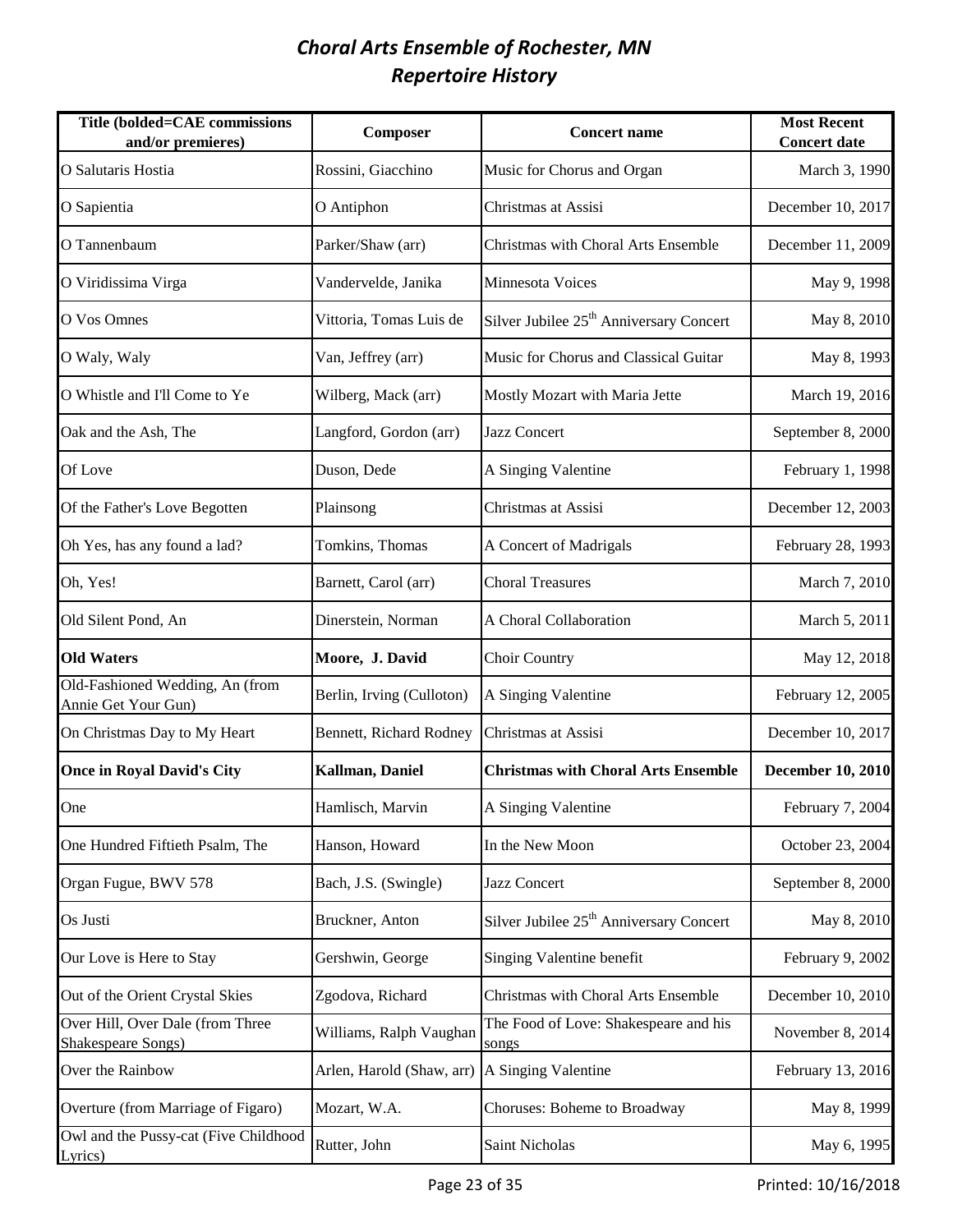| Title (bolded=CAE commissions<br>and/or premieres)       | Composer                         | <b>Concert name</b>                                 | <b>Most Recent</b><br><b>Concert date</b> |
|----------------------------------------------------------|----------------------------------|-----------------------------------------------------|-------------------------------------------|
| Party of Lovers at Tea, A                                | Argento, Dominick                | Hail, Minnesota!                                    | May 10, 2008                              |
| Pasture (from Where the Earth Meets<br>the Sky)          | Stroope, Z. Randall              | A Singing Valentine                                 | February 7, 2004                          |
| <b>Pater Noster</b>                                      | Handl, Jacob                     | <b>Twentieth Anniversary Concert</b>                | May 7, 2005                               |
| <b>Pater Noster</b>                                      | Verdi, Guiseppe                  | <b>Lord Nelson Mass</b>                             | May 12, 1990                              |
| <b>Pathways</b>                                          | Van, Jeffrey                     | <b>Choral Arts with the MGQ</b>                     | <b>March 11, 2018</b>                     |
| Peace (from Shaker Songs)                                | Siegfried, Kevin (arr)           | Seeds of Peace                                      | March 19, 2005                            |
| Peegeldused tasasest maast (Reflections<br>from a Plain) | Kõrvits, Tõnu                    | Heartland                                           | October 13, 2018                          |
| <b>Personent Hodie</b>                                   | Holst, Gustav                    | Christmas at Assisi                                 | December 10, 2017                         |
| <b>Pied Beauty</b>                                       | <b>Warland</b> , Dale            | <b>Twentieth Anniversary Concert</b>                | May 7, 2005                               |
| Pilgrim Jesus                                            | Paulus, Stephen                  | Christmas at Assisi                                 | December 18, 1998                         |
| Pilgrim's Chorus (from Tannhauser)                       | Wagner, Richard                  | Choruses: Boheme to Broadway                        | May 8, 1999                               |
| Pilgrims' Hymn                                           | Paulus, Stephen                  | Choir Country                                       | May 12, 2018                              |
| Place of Hope, A                                         | Paulus, Stephen                  | <b>Music for a City of Healing</b>                  | <b>November 7, 2015</b>                   |
| Plainchant for Corpus Christi                            | <b>Traditional Plainchant</b>    | Men's Capella Concert                               | March 21, 1998                            |
| Praise His Holy Name                                     | Hampton, Keith                   | <b>Bound for Glory</b>                              | March 13, 2004                            |
| Praise to the Lord                                       | Christiansen, F. Melius<br>(arr) | Choir Country                                       | May 12, 2018                              |
| Prayer                                                   | Clausen, René                    | Diverse Voices                                      | May 7, 2016                               |
| Prayer Before Sleep                                      | Rabinovitch, Sid                 | <b>ACDA-NC Spiritual Traditions</b>                 | March 7, 2008                             |
| Prayer of the Middle Ages, A                             | Hanson, Howard                   | Dale Warland Singers Collaboration                  | March 15, 2003                            |
| Prelude                                                  | Gjeilo, Ola                      | Silver Jubilee 25 <sup>th</sup> Anniversary Concert | May 8, 2010                               |
| Priidite, poklonimsia (from Vespers)                     | Rachmaninoff, Sergei             | <b>Choral Treasures</b>                             | March 7, 2010                             |
| <b>Prime</b>                                             | Van, Jeffrey                     | Jeffrey Van: Classical Guitar and<br><b>Chorus</b>  | May 10, 1997                              |
| Procession Winding Around Me, A                          | Van, Jeffrey                     | <b>Choral Landscapes</b>                            | May 14, 2011                              |
| Processional (from A Ceremony of<br>Carols)              | Britten, Benjamin                | Christmas at Assisi                                 | December 14, 2002                         |
| Promise of Living, The                                   | Copland, Aaron                   | <b>Choral Landscapes</b>                            | May 14, 2011                              |
| Psalm 121 (from Requiem)                                 | Howells, Herbert                 | <b>Audience Favorites</b>                           | October 11, 2009                          |
| Psalm 126: A song of ascents                             | Betinis, Abbie                   | Hail, Minnesota!                                    | May 10, 2008                              |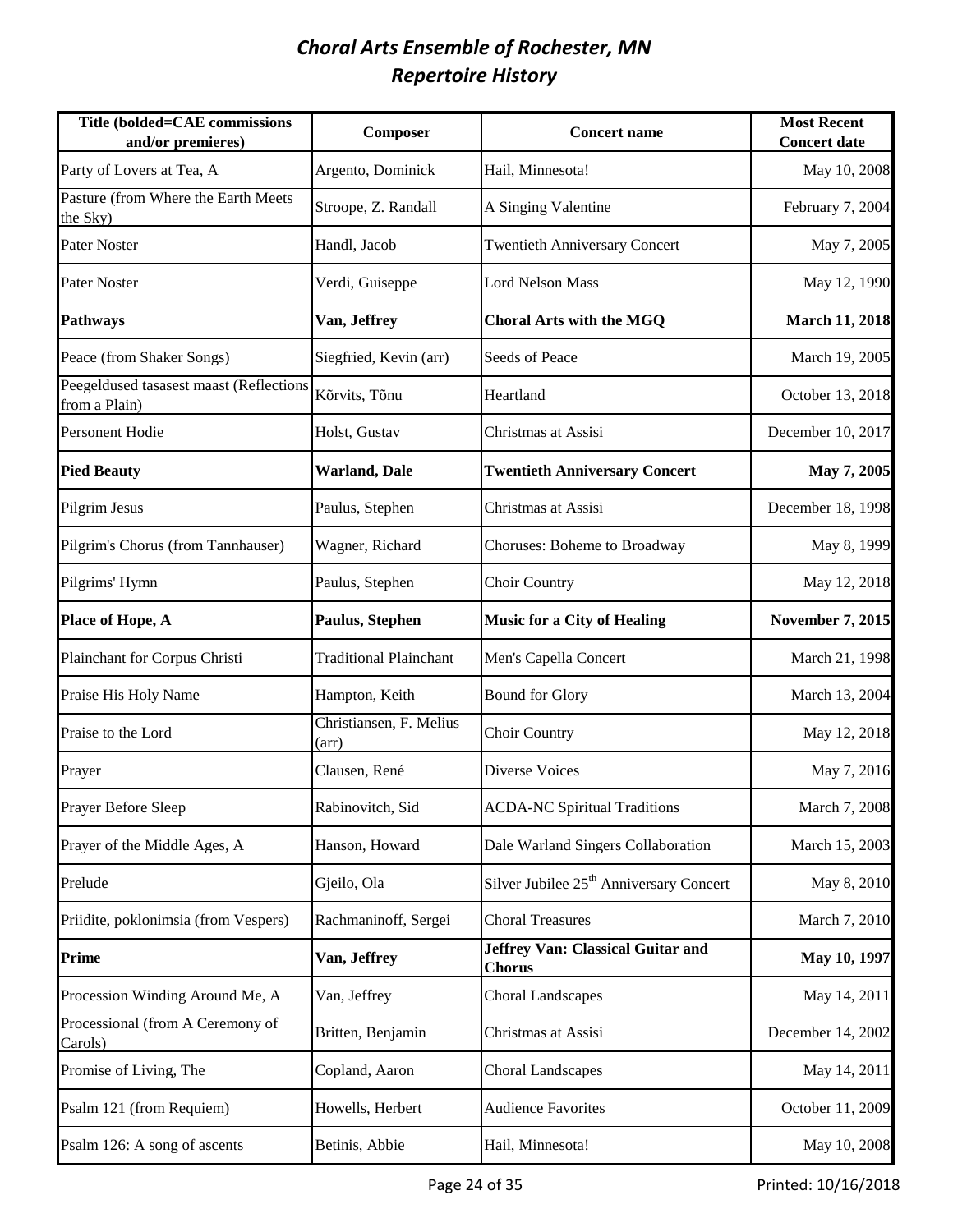| Title (bolded=CAE commissions<br>and/or premieres)   | Composer                                  | <b>Concert name</b>                                                 | <b>Most Recent</b><br><b>Concert date</b> |
|------------------------------------------------------|-------------------------------------------|---------------------------------------------------------------------|-------------------------------------------|
| Psalm 90                                             | Ives, Charles                             | <b>American Masterpieces</b>                                        | March 17, 2007                            |
| <b>Psalm Set</b>                                     | Ferguson, John                            | <b>Minnesota Voices</b>                                             | May 9, 1998                               |
| <b>Psalm Shout</b>                                   | Morris, Robert L.                         | <b>Bound for Glory</b>                                              | March 13, 2004                            |
| <b>Puer Nobis</b>                                    | Bennett, Richard Rodney                   | Christmas at Assisi                                                 | December 9, 2005                          |
| Puisque tout passe                                   | Hindemith, Paul                           | Premiere Concert                                                    | July 27, 1985                             |
| Quatre petites prieres de Saint Francois<br>d'Assise | Poulenc, Francis                          | Men's Capella Concert                                               | March 21, 1998                            |
| Quem Vidistis, Pastores?                             | Dering, Richard                           | Christmas at Assisi                                                 | December 9, 2005                          |
| Quick! We have but a second                          | Stanford, Charles V.                      | A Singing Valentine                                                 | February 7, 2004                          |
| Quicksand Years (from Three Whitman<br>Settings)     | Clausen, René                             | A Word's Worth                                                      | May 6, 2006                               |
| Quiet Place, A                                       | Carmichael, Ralph<br>(Rubino, Jerry arr.) | Choir Country                                                       | May 12, 2018                              |
| Quiet Rain (from Nocturnes)                          | Lundvik, Hildor                           | <b>Fifteenth Anniversary Concert</b>                                | May 6, 2000                               |
| <b>Radiance</b>                                      | Geilo, Ola                                | Silver Jubilee 25 <sup>th</sup> Anniversary Concert                 | <b>May 8, 2010</b>                        |
| Regina Coeli (K. 276)                                | Mozart, W. A.                             | Music of the Masters                                                | October 10, 2010                          |
| Rejoice in the Lamb                                  | Britten, Benjamin                         | Moved by Music                                                      | May 3, 2014                               |
| Requiem                                              | Howells, Herbert                          | <b>Choral Treasures</b>                                             | March 7, 2010                             |
| Requiem                                              | Durufle, Maurice                          | Durufle Requiem and 20th Century Works                              | March 2, 1991                             |
| Requiem                                              | Mozart, W.A.                              | Mozart's Requiem                                                    | October 14, 2006                          |
| Requiem                                              | Rutter, John                              | <b>Rutter Requiem</b>                                               | October 18, 2003                          |
| Requiem                                              | Fauré, Gabriel                            | Requiem                                                             | October 21, 1995                          |
| Requiem aeternam (from Requiem)                      | Howells, Herbert                          | Requiem                                                             | October 21, 1995                          |
| Resonet in Laudibus                                  | Handl, Jacob                              | Christmas at Assisi                                                 | December 9, 2011                          |
| Rex Autem David                                      | Anonymous                                 | (Men's) Concert of Renaissance<br>Polyphony and American Spirituals | March 5, 1989                             |
| Rhapsodie, Opus 53                                   | Brahms, Johannes                          | Diverse Voices                                                      | October 30, 1993                          |
| Riu, Riu, Chiu                                       | Culloton, Michael (arr)                   | Christmas at Assisi                                                 | December 10, 2004                         |
| <b>River Moons</b>                                   | Muelheisen, John                          | A Word's Worth                                                      | May 6, 2006                               |
| Road Home, The                                       | Paulus, Stephen (arr)                     | Listening to the Voices                                             | May 4, 2013                               |
| Rock-A-Bye Baby                                      | traditional (Weir,<br>Michele)            | <b>Chamber Singers Vocal Jazz</b>                                   | September 30, 1995                        |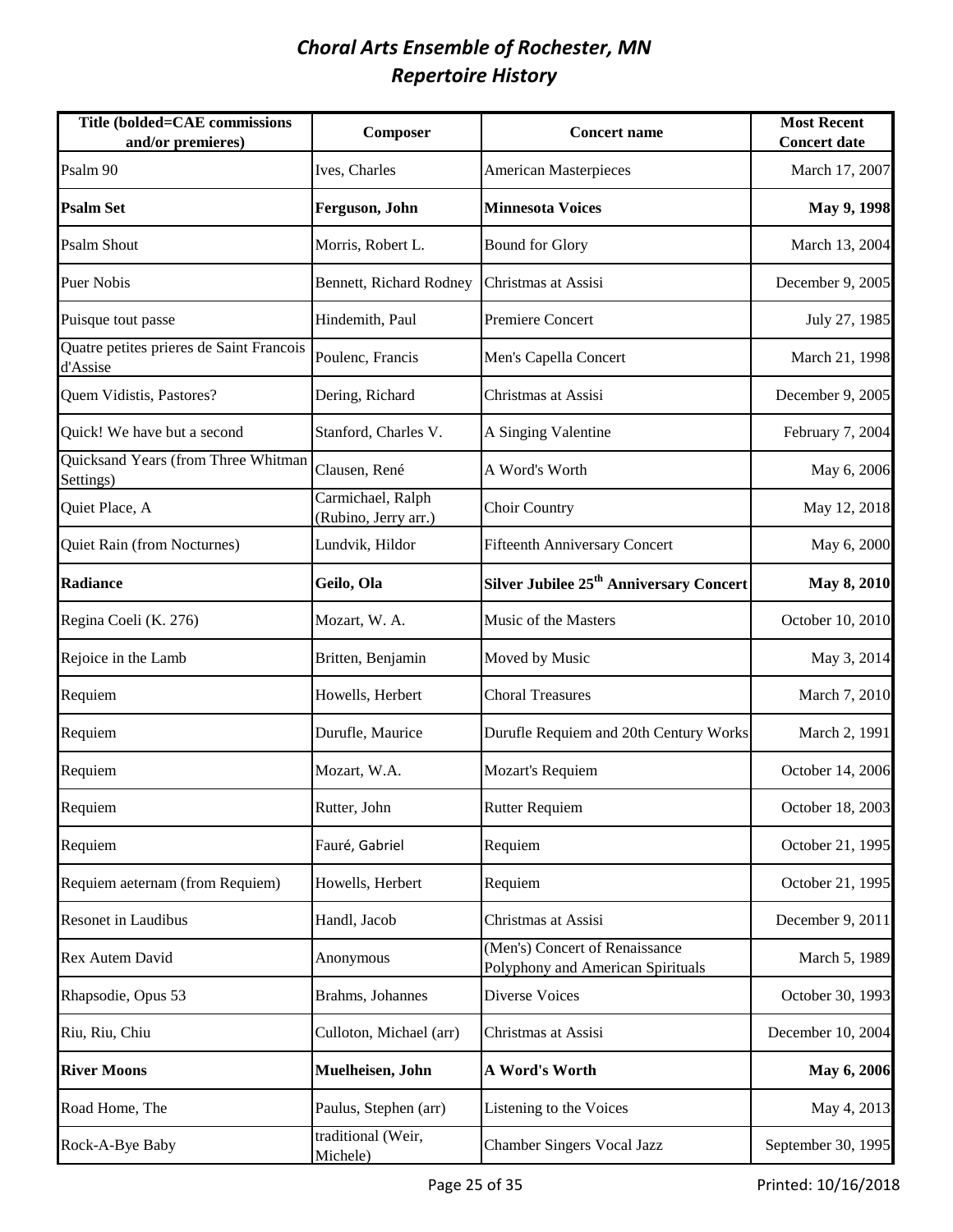| Title (bolded=CAE commissions<br>and/or premieres) | Composer                                   | <b>Concert name</b>                                                 | <b>Most Recent</b><br><b>Concert date</b> |
|----------------------------------------------------|--------------------------------------------|---------------------------------------------------------------------|-------------------------------------------|
| Romancero Gitano (Gypsy Ballad<br>Book)            | Castelnuovo-Tedesco,<br>Mario              | <b>Choral Landscapes</b>                                            | May 14, 2011                              |
| Rose, The                                          | Paynter, John                              | Christmas with Choral Arts Ensemble                                 | December 8, 2006                          |
| Rosebud, The                                       | Fissinger, Edwin                           | Songs of Love and Life (collaboration<br>with Dale Warland Singers) | October 12, 1991                          |
| Route 66                                           | Troup, Bobby (Shaw)                        | <b>Chamber Singers Jazz</b>                                         | September 14, 1996                        |
| Rune of Hospitality, The                           | Houkom, Alf                                | Christmas at Assisi                                                 | December 11, 2015                         |
| Sacramento/Sis Joe                                 | Berkey, Jackson (arr)                      | Tis the Gift to be Simple                                           | May 4, 2002                               |
| <b>Saint Nicholas</b>                              | Britten, Benjamin                          | Saint Nicholas                                                      | May 6, 1995                               |
| Saints Bound for Heaven                            | Parker/Shaw (arr)                          | <b>Gates of Heaven</b>                                              | October 14, 2005                          |
| Sanctus (from Missa Misericordiae)                 | Hovland, Egil                              | Mozart Coronation Mass and a cappella<br><b>Sacred Works</b>        | May 4, 1991                               |
| Sanctus and Benedictus (Missa Papae<br>Marcelli)   | Palestrina, G.P.                           | Renaissance & Reformation                                           | October 19, 1996                          |
| Satin Doll                                         | Ellington, Duke (Shaw)                     | A Singing Valentine                                                 | February 14, 2015                         |
| Saul                                               | Hovland, Egil                              | Choral Classics: European Excursion                                 | March 17, 2012                            |
| Save the Last Dance for Me                         | Brymer, Mark (arr)                         | Voice Dance: Rhythms of Life                                        | October 29, 2016                          |
| Seasons of Love (from Rent)                        | Larson, Jonathan<br>(Emerson)              | A Singing Valentine                                                 | February 9, 2008                          |
| Second Eve                                         | Gjeilo, Ola                                | Christmas at Assisi                                                 | December 10, 2017                         |
| See Amid the Winter's Snow                         | Sieving, Robert                            | Christmas with Choral Arts Ensemble                                 | December 10, 2010                         |
| Serenade to Music                                  | Williams, Ralph Vaughan Midwinter Serenade |                                                                     | February 1, 2014                          |
| Serenity                                           | Ives, Charles                              | Dale Warland Singers Collaboration                                  | March 15, 2003                            |
| Serenity (O Magnum Mysterium)                      | Gjeilo, Ola                                | Christmas at Assisi                                                 | December 14, 2018                         |
| Sermon from the Mountain, A                        | Parker, Alice                              | Alice Parker                                                        | March 4, 1995                             |
| Set Me as a Seal                                   | Clausen, René                              | Music for a City of Healing                                         | November 7, 2015                          |
| Set Me As a Seal Upon thine heart                  | Walton, William                            | Requiem                                                             | October 21, 1995                          |
| Settling Years, The                                | Larsen, Libby                              | <b>American Masterpieces</b>                                        | March 17, 2007                            |
| Seven Joys of Christmas                            | Mechem, Kirke                              | Christmas with Choral Arts Ensemble                                 | December 8, 2007                          |
| Sh-Boom (Life could be a dream)                    | Sharon, Deke (arr)                         | A Singing Valentine                                                 | February 14, 2015                         |
| She is my slender small love                       | Thiman, Eric                               | Men's Capella                                                       | March 25, 2000                            |
| She'll be Comin' Round the Mountain                | Diemer, Emma Lou (arr)                     | Americana: An Evening with Dale<br>Warland                          | May 1, 2004                               |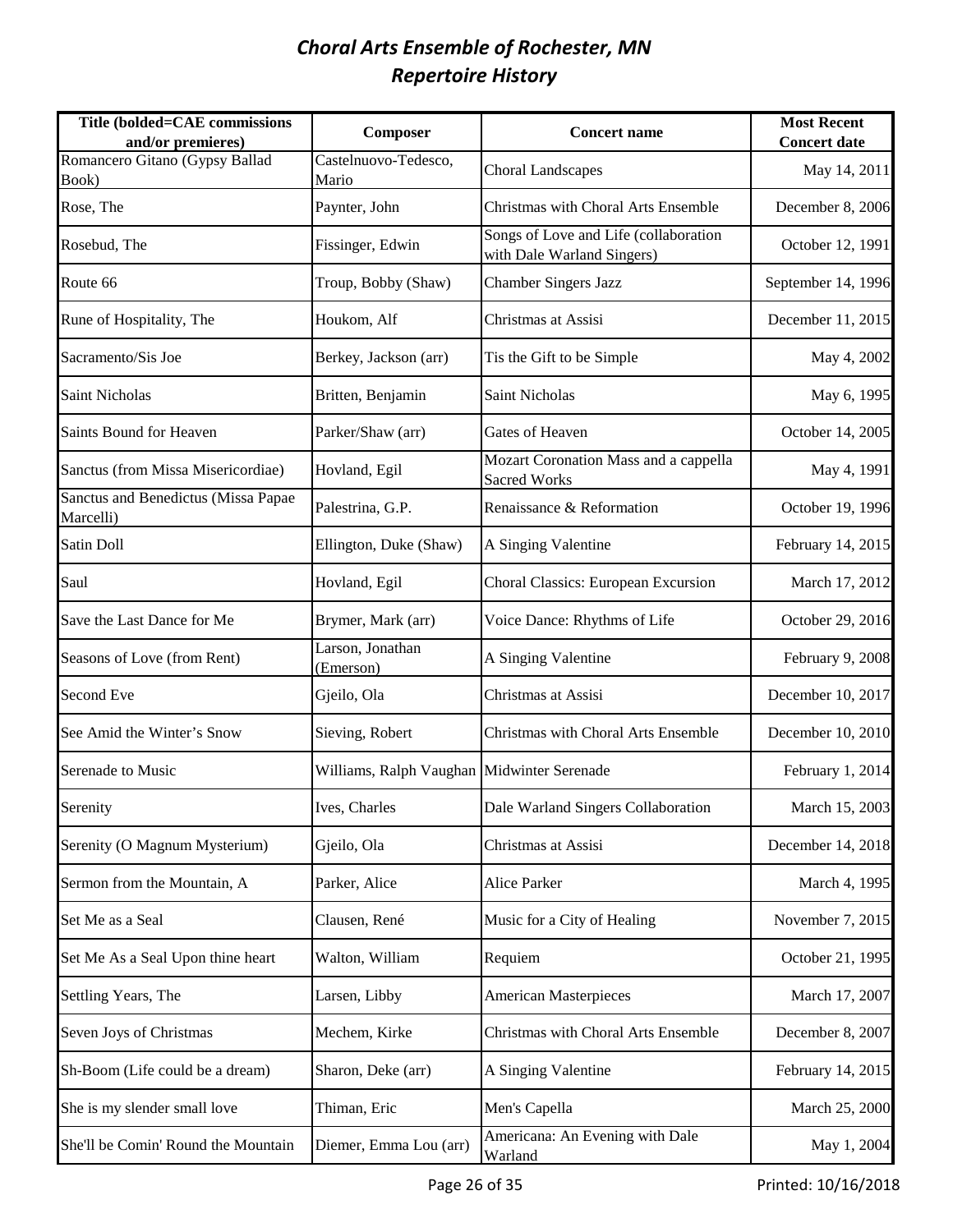| <b>Title (bolded=CAE commissions</b><br>and/or premieres) | Composer                                          | <b>Concert name</b>                                                 | <b>Most Recent</b><br><b>Concert date</b> |
|-----------------------------------------------------------|---------------------------------------------------|---------------------------------------------------------------------|-------------------------------------------|
| Shenandoah                                                | Bartholomew, Marshall<br>$(\text{arr})$           | <b>American Voices</b>                                              | May 3, 2003                               |
| Shenandoah                                                | Erb, James (arr)                                  | 30 <sup>th</sup> Anniversary Concert                                | May 8, 2015                               |
| Shenandoah, Oh                                            | Houkom, Alf (arr)                                 | Diverse Voices                                                      | May 7, 2016                               |
| She's like a Swallow                                      | Larsen, Libby                                     | Choir Country                                                       | May 12, 2018                              |
| Ship Carol, The (Jesu Carols)                             | Paulus, Stephen                                   | Christmas at Assisi                                                 | December 13, 2014                         |
| Si ch'io vorrei morire                                    | Monteverdi, Claudio                               | Songs of Love and Life (collaboration<br>with Dale Warland Singers) | October 12, 1991                          |
| Sibylla Europaea                                          | Lassus, Orlandus                                  | A Concert of Madrigals                                              | February 28, 1993                         |
| Sibylla Tiburtina                                         | Lassus, Orlandus                                  | A Concert of Madrigals                                              | February 28, 1993                         |
| <b>Sicut Cervus</b>                                       | Palestrina, G.P.                                  | <b>Singer Showcase</b>                                              | September 26, 2014                        |
| <b>Sicut Cervus</b>                                       | <b>Traditional Plainchant</b>                     | Dale Warland Singers Collaboration                                  | March 15, 2003                            |
| Sigh No More, Ladies (from Three<br>Madrigals)            | Diemer, Emma Lou                                  | The Food of Love: Shakespeare and his<br>songs                      | November 8, 2014                          |
| <b>Silent Night</b>                                       | <b>Gruber</b> , Franz<br>(Culloton, Michael, arr) | <b>Christmas with Choral Arts Ensemble</b>                          | <b>December 10, 2010</b>                  |
| <b>Silent Night</b>                                       | Gruber, Franz (Sargeant,<br>Malcolm, arr)         | Christmas at Assisi                                                 | December 10, 2004                         |
| <b>Silent Night</b>                                       | Conte, David                                      | Christmas at Assisi                                                 | December 17, 1993                         |
| Simple Gifts                                              | Clausen, René (arr)                               | Sing in the New Year                                                | January 9, 2010                           |
| Sing a Song of Sixpence (Five<br>Childhood Lyrics)        | Rutter, John                                      | Saint Nicholas                                                      | May 6, 1995                               |
| Sing Hey! It's Christmas Day                              | Raminsh, Imant                                    | Christmas at Assisi                                                 | December 18, 1998                         |
| Sing Joyfully                                             | Byrd, William                                     | Listening to the Voices                                             | May 4, 2013                               |
| <b>Sing Lullaby</b>                                       | Howells, Herbert                                  | Christmat at Assisi                                                 | December 9, 2011                          |
| Sing Me to Heaven                                         | Gawthrop, Daniel                                  | <b>Rutter Requiem</b>                                               | October 18, 2003                          |
| Sing Nowell, Sing Gloria!                                 | Christiansen, F. Melius                           | Christmas with Choral Arts Ensemble                                 | December 8, 2006                          |
| Sing to the Lord                                          | Parker, Alice (arr)                               | <b>Alice Parker</b>                                                 | March 4, 1995                             |
| Sing We Now of Christmas                                  | Prentice, Fred (arr)                              | Christmas at Assisi                                                 | December 7, 2012                          |
| Sing, Sing                                                | Parker, Alice (arr)                               | Singer Showcase 2015                                                | September 25, 2015                        |
| Singet dem Herrn ein neues Lied                           | Bach, J.S.                                        | Listening to the Voices                                             | May 4, 2013                               |
| Sir Christemas                                            | Mathias, William                                  | Christmas at Assisi                                                 | December 12, 2003                         |
| Sir Duke                                                  | Wonder, Stevie<br>(Edenroth)                      | Vocal Jazz                                                          | September 18, 1998                        |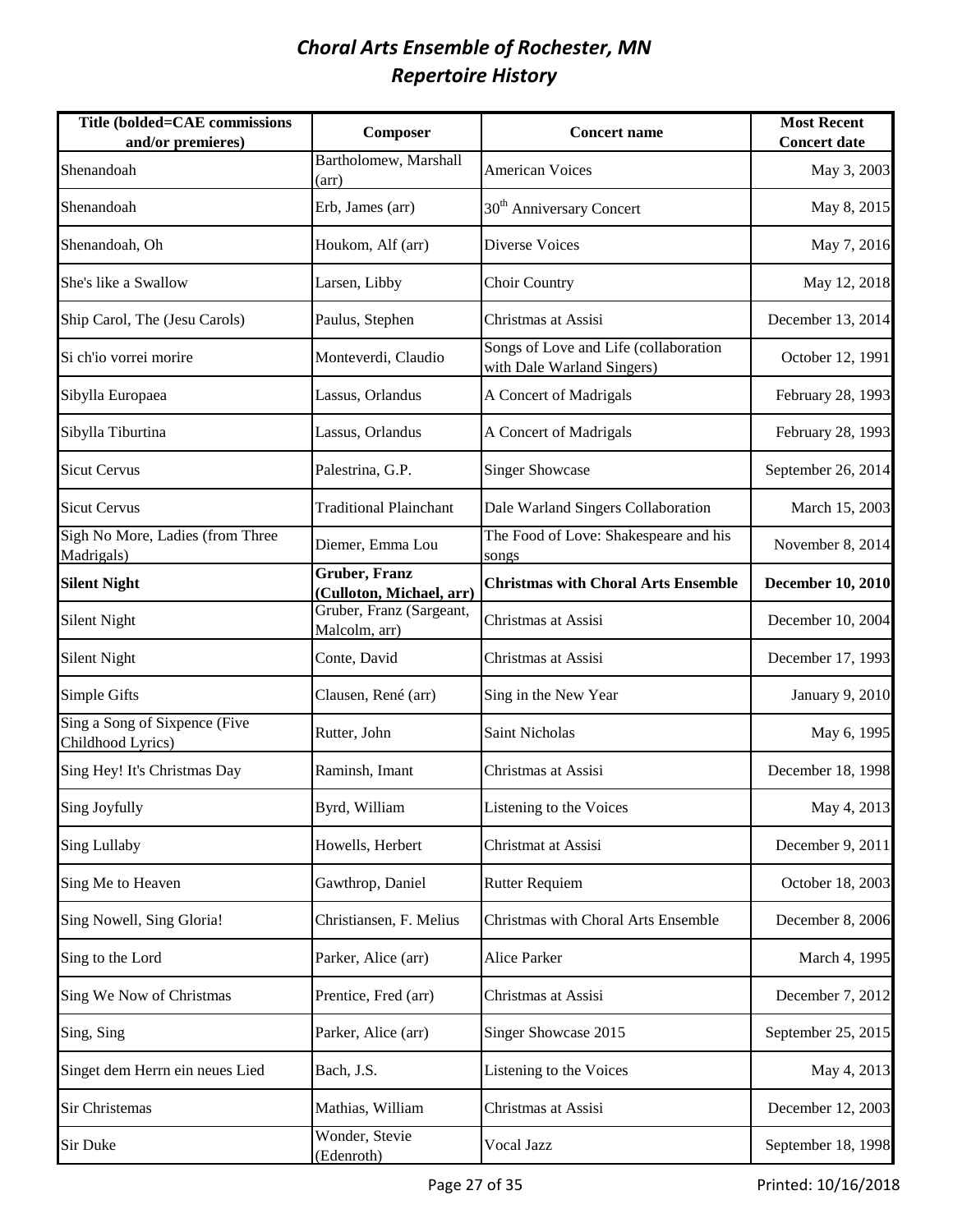| Title (bolded=CAE commissions<br>and/or premieres)                | Composer                                     | <b>Concert name</b>                           | <b>Most Recent</b><br><b>Concert date</b> |
|-------------------------------------------------------------------|----------------------------------------------|-----------------------------------------------|-------------------------------------------|
| <b>Sistah Mary</b>                                                | Dilworth, Rollo                              | Christmas at Assisi                           | December 14, 2018                         |
| Six Chorales on Lo, How a Rose E'er<br>Blooming                   | Distler, Hugo (arr)                          | Christmas with Choral Arts Ensemble           | December 12, 2008                         |
| <b>Six Madrigals</b>                                              | Hawley, William                              | A Concert of Madrigals                        | February 28, 1993                         |
| Skip to My Lou                                                    | Fissinger, Edwin (arr)                       | Americana: An Evening with Dale<br>Warland    | May 1, 2004                               |
| Sky Can Still Remember, The (from A<br><b>Festival of Carols)</b> | Ferko, Frank                                 | Christmas at Assisi                           | December 9, 2005                          |
| <b>Skye Boat Song</b>                                             | Culloton, Matthew (arr)                      | Seeds of Peace                                | March 19, 2005                            |
| Skylark                                                           | Carmichael, Hoagy (Huff) A Singing Valentine |                                               | February 9, 2008                          |
| Skylark                                                           | Carmichael, Hoagy<br>(Mattson)               | <b>Jazz Concert</b>                           | September 8, 2000                         |
| Slava v vishnih Bogu (from Vespers)                               | Rachmaninoff, Sergei                         | Christmas at Assisi                           | December 13, 2014                         |
| Sleep                                                             | Whitacre, Eric                               | <b>American Masterpieces</b>                  | March 17, 2007                            |
| Sleep, My Young One, Gently Rest                                  | Sateren, Leland (arr)                        | Minnesota Voices                              | May 9, 1998                               |
| Sleep, Sweet Child                                                | Berring, Peter                               | <b>Seventh Annual Christmas Concert</b>       | December 13, 1991                         |
| <b>Snow Lay on the Ground, The</b>                                | Ferko, Frank                                 | <b>Christmas with Choral Arts Ensemble</b>    | <b>December 12, 2008</b>                  |
| So Glad I'm Here                                                  | Morris, Robert (arr)                         | <b>Bound for Glory</b>                        | March 13, 2004                            |
| So I'll Sing with My Voice                                        | Argento, Dominick                            | Sound & Sight: CAE and the Artist's<br>Vision | October 26, 2013                          |
| Softly and Tenderly Jesus is Calling                              | Cherwien, David (arr)                        | Hail, Minnesota!                              | May 10, 2008                              |
| Soldier, Soldier, Won't you Marry Me?                             | DeCormier, Robert (arr)                      | Americana: An Evening with Dale<br>Warland    | May 1, 2004                               |
| Some Enchanted Evening                                            | Rodgers/Hammerstein                          | A Singing Valentine                           | February 11, 2017                         |
| Something Within                                                  | Campbell, Lucie Eddie<br>(Morris)            | <b>Bound for Glory</b>                        | March 13, 2004                            |
| Sometimes I Feel Like A Moanin'<br>Dove                           | Parker/Shaw, arr.                            | A Choral Collage                              | October 11, 2008                          |
| Somewhere (from West Side Story)                                  | Bernstein, Leonard<br>(Stickles, arr)        | A Singing Valentine                           | February 13, 2016                         |
| Somewhere (from West Side Story)                                  | Bernstein, Leonard<br>(Edgerton arr)         | A Singing Valentine                           | February 9, 2007                          |
| Son de Camaguey                                                   | Hatfield, Stephen (arr)                      | Voice Dance: Rhythms of Life                  | October 29, 2016                          |
| Song of Five Friends                                              | Kim, Jeeyoung                                | <b>Twentieth Anniversary Concert</b>          | May 7, 2005                               |
| Song of the Open Road                                             | dello Joio, Norman                           | Moved by Music                                | May 3, 2014                               |
| Song to Celia (Liebeslieder Polkas)                               | Bach, P.D.Q.                                 | The Sacred and the Profane                    | November 5, 1989                          |
| Song to the Moon (from Rusalka)                                   | Dvorak, Antonin<br>(Chorbajian)              | In the New Moon                               | October 23, 2004                          |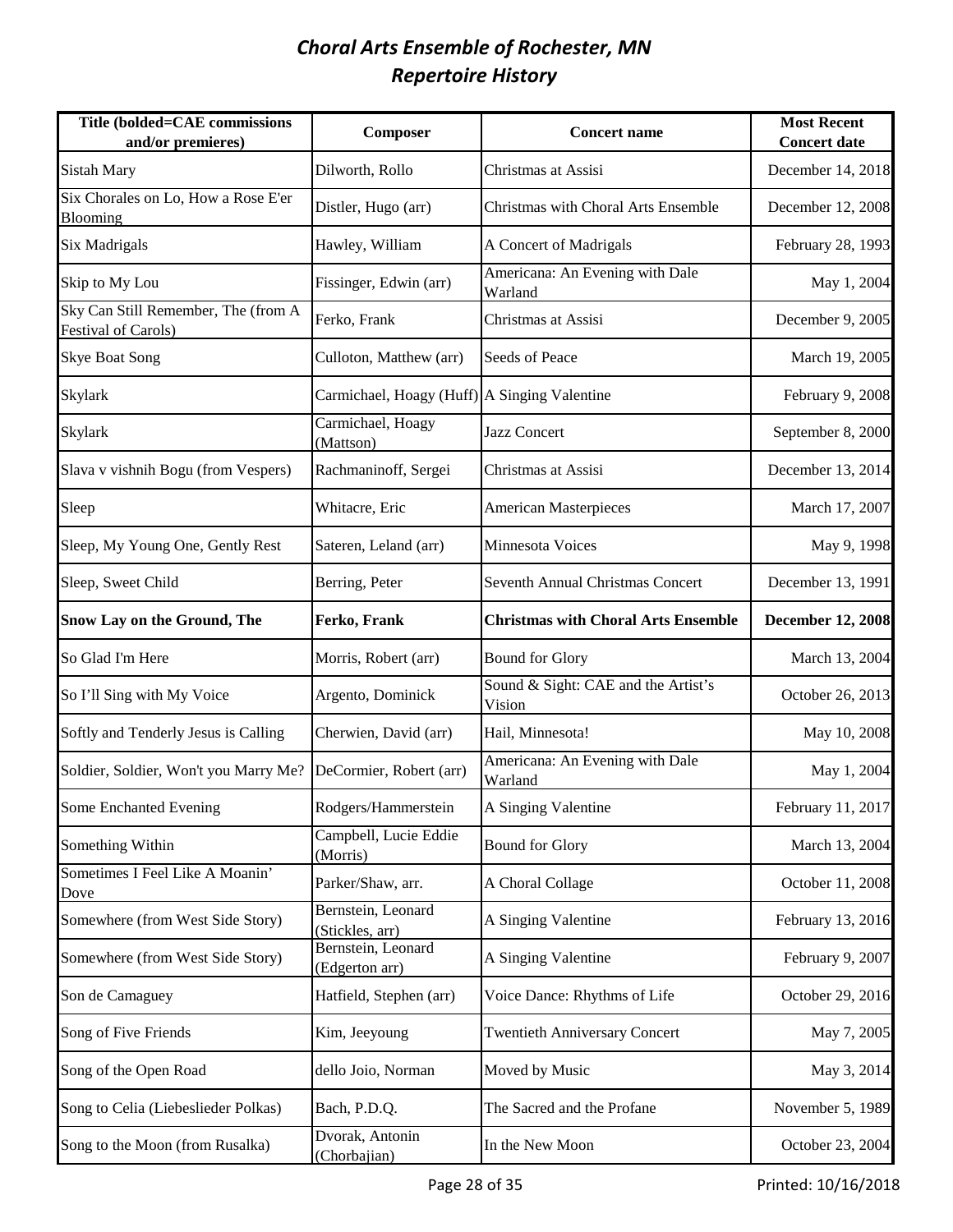| Title (bolded=CAE commissions<br>and/or premieres)  | Composer                        | <b>Concert name</b>                                                   | <b>Most Recent</b><br><b>Concert date</b> |
|-----------------------------------------------------|---------------------------------|-----------------------------------------------------------------------|-------------------------------------------|
| Songs from the Paiute                               | Stevens, Halsey                 | Heart of the Earth                                                    | May 14, 1994                              |
| <b>Songs of Edgar Allan Poe</b>                     | <b>Warner, Scott</b>            | <b>Season Finale</b>                                                  | May 18, 1996                              |
| Sonnet No. LXIV                                     | Argento, Dominick               | The Food of Love: Shakespeare and his<br>songs                        | November 8, 2014                          |
| Soon I will be done                                 | Dawson, William L. (arr)        | (Men's) Concert of Renaissance<br>Polyphony and American Spirituals   | March 5, 1989                             |
| Souls of the Righteous, The                         | <b>Cherwien</b> , David         | <b>Gates of Heaven</b>                                                | <b>October 14, 2005</b>                   |
| Sourwood Mountain (from Two<br>American Folk-Songs) | Rutter, John (arr)              | The World Beloved: Choral Arts<br><b>Ensemble and Monroe Crossing</b> | May 9, 2009                               |
| Spain, I can recall                                 | Rodrigo & Corea<br>(Rutherford) | Vocal Jazz                                                            | September 18, 1998                        |
| <b>Speak Low</b>                                    | Weill, Kurt (Mattson)           | <b>Jazz Concert</b>                                                   | September 8, 2000                         |
| <b>Spherical Madrigals</b>                          | Finney, Ross Lee                | A Concert of Madrigals                                                | February 28, 1993                         |
| Splendid Jewel                                      | Paulus, Stephen                 | Christmas with Choral Arts Ensemble                                   | December 8, 2006                          |
| Spotless Rose, A                                    | Mealor, Paul                    | Christmas at Assisi                                                   | December 9, 2016                          |
| Spotless Rose, A                                    | Howells, Herbert                | Christmas at Assisi                                                   | December 9, 2011                          |
| Sprig of Rosemary, A                                | Van, Jeffrey                    | Sound & Sight: CAE and the Artist's<br>Vision                         | October 26, 2013                          |
| Spring and the Fall, The                            | Paulus, Stephen                 | Of time and Season                                                    | October 13, 2007                          |
| Stairs Behind the Sky, The                          | Clausen, René                   | Music of the Spheres                                                  | May 6, 2017                               |
| Stand upon the Rock                                 | Dilworth, Rollo                 | Speaking Truth to Power                                               | October 21, 2017                          |
| Ständchen                                           | Schubert, Franz                 | Choral Classics: European Excursion                                   | March 17, 2012                            |
| <b>Stars</b>                                        | Eriks Esenvalds                 | Heartland                                                             | October 13, 2018                          |
| <b>Steal Away</b>                                   | Rogers, Wayland (arr)           | Jeffrey Van: Classical Guitar and Chorus                              | May 10, 1997                              |
| <b>Steal Away</b>                                   | Chilcott, Bob (arr)             | <b>Twentieth Anniversary Concert</b>                                  | May 7, 2005                               |
| Stella by Starlight                                 | Young, Victor (Mattson)         | Jazz Concert                                                          | September 8, 2000                         |
| Still, Still, Still                                 | Luboff, Norman (arr)            | Christmas at Assisi                                                   | December 7, 2012                          |
| Stille Nacht                                        | Gruber, Franz (Kvam)            | Christmas at Assisi                                                   | December 9, 2016                          |
| <b>Stomp Your Foot</b>                              | Copland, Aaron                  | Voice Dance: Rhythms of Life                                          | October 29, 2016                          |
| <b>Stormy Weather</b>                               | Arlen, Harold (Shaw)            | <b>Chamber Singers Jazz</b>                                           | September 14, 1996                        |
| Strike Up Your Instruments of Joy                   | Edmunds, John (Holmes)          | Christmas at Assisi                                                   | December 14, 2001                         |
| Summer in Winter Carol                              | Jennings, Kenneth               | Christmas at Assisi                                                   | December 12, 2003                         |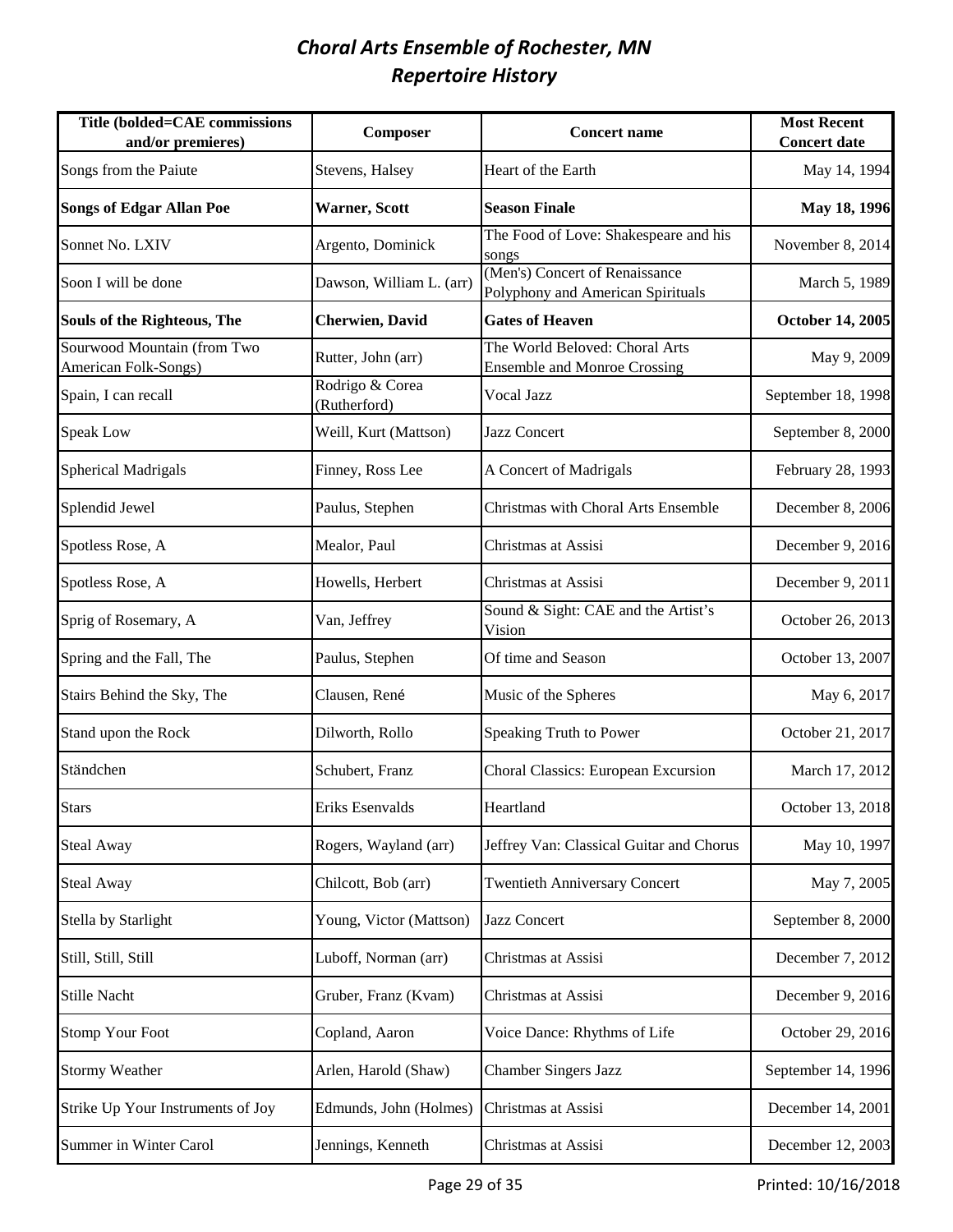| Title (bolded=CAE commissions<br>and/or premieres)     | Composer                                    | <b>Concert name</b>                           | <b>Most Recent</b><br><b>Concert date</b> |
|--------------------------------------------------------|---------------------------------------------|-----------------------------------------------|-------------------------------------------|
| Summertime                                             | Gershwin, George<br>(Williams)              | Am I Blue - A cappella jazz                   | September 20, 1997                        |
| Sun and Moon                                           | Huff, Mac (arr)                             | Music of the Spheres                          | May 6, 2017                               |
| Sure on this Shining Night                             | Lauridsen, Morten                           | Music of the Spheres                          | May 6, 2017                               |
| Sure on this Shining Night                             | Barber, Samuel                              | <b>American Voices</b>                        | May 3, 2003                               |
| <b>Sussex Carol</b>                                    | Culloton, Matthew (arr)                     | Christmas with Choral Arts Ensemble           | December 10, 2010                         |
| <b>Sussex Carol</b>                                    | Willcocks, David (arr)                      | Christmas with Choral Arts Ensemble           | December 12, 2008                         |
| <b>Svete Tihiy</b>                                     | Gretchaninoff, Alexander                    | Universal Language                            | March 23, 2002                            |
| Sweet Dreams, Form a Shade                             | Diemer, Emma Lou                            | Christmas at Assisi                           | December 17, 1993                         |
| Sweetheart of the Sun                                  | Barnum, Eric William                        | Sound & Sight: CAE and the Artist's<br>Vision | October 26, 2013                          |
| Swing Low, Sweet Chariot                               | Parker/Shaw (arr)                           | In the New Moon                               | October 23, 2004                          |
| Taaveti laul nr. 104 (from Psalms of<br>David)         | Kreek, Cyrillus                             | A Singing Valentine                           | February 11, 2006                         |
| <b>Tagore's Lost Star</b>                              | <b>Barnett, Carol</b>                       | <b>Music of the Spheres</b>                   | May 6, 2017                               |
| Take the "A" Train                                     | Strayhorn, Billy (Shaw)                     | <b>Chamber Singers Jazz</b>                   | September 14, 1996                        |
| Take, O Take Those Lips Away (from<br>Three Madrigals) | Diemer, Emma Lou                            | A Word's Worth                                | May 6, 2006                               |
| Tangerine                                              | Schertzinger, Victor<br>(Shaw)              | A Singing Valentine                           | February 14, 2015                         |
| Tantum Ergo (from Quatre Motets)                       | Durufle, Maurice                            | Choral Classics: European Excursion           | March 17, 2012                            |
| Te Quiero                                              | Favero, Alberto<br>(Cangiano, Liliana, arr) | <b>Universal Language</b>                     | March 23, 2002                            |
| Tears (from An Unknown Past)                           | Rorem, Ned                                  | Rochester Chamber Chorale                     | March 15, 1986                            |
| <b>Tecum Principium</b>                                | <b>Traditional Plainchant</b>               | Christmas at Assisi                           | December 15, 2000                         |
| That Lonesome Road                                     | Taylor, James<br>(Carrington)               | Vocal Jazz                                    | September 18, 1998                        |
| That Old Black Magic                                   | Arlen, Harold (Zegree)                      | A Singing Valentine                           | February 3, 2001                          |
| The Call                                               | Jennings, Kenneth                           | Choir Country                                 | May 12, 2018                              |
| The Luckiest                                           | Ben Folds, arr. Jim<br>Clements             | Choral Arts with the MGQ                      | March 11, 2018                            |
| Then We'll Sing Hosanna                                | Wilberg, Mack (arr.)                        | <b>Choral Landscapes</b>                      | May 14, 2011                              |
| There is a balm in Gilead                              | Dawson, William L. (arr)                    | <b>American Masterpieces</b>                  | March 17, 2007                            |
| There is a balm in Gilead                              | Dawson, William L. (arr)                    | Men's Capella                                 | March 25, 2000                            |
| There is a flower                                      | Rutter, John                                | Christmas at Assisi                           | December 9, 2011                          |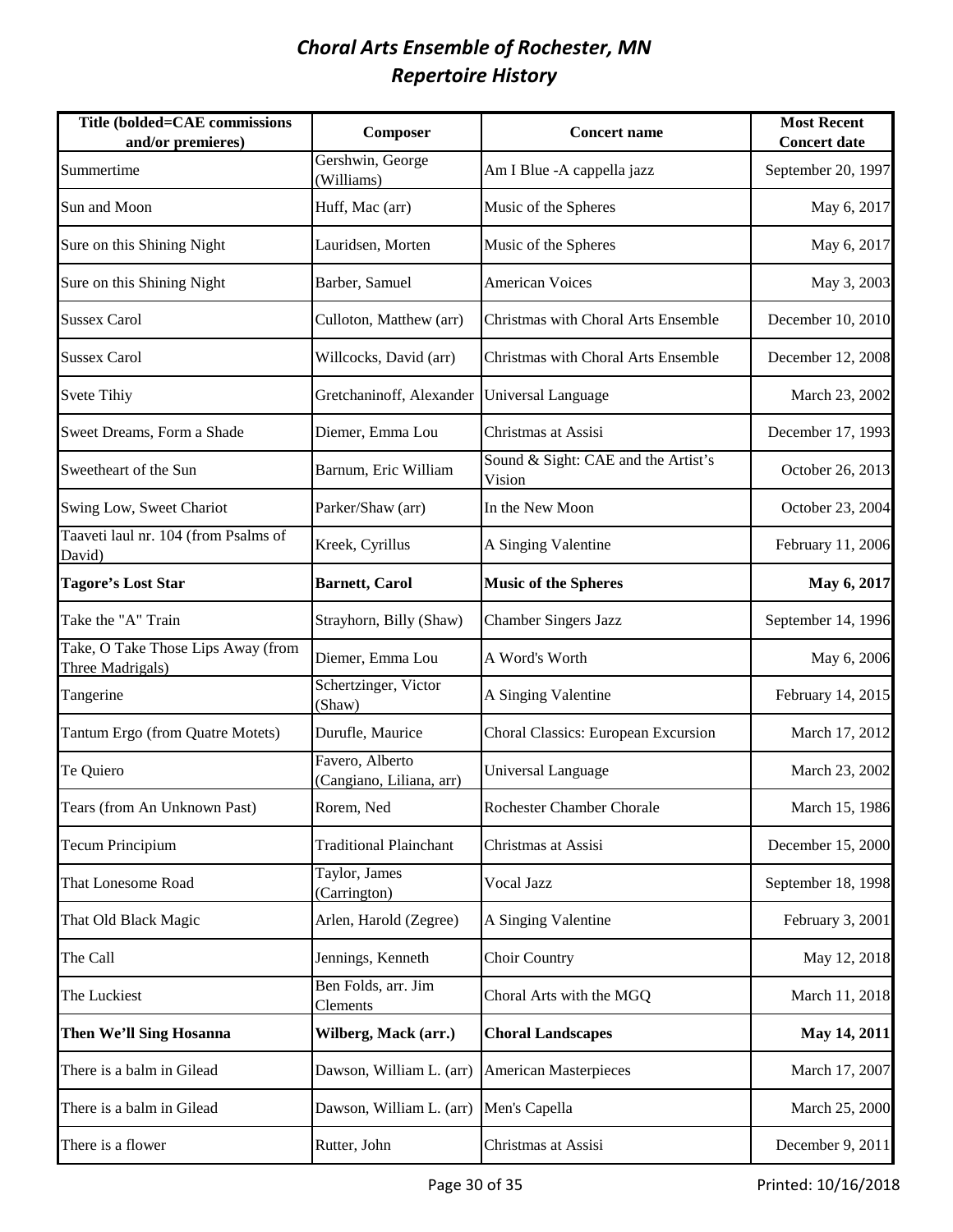| Title (bolded=CAE commissions<br>and/or premieres)            | Composer                                       | <b>Concert name</b>                           | <b>Most Recent</b><br><b>Concert date</b> |
|---------------------------------------------------------------|------------------------------------------------|-----------------------------------------------|-------------------------------------------|
| There is an old belief                                        | Parry, C.H.H.                                  | Mozart's Requiem                              | October 14, 2006                          |
| <b>There is No Rose</b>                                       | Clausen, René                                  | <b>Christmas with Choral Arts Ensemble</b>    | <b>December 10, 2010</b>                  |
| There is no rose of such virtue                               | Sametz, Steven                                 | Christmas at Assisi                           | December 9, 2011                          |
| There is no rose of Such Virtue                               | Young, Robert H.                               | Christmas at Assisi                           | December 15, 1995                         |
| <b>There Was a Time</b>                                       | <b>Barnum, Eric William</b>                    | <b>Of Time and season</b>                     | October 13, 2007                          |
| There Will Be Rest                                            | Warland, Dale                                  | Sound & Sight: CAE and the Artist's<br>Vision | October 26, 2013                          |
| There will Never Be Another You                               | Jalkeus, Anders (arr)                          | A Singing Valentine                           | February 5, 2000                          |
| This little babe (from A Ceremony of<br>Carols)               | Britten, Benjamin                              | Christmas at Assisi                           | December 14, 2002                         |
| This Little Light of Mine                                     | Hogan, Moses (arr)                             | Speaking Truth to Power                       | October 21, 2017                          |
| This Little Light of Mine                                     | Hogan, Moses (arr)                             | Sing in the New Year                          | January 9, 2010                           |
| Thou Shalt Know Him When He<br>Comes                          | Carnahan, Craig                                | Hail, Minnesota!                              | May 10, 2008                              |
| Three Contemporary Madrigals                                  | Butler, Eugene                                 | A Singing Valentine                           | February 1, 1998                          |
| Three Kings, The                                              | Dove, Jonathan                                 | Christmas at Assisi                           | December 9, 2005                          |
| Three Kings, The                                              | Willan, Healy                                  | Christmas at Assisi                           | December 11, 2015                         |
| Threshold of Night                                            | O'Regan, Tarik                                 | Sing in the New Year                          | January 9, 2010                           |
| Tis the Gift to be Simple                                     | Copland/Fine (arr)                             | Tis the Gift to be Simple                     | May 4, 2002                               |
| To God All Praise and Glory                                   | <b>Jennings, Carolyn</b>                       | <b>Minnesota Voices</b>                       | May 9, 1998                               |
| To the New Jerusalem                                          | Culloton, Matthew (arr) A Choral Collaboration |                                               | May 5, 2007                               |
| To the Virgins, to make much of time<br>(Liebeslieder Polkas) | Bach, P.D.Q.                                   | The Sacred and the Profane                    | November 5, 1989                          |
| Today, Heaven Sings                                           | Jennings, Kenneth                              | Christmas at Assisi                           | December 17, 1999                         |
| Tomorrow Shall Be My Dancing Day                              | Gardner, John                                  | Christmas at Assisi                           | December 9, 2005                          |
| Tomorrow Shall Be My Dancing Day                              | Rutter, John (arr)                             | Christmas at Assisi                           | December 16, 1994                         |
| Tonight (West Side Story)                                     | Bernstein, Leonard<br>(Lojeski)                | A Singing Valentine                           | February 11, 2017                         |
| Too Much Heaven                                               | Gibb, Barry (Funk, arr)                        | A Singing Valentine                           | February 12, 2011                         |
| Tota Pulchra Es (Quatre Motets)                               | Durufle, Maurice                               | Choral Classics: European Excursion           | March 17, 2012                            |
| <b>Tread Softly</b>                                           | Van, Jeffrey                                   | <b>Christmas at Assisi</b>                    | December 11, 2015                         |
| Tristis est anima mea                                         | Poulenc, Francis                               | Music for Chorus and Organ                    | March 3, 1990                             |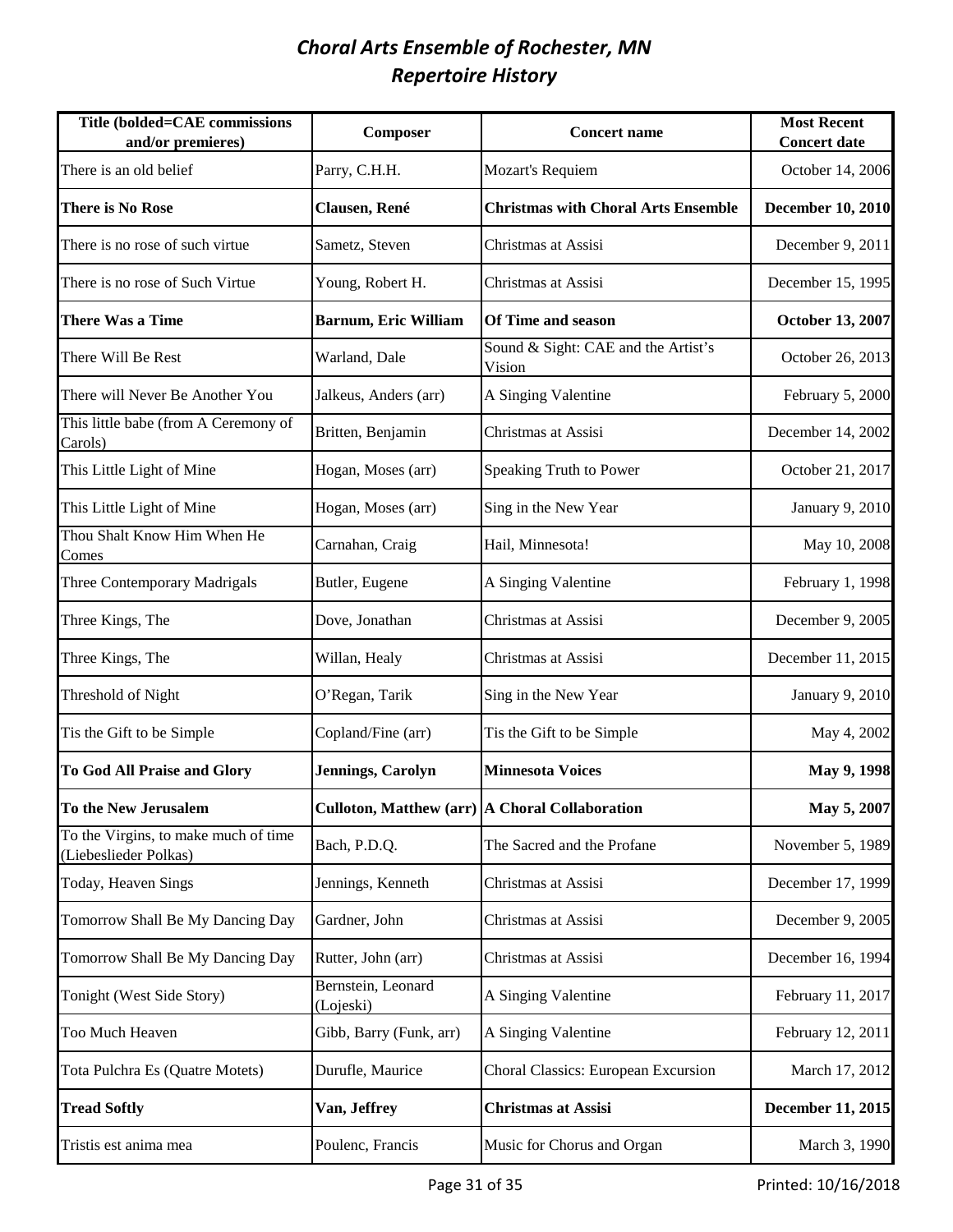| Title (bolded=CAE commissions<br>and/or premieres)  | Composer                        | <b>Concert name</b>                                                 | <b>Most Recent</b><br><b>Concert date</b> |
|-----------------------------------------------------|---------------------------------|---------------------------------------------------------------------|-------------------------------------------|
| <b>Trois Chansons</b>                               | Ravel, Maurice                  | <b>Choral Classics</b>                                              | October 25, 1997                          |
| True Light                                          | Hampton, Keith (arr)            | <b>Twentieth Anniversary Concert</b>                                | May 7, 2005                               |
| Tu es Petrus (Quatre motets)                        | Durufle, Maurice                | <b>Lord Nelson Mass</b>                                             | May 12, 1990                              |
| Tu pauperum refugium                                | des Prez, Josquin               | Choral Classics: European Excursion                                 | March 17, 2012                            |
| Turn the World Around                               | Belafonte/Freedman<br>(Farrow)  | Universal Language                                                  | March 23, 2002                            |
| Turtle Dove, The                                    | Williams, RV (arr)              | A Singing Valentine                                                 | February 1, 1998                          |
| <b>Twelfth Night</b>                                | Scholz, Robert                  | Christmas with Choral Arts Ensemble                                 | December 12, 2008                         |
| Two Poems of Josephine W. Johnson                   | Kallman, Daniel                 | <b>Diverse Voices</b>                                               | May 7, 2016                               |
| Two Psalms and a Proverb                            | Rorem, Ned                      | <b>Diverse Voices</b>                                               | October 30, 1993                          |
| Two Scandinavian Folksongs                          | Edlund, Lars                    | Choral Arts Ensemble Benefit concertina                             | February 1, 1997                          |
| Ubi Caritas                                         | Durufle, Maurice                | Men's Capella                                                       | March 25, 2000                            |
| Ubi Caritas (from Quatre Motets)                    | Durufle, Maurice                | 30 <sup>th</sup> Anniversary Concert                                | May 8, 2015                               |
| Uncertainty of the Poet                             | Franklin, Cary John             | A Word's Worth                                                      | May 6, 2006                               |
| Under the Greenwood Tree                            | Sullivan, Martha                | The Food of Love: Shakespeare and his<br>songs                      | November 8, 2014                          |
| Under the Greenwood Tree                            | Johanson, Sven-Eric             | The Food of Love: Shakespeare and his<br>songs                      | November 8, 2014                          |
| Unicornis Captivatur                                | Gjeilo, Ola                     | Sing in the New Year                                                | January 9, 2010                           |
| Veni, veni Emmanuel                                 | Latin verse                     | Christmas at Assisi                                                 | December 10, 2017                         |
| Veni, veni O Oriens                                 | Latin verse                     | Christmas at Assisi                                                 | December 10, 2017                         |
| Veni, veni, Emmanuel                                | <b>Traditional Plainchant</b>   | Christmas at Assisi                                                 | December 7, 2012                          |
| Verbum Caro Factum Est                              | <b>Plainchant for Christmas</b> | Christmas at Assisi                                                 | December 16, 1994                         |
| Verbum Patris Hodie                                 | Medieval Christmas<br>Chant     | Christmas at Assisi                                                 | December 12, 2003                         |
| Verleigh uns Frieden                                | Mendelssohn, Felix              | Music of the Masters                                                | October 10, 2010                          |
| Verzicht, o Herz (from Neue<br>Liebeslieder, Op 65) | Brahms, Johannes                | Songs of Love and Life (collaboration<br>with Dale Warland Singers) | October 12, 1991                          |
| Vesperae Solennes de Confessore                     | Mozart, W.A.                    | Mostly Mozart with Maria Jette                                      | March 19, 2016                            |
| Vier Quartette, Op. 92                              | Brahms, Johannes                | Of time and season                                                  | October 13, 2007                          |
| Village Wedding                                     | Tavener, John                   | Dances of Life                                                      | March 13, 2009                            |
| Virga Jesse                                         | Bruckner, Anton                 | Christmas at Assisi                                                 | December 17, 1993                         |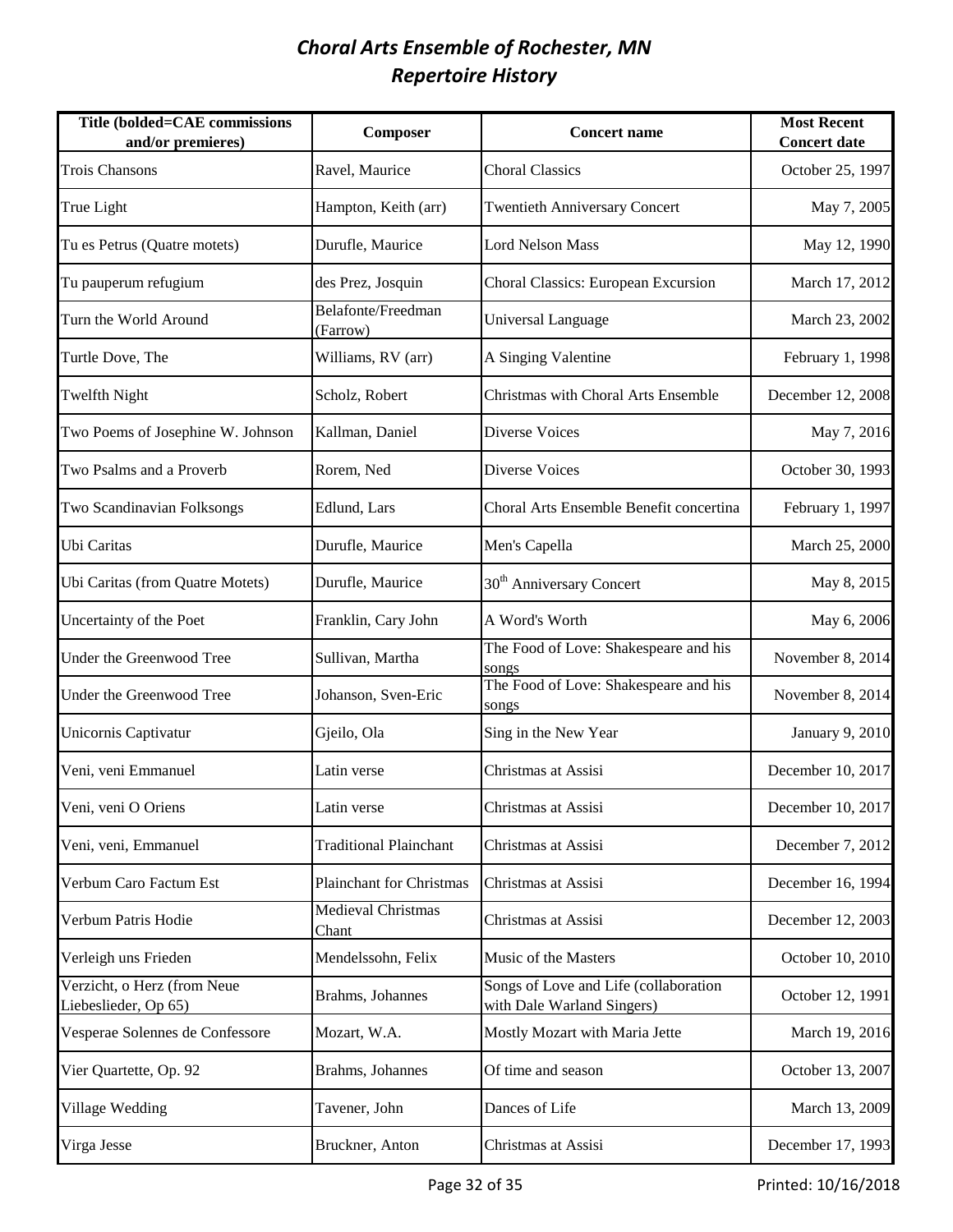| <b>Title (bolded=CAE commissions</b><br>and/or premieres) | Composer                   | <b>Concert name</b>                                                 | <b>Most Recent</b><br><b>Concert date</b> |
|-----------------------------------------------------------|----------------------------|---------------------------------------------------------------------|-------------------------------------------|
| Virgin Most Pure, A                                       | Williams, RV (arr)         | Men's Capella Christmas Concert                                     | December 21, 1985                         |
| Vita de la mia vita                                       | Hawley, William            | Choral Arts with the MGQ                                            | March 11, 2018                            |
| Vita de la mia vita                                       | Hawley, William            | A Singing Valentine                                                 | February 6, 1999                          |
| Viva l'amour                                              | Shaw, Robert (arr)         | Men's Capella Concert                                               | March 21, 1998                            |
| VoiceDance                                                | Jasperse, Greg             | Voice Dance: Rhythms of Life                                        | October 29, 2016                          |
| VoiceDance III                                            | Jasperse, Greg             | Dances of Life                                                      | March 13, 2009                            |
| Voices, The                                               | <b>Warland</b> , Dale      | <b>Listening to the Voices</b>                                      | May 4, 2013                               |
| Vom Gebirge (from Neue Liebeslieder,<br>Op 65)            | Brahms, Johannes           | Songs of Love and Life (collaboration<br>with Dale Warland Singers) | October 12, 1991                          |
| Wachet auf, Ruft uns die Stimme                           | Zimermann, Heinz<br>Werner | Christmas at Assisi                                                 | December 14, 2018                         |
| Wake, Awake                                               | Christiansen, F. Melius    | Christmas at Assisi                                                 | December 9, 2016                          |
| Waldesnacht                                               | Brahms, Johannes           | Choral Classics: European Excursion                                 | March 17, 2012                            |
| Walking on the Green Grass                                | Hennagin, Michael          | Jeffrey Van: Classical Guitar and Chorus                            | May 10, 1997                              |
| <b>Waltz for Debby</b>                                    | Evans, Bill (Karlsson)     | Vocal Jazz                                                          | September 18, 1998                        |
| <b>Wanting Memories</b>                                   | Barnwell, Ysaye            | Listening to the Voices                                             | May 4, 2013                               |
| Warum is das Licht gegeben dem<br>Muhseligen              | Brahms, Johannes           | <b>Choral Classics</b>                                              | October 25, 1997                          |
| <b>Wassail Song</b>                                       | Williams, RV (arr)         | Christmas at Assisi                                                 | December 14, 2018                         |
| Water is Wide, The                                        | Paulus, Stephen (arr)      | Americana: An Evening with Dale<br>Warland                          | May 1, 2004                               |
| Water Night                                               | Whitacre, Eric             | Heartland                                                           | October 13, 2013                          |
| Way You Look Tonight, The                                 | Kern, Jerome (Shaw)        | <b>Chamber Singers Vocal Jazz</b>                                   | September 30, 1995                        |
| Wayfarin' Stranger                                        | Martin, Gilbert (arr)      | Americana: An Evening with Dale<br>Warland                          | May 1, 2004                               |
| <b>Wayfaring Stranger</b>                                 | Caracciolo, Stephen        | Jeffrey Van: Classical Guitar and Chorus                            | May 10, 1997                              |
| We Beheld Once Again the Stars                            | Stroope, Z Randall         | Music of the Spheres                                                | May 6, 2017                               |
| We Dance                                                  | DiOrio, Dominick           | Voice Dance: Rhythms of Life                                        | October 29, 2016                          |
| We Shall Walk Through the Valley in<br>Peace              | Appling, William (arr)     | Seeds of Peace                                                      | March 19, 2005                            |
| We Three Kings                                            | Paulus, Stephen (arr)      | Christmas at Assisi                                                 | December 13, 2014                         |
| We Three Kings                                            | Parker/Shaw (arr)          | Christmas at Assisi                                                 | December 9, 2005                          |
| We Wish You a Merry Christmas                             | Somers, Harry (arr)        | Seventh Annual Christmas Concert                                    | December 13, 1991                         |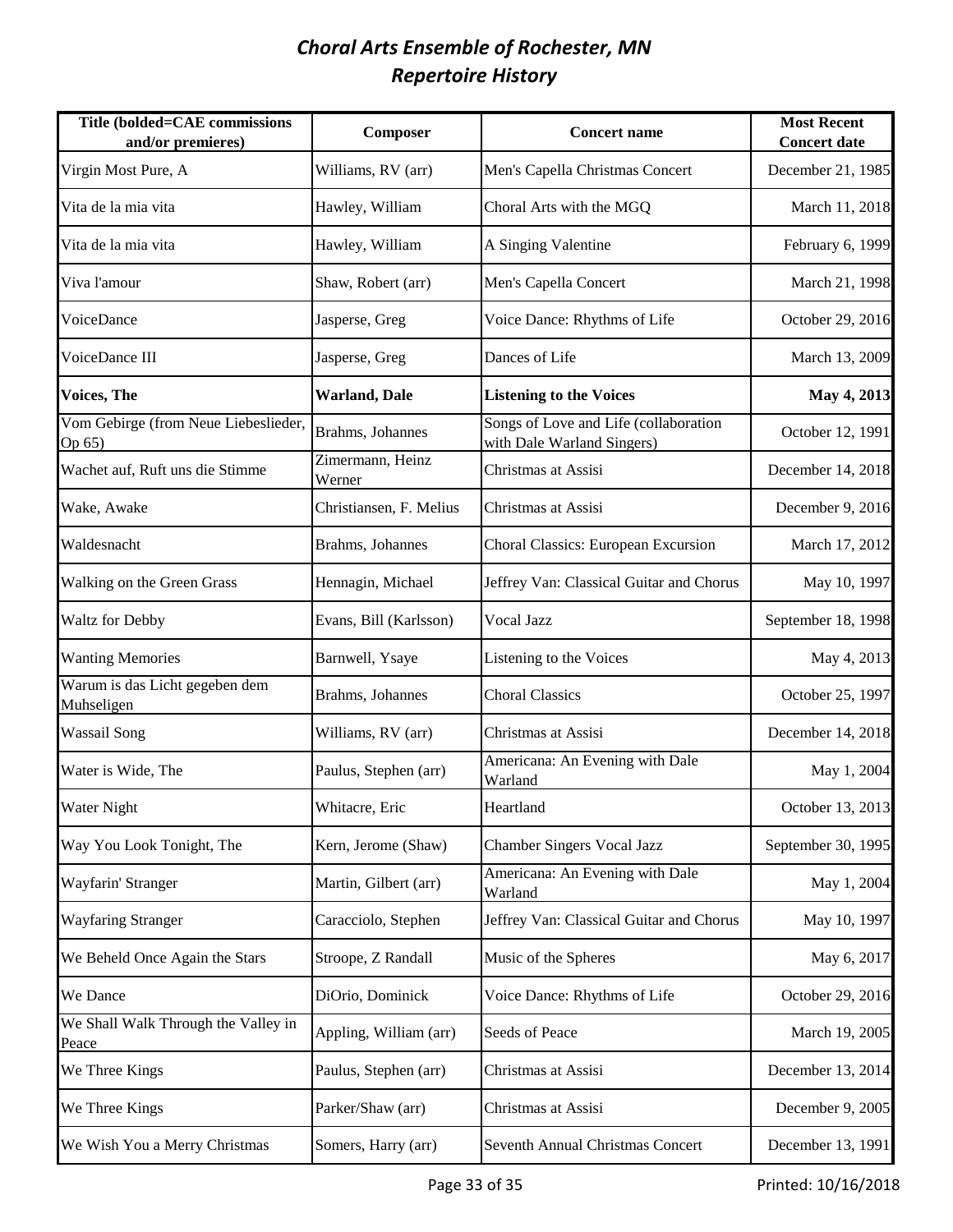| Title (bolded=CAE commissions<br>and/or premieres) | Composer                         | <b>Concert name</b>                                                   | <b>Most Recent</b><br><b>Concert date</b> |
|----------------------------------------------------|----------------------------------|-----------------------------------------------------------------------|-------------------------------------------|
| Webster (from An American<br>Thanksgiving)         | Barnett, Carol (arr)             | In the New Moon                                                       | October 23, 2004                          |
| <b>Wedding Cantata</b>                             | Pinkham, Daniel                  | A Choral Collaboration                                                | May 5, 2007                               |
| Weep, O Mine Eyes                                  | Bennet, John                     | A Concert of Madrigals                                                | February 28, 1993                         |
| Weeping Mary                                       | Holmes, Brad (arr)               | The World Beloved: Choral Arts<br><b>Ensemble and Monroe Crossing</b> | May 9, 2009                               |
| Welcome All Wonders                                | Lawson, Philip                   | Christmas at Assisi                                                   | December 9, 2011                          |
| <b>Wexford Carol</b>                               | Mooney, David (arr)              | Christmas at Assisi                                                   | December 9, 2011                          |
| Wexford Carol, The                                 | Warland, Dale (arr)              | Christmas with Choral Arts Ensemble                                   | December 8, 2006                          |
| What Child is This?                                | Heath, Fenno (arr)               | <b>Seventh Annual Christmas Concert</b>                               | December 13, 1991                         |
| What if I Never Speed?                             | Dowland, John                    | Music for Chorus and Classical Guitar                                 | May 8, 1993                               |
| <b>What Our Good God For Us Has</b><br>Done        | Kallman, Daniel                  | <b>Christmas at Assisi</b>                                            | December 10, 2017                         |
| What Shall We Do?                                  | Shaw/Parker (arr)                | Men's Capella Concert                                                 | March 21, 1998                            |
| <b>What Sweeter Music</b>                          | Rutter, John                     | Christmas at Assisi                                                   | December 9, 2016                          |
| <b>What Sweeter Music Can We Bring?</b>            | Jennings, Kenneth                | <b>Christmas with Choral Arts Ensemble</b>                            | <b>December 10, 2010</b>                  |
| What'll I Do?                                      | Berlin, Irving (Huff)            | A Singing Valentine                                                   | February 14, 2009                         |
| When At Creation's Dawn                            | Clemens, James E.                | Of Time and Season                                                    | October 13, 2007                          |
| When David Heard                                   | Tomkins, Thomas                  | Choral Classics: European Excursion                                   | March 17, 2012                            |
| When god decided to invent                         | Shank, Joshua                    | Sound & Sight: CAE and the Artist's<br>Vision                         | October 26, 2013                          |
| When I Fall in Love                                | Young, Victor (Shaw)             | A Singing Valentine                                                   | February 9, 2013                          |
| When I Fall in Love (SSAA)                         | Young, Victor (Shaw)             | A Singing Valentine                                                   | February 14, 2015                         |
| Where is Love?                                     | Bart, Lionel (Puerling)          | <b>Chamber Singers Jazz</b>                                           | September 14, 1996                        |
| Where is Love? (from Oliver!)                      | Shank, Joshua (arr)              | <b>A Singing Valentine</b>                                            | <b>February 12, 2005</b>                  |
| which is Yes                                       | Moe, Daniel                      | A Word's Worth                                                        | May 6, 2006                               |
| Windy                                              | Friedman, Ruthann (Van<br>Auken) | A Singing Valentine                                                   | February 9, 2008                          |
| Windy Nights (Five Childhood Lyrics)               | Rutter, John                     | Saint Nicholas                                                        | May 6, 1995                               |
| With a Lily in Your Hand                           | Whitacre, Eric                   | A Choral Collaboration                                                | March 5, 2011                             |
| With a Voice of Singing                            | Jennings, Kenneth                | Minnesota Voices                                                      | May 9, 1998                               |
| Without A Song                                     | Herbert Victor (Shaw)            | Singer Showcase 2015                                                  | September 25, 2015                        |